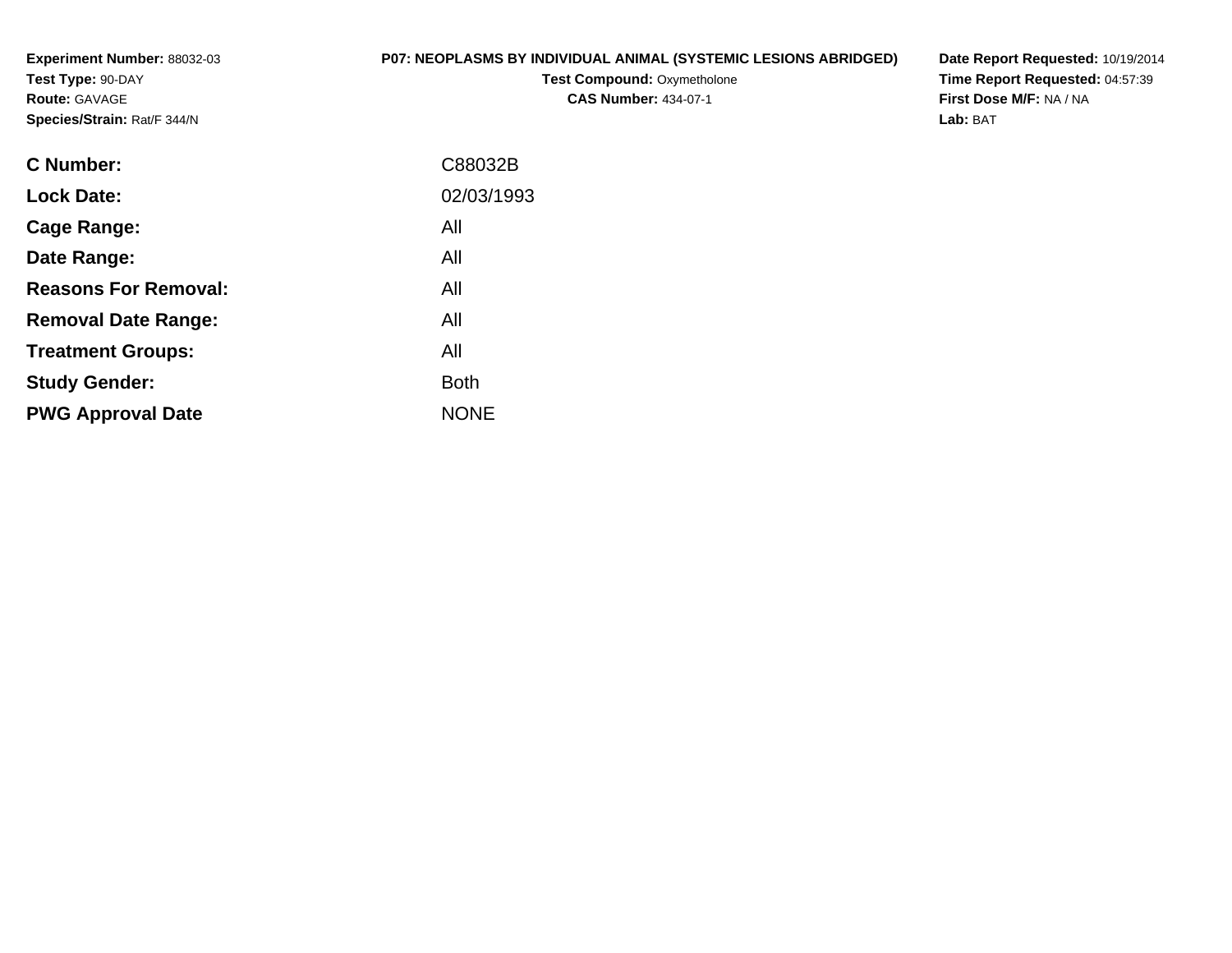**Test Type:** 90-DAY

**Route:** GAVAGE

**Species/Strain:** Rat/F 344/N

#### **P07: NEOPLASMS BY INDIVIDUAL ANIMAL (SYSTEMIC LESIONS ABRIDGED)**

**Test Compound: Oxymetholone** 

**CAS Number:** 434-07-1

**Date Report Requested:** 10/19/2014**Time Report Requested:** 04:57:39**First Dose M/F:** NA / NA**Lab:** BAT

| F 344/N Rat Male<br>0 MG/KG<br><b>Alimentary System</b> | DAY ON TEST<br><b>ANIMAL ID</b> | $\boldsymbol{\theta}$<br>0<br>9<br>$\overline{\mathbf{3}}$<br>$\mathbf 0$<br>$\mathbf 0$<br>0<br>0<br>1 | $\boldsymbol{\theta}$<br>$\boldsymbol{\theta}$<br>9<br>$\mathfrak{z}$<br>$\mathbf 0$<br>$\mathbf 0$<br>$\mathbf 0$<br>$\mathbf 0$<br>$\overline{2}$ | $\boldsymbol{\theta}$<br>$\boldsymbol{\theta}$<br>9<br>$\mathfrak{z}$<br>$\mathbf 0$<br>$\mathbf 0$<br>0<br>$\mathbf 0$<br>3 | $\pmb{\theta}$<br>$\boldsymbol{\theta}$<br>9<br>$\overline{\mathbf{3}}$<br>$\Omega$<br>$\mathbf 0$<br>$\mathbf 0$<br>0<br>4 | $\pmb{\theta}$<br>$\boldsymbol{\theta}$<br>9<br>$\mathfrak{z}$<br>$\Omega$<br>$\mathbf 0$<br>$\mathbf 0$<br>0<br>5 | $\pmb{\theta}$<br>$\boldsymbol{\theta}$<br>9<br>$\mathfrak{z}$<br>$\Omega$<br>$\Omega$<br>$\Omega$<br>$\mathbf 0$<br>6 | $\pmb{\theta}$<br>$\boldsymbol{\theta}$<br>9<br>$\mathfrak{z}$<br>$\mathbf 0$<br>$\mathbf 0$<br>0<br>$\mathbf 0$<br>$\overline{7}$ | 0<br>$\boldsymbol{\theta}$<br>9<br>$\overline{\mathbf{3}}$<br>$\Omega$<br>$\Omega$<br>$\Omega$<br>0<br>8 | 0<br>$\boldsymbol{\theta}$<br>9<br>$\overline{\mathbf{3}}$<br>$\Omega$<br>0<br>$\mathbf 0$<br>0<br>9 | 0<br>0<br>9<br>3<br>$\mathbf 0$<br>0<br>$\Omega$<br>1<br>$\mathbf 0$ | <i><b>*TOTALS</b></i> |
|---------------------------------------------------------|---------------------------------|---------------------------------------------------------------------------------------------------------|-----------------------------------------------------------------------------------------------------------------------------------------------------|------------------------------------------------------------------------------------------------------------------------------|-----------------------------------------------------------------------------------------------------------------------------|--------------------------------------------------------------------------------------------------------------------|------------------------------------------------------------------------------------------------------------------------|------------------------------------------------------------------------------------------------------------------------------------|----------------------------------------------------------------------------------------------------------|------------------------------------------------------------------------------------------------------|----------------------------------------------------------------------|-----------------------|
|                                                         |                                 |                                                                                                         |                                                                                                                                                     |                                                                                                                              |                                                                                                                             |                                                                                                                    |                                                                                                                        |                                                                                                                                    |                                                                                                          |                                                                                                      |                                                                      |                       |
| Esophagus                                               |                                 | +                                                                                                       | +                                                                                                                                                   | +                                                                                                                            | +                                                                                                                           | +                                                                                                                  | +                                                                                                                      | +                                                                                                                                  | +                                                                                                        | +                                                                                                    | +                                                                    | 10                    |
| Intestine Large, Cecum                                  |                                 | +                                                                                                       | $\ddot{}$                                                                                                                                           | $\ddot{}$                                                                                                                    | $\ddot{}$                                                                                                                   | $\ddot{}$                                                                                                          | $\ddot{}$                                                                                                              | $\ddot{}$                                                                                                                          | $\ddot{}$                                                                                                | $\ddot{}$                                                                                            | $\ddot{}$                                                            | 10                    |
| Intestine Large, Colon                                  |                                 | +                                                                                                       | +                                                                                                                                                   | +                                                                                                                            | +                                                                                                                           | +                                                                                                                  | $\ddot{}$                                                                                                              | $\ddot{}$                                                                                                                          | $\pm$                                                                                                    | +                                                                                                    | +                                                                    | 10                    |
| Intestine Large, Rectum                                 |                                 | $\ddot{}$                                                                                               | $\ddot{}$                                                                                                                                           | $\ddot{}$                                                                                                                    | $\ddot{}$                                                                                                                   | $\ddot{}$                                                                                                          | $\ddot{}$                                                                                                              | $\ddot{}$                                                                                                                          | $\ddot{}$                                                                                                | +                                                                                                    | $\ddot{}$                                                            | 10                    |
| Intestine Small, Duodenum                               |                                 | $\ddot{}$                                                                                               | $\ddot{}$                                                                                                                                           | $\ddot{}$                                                                                                                    | +                                                                                                                           | $\ddot{}$                                                                                                          | $\ddot{}$                                                                                                              | $\ddot{}$                                                                                                                          | $\ddot{}$                                                                                                | $\ddot{}$                                                                                            | $\ddot{}$                                                            | 10                    |
| Intestine Small, Ileum                                  |                                 | $\ddot{}$                                                                                               | $\ddot{}$                                                                                                                                           | $+$                                                                                                                          | $+$                                                                                                                         | $+$                                                                                                                | $+$                                                                                                                    | $+$                                                                                                                                | $\ddot{}$                                                                                                | $+$                                                                                                  | $\ddot{}$                                                            | 10                    |
| Intestine Small, Jejunum                                |                                 | +                                                                                                       | $\ddot{}$                                                                                                                                           | $\ddot{}$                                                                                                                    | $\ddot{}$                                                                                                                   | $\ddot{}$                                                                                                          | $\ddot{}$                                                                                                              | $\ddot{}$                                                                                                                          | $+$                                                                                                      | $+$                                                                                                  | $\ddot{}$                                                            | 10                    |
| Liver                                                   |                                 | +                                                                                                       | $\ddot{}$                                                                                                                                           | $\ddot{}$                                                                                                                    | $\ddot{}$                                                                                                                   | $\ddot{}$                                                                                                          | $\ddot{}$                                                                                                              | $\ddot{}$                                                                                                                          | +                                                                                                        | $\ddot{}$                                                                                            | $\ddot{}$                                                            | 10                    |
| Pancreas                                                |                                 | $\ddot{}$                                                                                               | $\ddot{}$                                                                                                                                           | $\ddot{}$                                                                                                                    | $\ddot{}$                                                                                                                   | $\ddot{}$                                                                                                          | $\ddot{}$                                                                                                              | $\ddot{}$                                                                                                                          | $\pm$                                                                                                    | $\ddot{}$                                                                                            | $\ddot{}$                                                            | 10                    |
| Salivary Glands                                         |                                 | $\ddot{}$                                                                                               | $\ddot{}$                                                                                                                                           | $\ddot{}$                                                                                                                    | $\ddot{}$                                                                                                                   | $\ddot{}$                                                                                                          | $\ddot{}$                                                                                                              | $\ddot{}$                                                                                                                          | $\ddot{}$                                                                                                | $\ddot{}$                                                                                            | $\ddot{}$                                                            | 10                    |
| Stomach, Forestomach                                    |                                 | +                                                                                                       | $\ddot{}$                                                                                                                                           | $\ddot{}$                                                                                                                    | $+$                                                                                                                         | $+$                                                                                                                | $+$                                                                                                                    | $+$                                                                                                                                | $+$                                                                                                      | $\ddot{}$                                                                                            | $\ddot{}$                                                            | 10                    |
| Stomach, Glandular                                      |                                 | $\ddot{}$                                                                                               | +                                                                                                                                                   | $\ddot{}$                                                                                                                    | $\ddot{}$                                                                                                                   | $\ddot{}$                                                                                                          | $\ddot{}$                                                                                                              | $\ddot{}$                                                                                                                          | $\ddot{}$                                                                                                | $\ddot{}$                                                                                            | $\ddot{}$                                                            | 10                    |
| <b>Cardiovascular System</b>                            |                                 |                                                                                                         |                                                                                                                                                     |                                                                                                                              |                                                                                                                             |                                                                                                                    |                                                                                                                        |                                                                                                                                    |                                                                                                          |                                                                                                      |                                                                      |                       |
| <b>Blood Vessel</b>                                     |                                 | +                                                                                                       | +                                                                                                                                                   |                                                                                                                              | +                                                                                                                           | +                                                                                                                  |                                                                                                                        |                                                                                                                                    |                                                                                                          | +                                                                                                    | +                                                                    | 10                    |
| Heart                                                   |                                 | $\ddot{}$                                                                                               | $\ddot{}$                                                                                                                                           | $\ddot{}$                                                                                                                    | $\ddot{}$                                                                                                                   | $\ddot{}$                                                                                                          | $\ddot{}$                                                                                                              | $\ddot{}$                                                                                                                          | ÷                                                                                                        | $\ddot{}$                                                                                            | +                                                                    | 10                    |
| <b>Endocrine System</b>                                 |                                 |                                                                                                         |                                                                                                                                                     |                                                                                                                              |                                                                                                                             |                                                                                                                    |                                                                                                                        |                                                                                                                                    |                                                                                                          |                                                                                                      |                                                                      |                       |
| <b>Adrenal Cortex</b>                                   |                                 | +                                                                                                       | +                                                                                                                                                   | +                                                                                                                            | ٠                                                                                                                           | +                                                                                                                  | +                                                                                                                      | +                                                                                                                                  | +                                                                                                        | +                                                                                                    | ٠                                                                    | 10                    |
| Adrenal Medulla                                         |                                 | +                                                                                                       | $\ddot{}$                                                                                                                                           | $\ddot{}$                                                                                                                    | $\ddot{}$                                                                                                                   | +                                                                                                                  | $\ddot{}$                                                                                                              | $\ddot{}$                                                                                                                          | $\ddot{}$                                                                                                | $\ddot{}$                                                                                            | $\ddot{}$                                                            | 10                    |
| Islets, Pancreatic                                      |                                 | +                                                                                                       | $\ddot{}$                                                                                                                                           | $\ddot{}$                                                                                                                    | $\ddot{}$                                                                                                                   | $\ddot{}$                                                                                                          | $\ddot{}$                                                                                                              | $\ddot{}$                                                                                                                          | $\ddot{}$                                                                                                | +                                                                                                    | $\ddot{}$                                                            | 10                    |
| Parathyroid Gland                                       |                                 | +                                                                                                       | M                                                                                                                                                   | ÷                                                                                                                            | ÷                                                                                                                           | M                                                                                                                  | $\ddot{}$                                                                                                              | $\ddot{}$                                                                                                                          | ÷                                                                                                        | $\ddot{}$                                                                                            | +                                                                    | 8                     |

\* ..Total animals with tissue examined microscopically; Total animals with tumor **M** . Missing tissue M ..Missing tissue

+ ..Tissue examined microscopically

I ..Insufficient tissue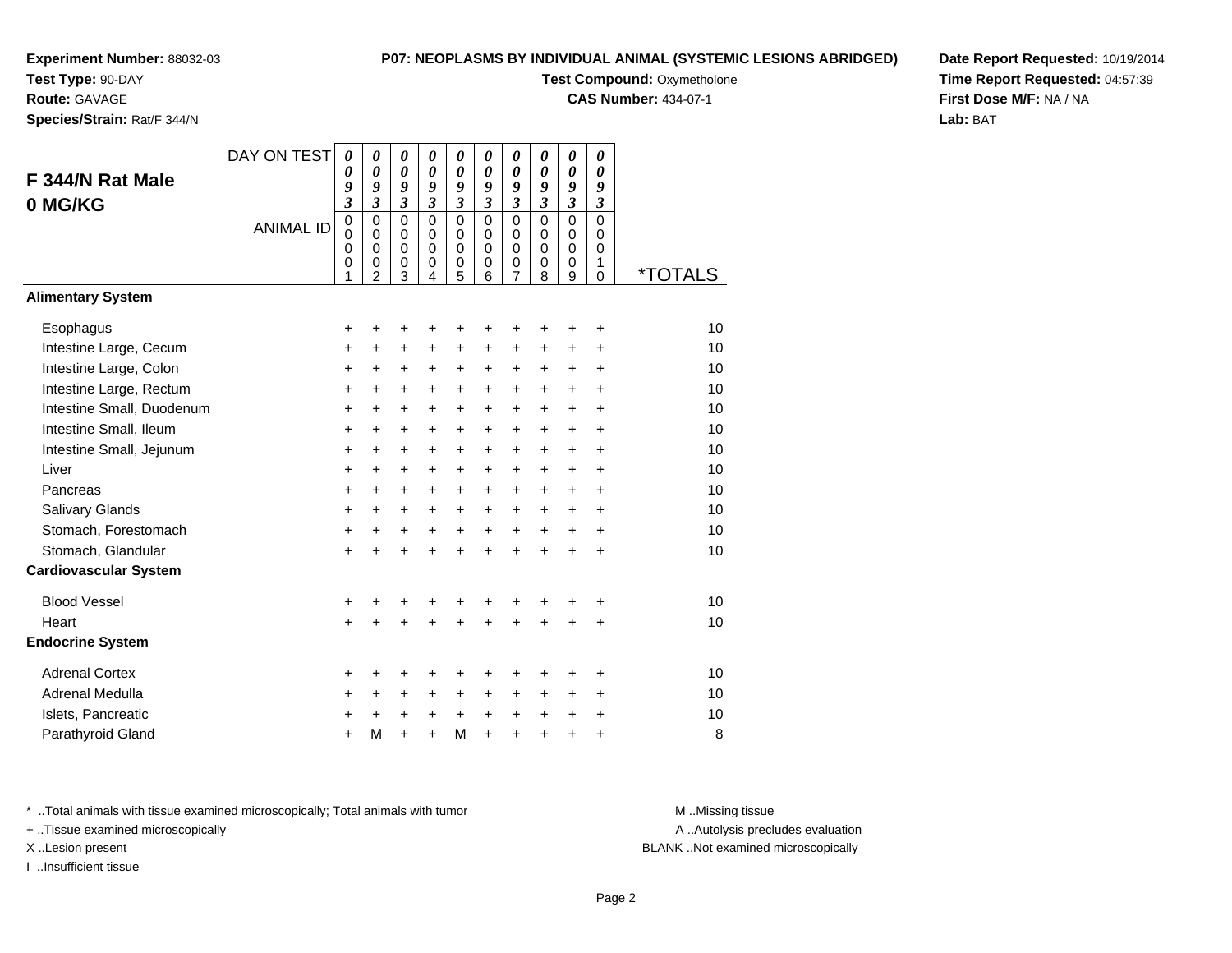**Test Type:** 90-DAY

**Route:** GAVAGE

**Species/Strain:** Rat/F 344/N

#### **P07: NEOPLASMS BY INDIVIDUAL ANIMAL (SYSTEMIC LESIONS ABRIDGED)**

**Test Compound: Oxymetholone** 

**CAS Number:** 434-07-1

**Date Report Requested:** 10/19/2014**Time Report Requested:** 04:57:39**First Dose M/F:** NA / NA**Lab:** BAT

| F 344/N Rat Male<br>0 MG/KG   | DAY ON TEST<br><b>ANIMAL ID</b> | $\boldsymbol{\theta}$<br>0<br>9<br>$\overline{\mathbf{3}}$<br>$\overline{0}$<br>$\mathbf 0$<br>0<br>0 | $\boldsymbol{\theta}$<br>$\boldsymbol{\theta}$<br>9<br>$\overline{\mathbf{3}}$<br>$\mathbf 0$<br>$\mathbf 0$<br>0<br>0 | $\boldsymbol{\theta}$<br>$\boldsymbol{\theta}$<br>9<br>$\mathfrak{z}$<br>$\mathbf 0$<br>$\pmb{0}$<br>0<br>$\pmb{0}$ | $\boldsymbol{\theta}$<br>$\pmb{\theta}$<br>9<br>$\mathfrak{z}$<br>$\mathbf 0$<br>$\pmb{0}$<br>$\pmb{0}$<br>0 | 0<br>$\boldsymbol{\theta}$<br>9<br>$\mathfrak{z}$<br>$\mathbf 0$<br>$\mathbf 0$<br>$\mathbf 0$<br>$\pmb{0}$ | $\pmb{\theta}$<br>$\pmb{\theta}$<br>9<br>$\mathfrak{z}$<br>$\mathbf 0$<br>$\mathbf 0$<br>0<br>0 | $\pmb{\theta}$<br>$\pmb{\theta}$<br>9<br>$\mathfrak{z}$<br>$\mathbf 0$<br>$\pmb{0}$<br>$\pmb{0}$<br>0 | $\pmb{\theta}$<br>$\boldsymbol{\theta}$<br>9<br>$\mathfrak{z}$<br>0<br>0<br>0<br>0 | $\pmb{\theta}$<br>$\boldsymbol{\theta}$<br>9<br>$\boldsymbol{\mathfrak{z}}$<br>$\mathbf 0$<br>0<br>0<br>0 | $\boldsymbol{\theta}$<br>$\boldsymbol{\theta}$<br>9<br>$\boldsymbol{\mathfrak{z}}$<br>$\mathbf 0$<br>$\mathbf 0$<br>0<br>1 |                       |
|-------------------------------|---------------------------------|-------------------------------------------------------------------------------------------------------|------------------------------------------------------------------------------------------------------------------------|---------------------------------------------------------------------------------------------------------------------|--------------------------------------------------------------------------------------------------------------|-------------------------------------------------------------------------------------------------------------|-------------------------------------------------------------------------------------------------|-------------------------------------------------------------------------------------------------------|------------------------------------------------------------------------------------|-----------------------------------------------------------------------------------------------------------|----------------------------------------------------------------------------------------------------------------------------|-----------------------|
|                               |                                 | 1                                                                                                     | 2                                                                                                                      | 3                                                                                                                   | 4                                                                                                            | 5                                                                                                           | 6                                                                                               | $\overline{7}$                                                                                        | 8                                                                                  | 9                                                                                                         | 0                                                                                                                          | <i><b>*TOTALS</b></i> |
| <b>Pituitary Gland</b>        |                                 | $\ddot{}$                                                                                             | $\ddot{}$                                                                                                              | $\ddot{}$                                                                                                           | $\ddot{}$                                                                                                    | $\ddot{}$                                                                                                   | $\ddot{}$                                                                                       | $\ddot{}$                                                                                             | $\ddot{}$                                                                          | $\ddot{}$                                                                                                 | $+$                                                                                                                        | 10                    |
| <b>Thyroid Gland</b>          |                                 | $\ddot{}$                                                                                             | $\ddot{}$                                                                                                              | $\ddot{}$                                                                                                           | $\ddot{}$                                                                                                    | $\ddot{}$                                                                                                   | $\ddot{}$                                                                                       | $\ddot{}$                                                                                             | $\ddot{}$                                                                          | $\ddot{}$                                                                                                 | $\ddot{}$                                                                                                                  | 10                    |
| <b>General Body System</b>    |                                 |                                                                                                       |                                                                                                                        |                                                                                                                     |                                                                                                              |                                                                                                             |                                                                                                 |                                                                                                       |                                                                                    |                                                                                                           |                                                                                                                            |                       |
| <b>NONE</b>                   |                                 |                                                                                                       |                                                                                                                        |                                                                                                                     |                                                                                                              |                                                                                                             |                                                                                                 |                                                                                                       |                                                                                    |                                                                                                           |                                                                                                                            |                       |
| <b>Genital System</b>         |                                 |                                                                                                       |                                                                                                                        |                                                                                                                     |                                                                                                              |                                                                                                             |                                                                                                 |                                                                                                       |                                                                                    |                                                                                                           |                                                                                                                            |                       |
| Epididymis                    |                                 | +                                                                                                     | +                                                                                                                      | +                                                                                                                   | +                                                                                                            | +                                                                                                           | +                                                                                               | +                                                                                                     | +                                                                                  | +                                                                                                         | +                                                                                                                          | 10                    |
| <b>Preputial Gland</b>        |                                 | M                                                                                                     | $\ddot{}$                                                                                                              | $\ddot{}$                                                                                                           | $\ddot{}$                                                                                                    | $\ddot{}$                                                                                                   | $\ddot{}$                                                                                       | $\ddot{}$                                                                                             | +                                                                                  | +                                                                                                         | +                                                                                                                          | 9                     |
| Prostate                      |                                 | +                                                                                                     | +                                                                                                                      | $\ddot{}$                                                                                                           | $\ddot{}$                                                                                                    | $\ddot{}$                                                                                                   | $+$                                                                                             | $+$                                                                                                   | $\ddot{}$                                                                          | +                                                                                                         | $\ddot{}$                                                                                                                  | 10                    |
| <b>Seminal Vesicle</b>        |                                 | $\ddot{}$                                                                                             | $\ddot{}$                                                                                                              | $\ddot{}$                                                                                                           | $\ddot{}$                                                                                                    | $\ddot{}$                                                                                                   | $\ddot{}$                                                                                       | $\ddot{}$                                                                                             | $\ddot{}$                                                                          | $\ddot{}$                                                                                                 | $\ddot{}$                                                                                                                  | 10                    |
| <b>Testes</b>                 |                                 | $\ddot{}$                                                                                             | +                                                                                                                      | $\ddot{}$                                                                                                           |                                                                                                              | $\ddot{}$                                                                                                   | $\ddot{}$                                                                                       | $\ddot{}$                                                                                             | $\ddot{}$                                                                          | $\ddot{}$                                                                                                 | $\ddot{}$                                                                                                                  | 10                    |
| <b>Hematopoietic System</b>   |                                 |                                                                                                       |                                                                                                                        |                                                                                                                     |                                                                                                              |                                                                                                             |                                                                                                 |                                                                                                       |                                                                                    |                                                                                                           |                                                                                                                            |                       |
| <b>Bone Marrow</b>            |                                 | +                                                                                                     | +                                                                                                                      | +                                                                                                                   |                                                                                                              | +                                                                                                           |                                                                                                 | +                                                                                                     | +                                                                                  | +                                                                                                         | ٠                                                                                                                          | 10                    |
| Lymph Node, Mandibular        |                                 | +                                                                                                     | +                                                                                                                      | +                                                                                                                   | +                                                                                                            | +                                                                                                           | +                                                                                               | +                                                                                                     | +                                                                                  | $\pm$                                                                                                     | $\ddot{}$                                                                                                                  | 10                    |
| Lymph Node, Mesenteric        |                                 | +                                                                                                     | +                                                                                                                      | $\ddot{}$                                                                                                           | $\ddot{}$                                                                                                    | $\ddot{}$                                                                                                   | +                                                                                               | $\ddot{}$                                                                                             | +                                                                                  | +                                                                                                         | +                                                                                                                          | 10                    |
| Spleen                        |                                 | +                                                                                                     | +                                                                                                                      | $\ddot{}$                                                                                                           | $\ddot{}$                                                                                                    | $\ddot{}$                                                                                                   | $\ddot{}$                                                                                       | $\ddot{}$                                                                                             | $\ddot{}$                                                                          | +                                                                                                         | $\ddot{}$                                                                                                                  | 10                    |
| Thymus                        |                                 | $\ddot{}$                                                                                             | $\ddot{}$                                                                                                              | $\ddot{}$                                                                                                           | $\ddot{}$                                                                                                    | $\ddot{}$                                                                                                   | $\ddot{}$                                                                                       | $\ddot{}$                                                                                             | $\ddot{}$                                                                          | +                                                                                                         | +                                                                                                                          | 10                    |
| <b>Integumentary System</b>   |                                 |                                                                                                       |                                                                                                                        |                                                                                                                     |                                                                                                              |                                                                                                             |                                                                                                 |                                                                                                       |                                                                                    |                                                                                                           |                                                                                                                            |                       |
| <b>Mammary Gland</b>          |                                 | +                                                                                                     |                                                                                                                        | +                                                                                                                   |                                                                                                              | +                                                                                                           |                                                                                                 | +                                                                                                     | M                                                                                  | +                                                                                                         | +                                                                                                                          | 9                     |
| Skin                          |                                 | +                                                                                                     |                                                                                                                        |                                                                                                                     |                                                                                                              | +                                                                                                           |                                                                                                 | +                                                                                                     | +                                                                                  | +                                                                                                         | +                                                                                                                          | 10                    |
| <b>Musculoskeletal System</b> |                                 |                                                                                                       |                                                                                                                        |                                                                                                                     |                                                                                                              |                                                                                                             |                                                                                                 |                                                                                                       |                                                                                    |                                                                                                           |                                                                                                                            |                       |

\* ..Total animals with tissue examined microscopically; Total animals with tumor **M** . Missing tissue M ..Missing tissue

+ ..Tissue examined microscopically

I ..Insufficient tissue

A ..Autolysis precludes evaluation

X ..Lesion present BLANK ..Not examined microscopically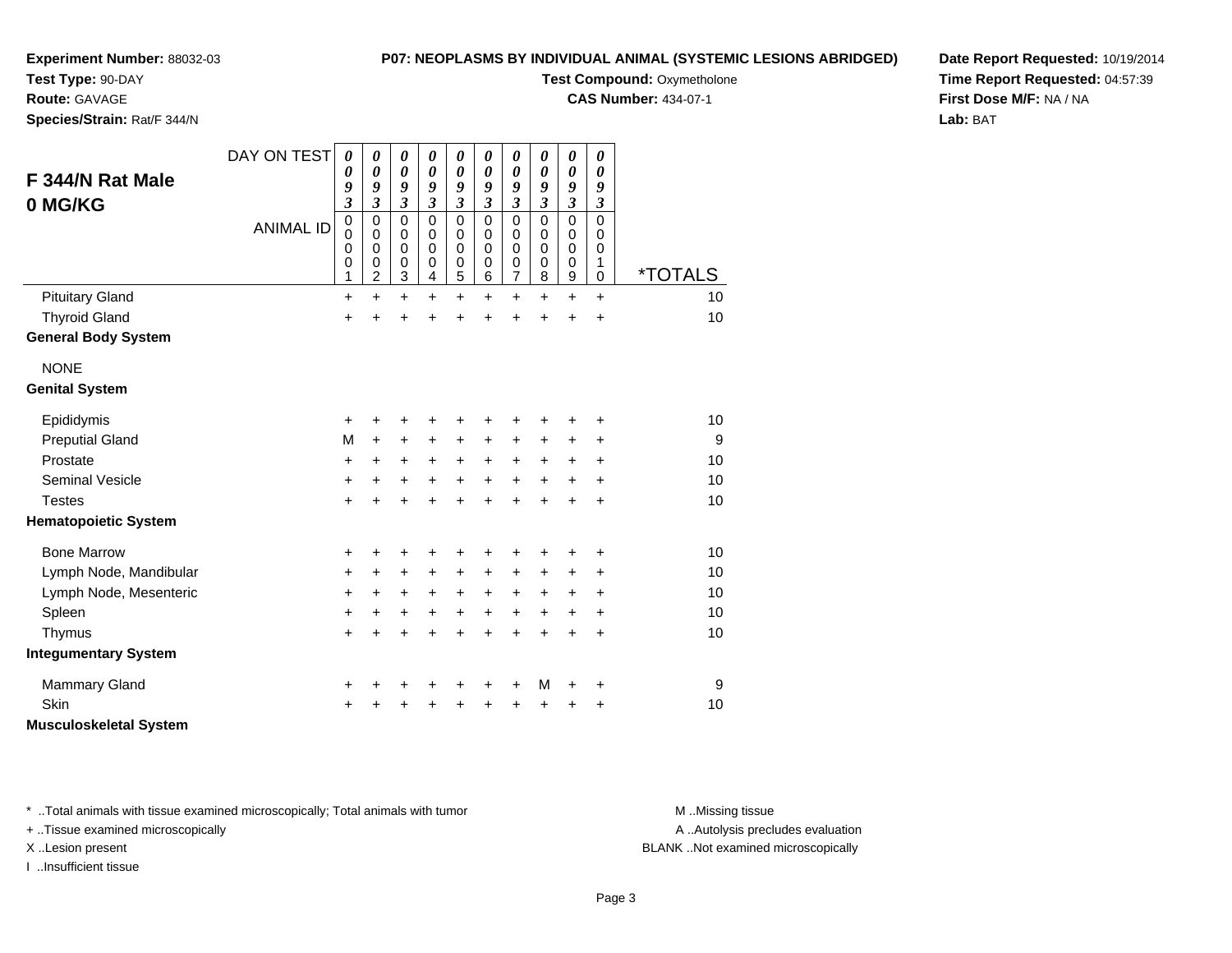# **Test Type:** 90-DAY

**Route:** GAVAGE

**Species/Strain:** Rat/F 344/N

#### **P07: NEOPLASMS BY INDIVIDUAL ANIMAL (SYSTEMIC LESIONS ABRIDGED)**

**Test Compound: Oxymetholone** 

**CAS Number:** 434-07-1

**Date Report Requested:** 10/19/2014**Time Report Requested:** 04:57:39**First Dose M/F:** NA / NA**Lab:** BAT

|                              | DAY ON TEST      | 0              | 0                          | 0                          | 0                | 0                          | 0                | 0              | 0                | 0                | 0         |                       |
|------------------------------|------------------|----------------|----------------------------|----------------------------|------------------|----------------------------|------------------|----------------|------------------|------------------|-----------|-----------------------|
| F 344/N Rat Male             |                  | 0<br>9         | 0<br>9                     | 0<br>9                     | 0<br>9           | $\boldsymbol{\theta}$<br>9 | 0<br>9           | 0<br>9         | 0<br>9           | 0<br>9           | 0<br>9    |                       |
| 0 MG/KG                      |                  | $\mathfrak{z}$ | $\mathfrak{z}$             | $\mathfrak{z}$             | $\mathfrak{z}$   | 3                          | 3                | 3              | 3                | 3                | 3         |                       |
|                              |                  | 0              | $\mathbf 0$                | 0                          | $\mathbf 0$      | $\mathbf 0$                | $\Omega$         | $\mathsf 0$    | $\mathbf 0$      | 0                | $\Omega$  |                       |
|                              | <b>ANIMAL ID</b> | $\mathbf 0$    | $\mathbf 0$                | 0                          | 0                | 0                          | 0                | 0              | 0                | $\boldsymbol{0}$ | 0         |                       |
|                              |                  | 0<br>0         | $\mathbf 0$<br>$\mathbf 0$ | $\mathbf 0$<br>$\mathbf 0$ | $\mathbf 0$<br>0 | $\pmb{0}$<br>$\pmb{0}$     | $\mathbf 0$<br>0 | 0<br>0         | $\mathbf 0$<br>0 | $\mathbf 0$<br>0 | 0<br>1    |                       |
|                              |                  | 1              | $\overline{2}$             | 3                          | 4                | 5                          | 6                | $\overline{7}$ | 8                | 9                | 0         | <i><b>*TOTALS</b></i> |
| <b>Bone</b>                  |                  | $\ddot{}$      | ÷                          | Ŧ.                         | $\ddot{}$        | $\ddot{}$                  | $\ddot{}$        | $\ddot{}$      | $\ddot{}$        | $\ddot{}$        | $\ddot{}$ | 10                    |
| <b>Nervous System</b>        |                  |                |                            |                            |                  |                            |                  |                |                  |                  |           |                       |
| <b>Brain</b>                 |                  | +              |                            |                            |                  | ٠                          |                  |                |                  |                  | ÷         | 10                    |
| <b>Respiratory System</b>    |                  |                |                            |                            |                  |                            |                  |                |                  |                  |           |                       |
| Lung                         |                  | +              |                            |                            |                  |                            |                  |                |                  |                  | +         | 10                    |
| <b>Nose</b>                  |                  | +              |                            | +                          | $\ddot{}$        | $\ddot{}$                  | $\ddot{}$        |                |                  |                  | ÷         | 10                    |
| Trachea                      |                  | $\ddot{}$      |                            |                            | $\ddot{}$        | ÷                          | ÷                | $\div$         | ÷                | +                | $\ddot{}$ | 10                    |
| <b>Special Senses System</b> |                  |                |                            |                            |                  |                            |                  |                |                  |                  |           |                       |
| <b>NONE</b>                  |                  |                |                            |                            |                  |                            |                  |                |                  |                  |           |                       |
| <b>Urinary System</b>        |                  |                |                            |                            |                  |                            |                  |                |                  |                  |           |                       |
| Kidney                       |                  | +              |                            |                            |                  |                            |                  |                |                  |                  |           | 10                    |
| Renal Tubule, Adenoma        |                  |                |                            |                            |                  | X                          |                  |                |                  |                  |           | 1                     |
| <b>Urinary Bladder</b>       |                  | $\ddot{}$      |                            |                            |                  | $\ddot{}$                  |                  |                |                  |                  |           | 10                    |
| <b>SYSTEMIC LESIONS</b>      |                  |                |                            |                            |                  |                            |                  |                |                  |                  |           |                       |
| Multiple Organ               |                  |                |                            |                            |                  |                            |                  |                |                  |                  | +         | 10                    |

\* ..Total animals with tissue examined microscopically; Total animals with tumor **M** . Missing tissue M ..Missing tissue

+ ..Tissue examined microscopically

I ..Insufficient tissue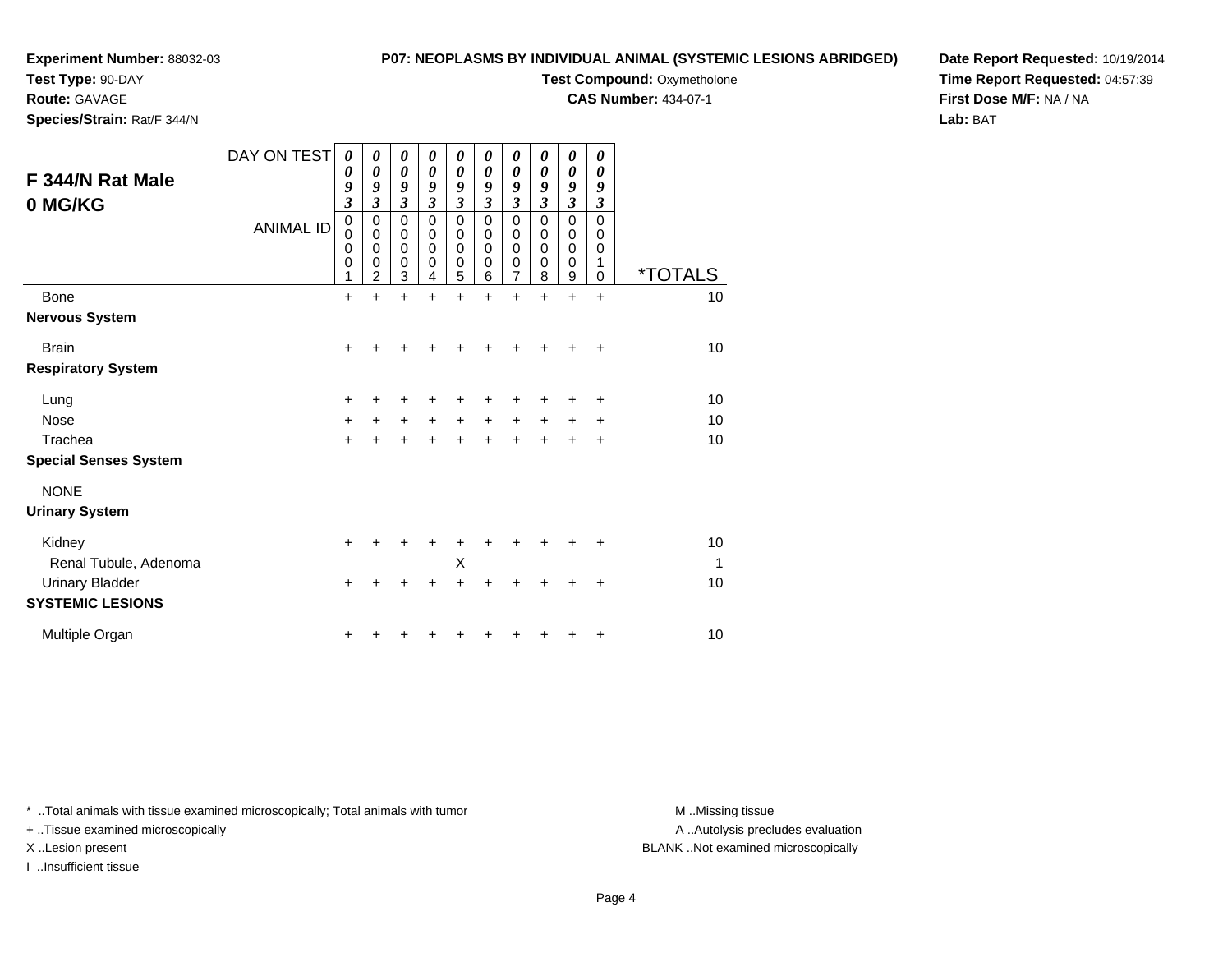**Test Type:** 90-DAY**Route:** GAVAGE

**Species/Strain:** Rat/F 344/N

#### **P07: NEOPLASMS BY INDIVIDUAL ANIMAL (SYSTEMIC LESIONS ABRIDGED)**

**Test Compound: Oxymetholone** 

**CAS Number:** 434-07-1

**Date Report Requested:** 10/19/2014**Time Report Requested:** 04:57:39**First Dose M/F:** NA / NA**Lab:** BAT

| F 344/N Rat Male<br>80 MG/KG                          | DAY ON TEST      | 0<br>0<br>9<br>$\boldsymbol{\beta}$              | $\pmb{\theta}$<br>0<br>9<br>$\mathfrak{z}$                       | 0<br>$\boldsymbol{\theta}$<br>9<br>$\mathfrak{z}$   | $\pmb{\theta}$<br>$\boldsymbol{\theta}$<br>9<br>$\mathfrak{z}$ | $\boldsymbol{\theta}$<br>$\boldsymbol{\theta}$<br>9<br>$\mathfrak{z}$ | 0<br>0<br>9<br>$\mathfrak{z}$                       | $\boldsymbol{\theta}$<br>0<br>9<br>$\mathfrak{z}$   | $\boldsymbol{\theta}$<br>$\boldsymbol{\theta}$<br>9<br>$\mathfrak{z}$ | $\boldsymbol{\theta}$<br>$\boldsymbol{\theta}$<br>$\boldsymbol{g}$<br>$\mathfrak{z}$ | $\boldsymbol{\theta}$<br>0<br>9<br>$\mathfrak{z}$                          |                       |
|-------------------------------------------------------|------------------|--------------------------------------------------|------------------------------------------------------------------|-----------------------------------------------------|----------------------------------------------------------------|-----------------------------------------------------------------------|-----------------------------------------------------|-----------------------------------------------------|-----------------------------------------------------------------------|--------------------------------------------------------------------------------------|----------------------------------------------------------------------------|-----------------------|
|                                                       | <b>ANIMAL ID</b> | $\mathbf 0$<br>$\Omega$<br>$\mathbf 0$<br>1<br>1 | $\mathsf 0$<br>$\mathbf 0$<br>$\mathbf 0$<br>1<br>$\overline{2}$ | $\mathbf 0$<br>$\mathbf 0$<br>$\mathbf 0$<br>1<br>3 | $\mathsf 0$<br>$\mathbf 0$<br>$\mathbf 0$<br>1<br>4            | $\mathbf 0$<br>$\mathbf 0$<br>$\mathbf 0$<br>1<br>5                   | $\mathsf 0$<br>$\mathbf 0$<br>$\mathbf 0$<br>1<br>6 | $\mathsf 0$<br>$\mathbf 0$<br>$\mathbf 0$<br>1<br>7 | $\mathsf 0$<br>$\mathbf 0$<br>$\mathbf 0$<br>1<br>8                   | $\pmb{0}$<br>0<br>$\mathbf 0$<br>$\mathbf{1}$<br>9                                   | $\mathbf 0$<br>$\mathbf 0$<br>$\mathbf 0$<br>$\overline{c}$<br>$\mathbf 0$ | <i><b>*TOTALS</b></i> |
| <b>Alimentary System</b>                              |                  |                                                  |                                                                  |                                                     |                                                                |                                                                       |                                                     |                                                     |                                                                       |                                                                                      |                                                                            |                       |
| <b>NONE</b><br><b>Cardiovascular System</b>           |                  |                                                  |                                                                  |                                                     |                                                                |                                                                       |                                                     |                                                     |                                                                       |                                                                                      |                                                                            |                       |
| Heart<br><b>Endocrine System</b>                      |                  | $+$                                              |                                                                  |                                                     |                                                                |                                                                       |                                                     |                                                     |                                                                       |                                                                                      | $\ddot{}$                                                                  | 10                    |
| <b>Adrenal Cortex</b><br><b>General Body System</b>   |                  | $\ddot{}$                                        | +                                                                |                                                     | +                                                              | +                                                                     | +                                                   |                                                     | +                                                                     | $\ddot{}$                                                                            | $\ddot{}$                                                                  | 10                    |
| <b>NONE</b><br><b>Genital System</b>                  |                  |                                                  |                                                                  |                                                     |                                                                |                                                                       |                                                     |                                                     |                                                                       |                                                                                      |                                                                            |                       |
| <b>NONE</b><br><b>Hematopoietic System</b>            |                  |                                                  |                                                                  |                                                     |                                                                |                                                                       |                                                     |                                                     |                                                                       |                                                                                      |                                                                            |                       |
| <b>NONE</b><br><b>Integumentary System</b>            |                  |                                                  |                                                                  |                                                     |                                                                |                                                                       |                                                     |                                                     |                                                                       |                                                                                      |                                                                            |                       |
| <b>Mammary Gland</b><br><b>Musculoskeletal System</b> |                  | $\ddot{}$                                        |                                                                  |                                                     |                                                                |                                                                       | +                                                   |                                                     | M                                                                     | $\ddot{}$                                                                            | $\ddot{}$                                                                  | 9                     |
| <b>NONE</b><br><b>Nervous System</b>                  |                  |                                                  |                                                                  |                                                     |                                                                |                                                                       |                                                     |                                                     |                                                                       |                                                                                      |                                                                            |                       |
| <b>NONE</b>                                           |                  |                                                  |                                                                  |                                                     |                                                                |                                                                       |                                                     |                                                     |                                                                       |                                                                                      |                                                                            |                       |
|                                                       | .                |                                                  |                                                                  |                                                     |                                                                |                                                                       |                                                     |                                                     |                                                                       |                                                                                      |                                                                            |                       |

\* ..Total animals with tissue examined microscopically; Total animals with tumor **M** ...Missing tissue M ...Missing tissue

+ ..Tissue examined microscopically

I ..Insufficient tissue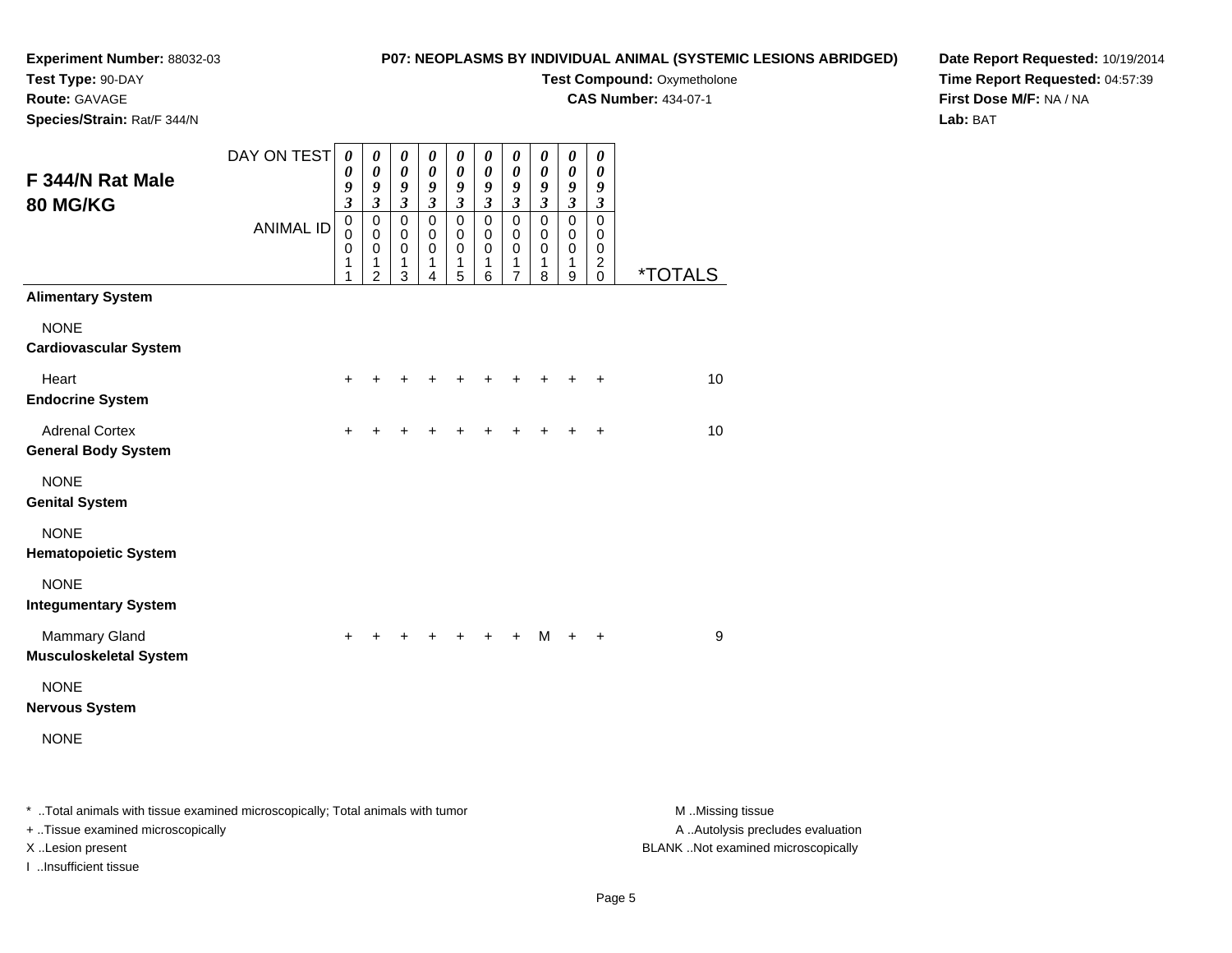### **Experiment Number:** 88032-03**Test Type:** 90-DAY

#### **P07: NEOPLASMS BY INDIVIDUAL ANIMAL (SYSTEMIC LESIONS ABRIDGED)**

**Test Compound: Oxymetholone** 

**CAS Number:** 434-07-1

**Species/Strain:** Rat/F 344/N

**Route:** GAVAGE

### **Date Report Requested:** 10/19/2014**Time Report Requested:** 04:57:39**First Dose M/F:** NA / NA**Lab:** BAT

| F 344/N Rat Male<br><b>80 MG/KG</b>         | DAY ON TEST<br><b>ANIMAL ID</b> | 0<br>0<br>9<br>$\boldsymbol{\beta}$<br>$\pmb{0}$<br>$\mathbf 0$<br>$\mathbf 0$<br>1 | $\boldsymbol{\theta}$<br>$\boldsymbol{\theta}$<br>9<br>$\boldsymbol{\beta}$<br>0<br>$\mathbf 0$<br>$\mathbf 0$<br>2 | 0<br>$\boldsymbol{\theta}$<br>9<br>3<br>0<br>0<br>$\mathbf 0$<br>3 | 0<br>$\boldsymbol{\theta}$<br>9<br>3<br>0<br>0<br>$\mathbf 0$<br>4 | 0<br>$\pmb{\theta}$<br>9<br>3<br>0<br>0<br>$\mathbf 0$<br>1<br>5 | 0<br>0<br>9<br>3<br>0<br>0<br>0<br>6 | 0<br>$\pmb{\theta}$<br>9<br>3<br>0<br>$\boldsymbol{0}$<br>0<br>7 | 0<br>0<br>9<br>3<br>$\Omega$<br>0<br>$\Omega$<br>8 | 0<br>$\boldsymbol{\theta}$<br>9<br>3<br>0<br>0<br>$\mathbf 0$<br>9 | 0<br>$\boldsymbol{\theta}$<br>9<br>3<br>0<br>0<br>0<br>2<br>$\Omega$ | <i><b>*TOTALS</b></i> |
|---------------------------------------------|---------------------------------|-------------------------------------------------------------------------------------|---------------------------------------------------------------------------------------------------------------------|--------------------------------------------------------------------|--------------------------------------------------------------------|------------------------------------------------------------------|--------------------------------------|------------------------------------------------------------------|----------------------------------------------------|--------------------------------------------------------------------|----------------------------------------------------------------------|-----------------------|
| <b>Respiratory System</b>                   |                                 |                                                                                     |                                                                                                                     |                                                                    |                                                                    |                                                                  |                                      |                                                                  |                                                    |                                                                    |                                                                      |                       |
| <b>NONE</b><br><b>Special Senses System</b> |                                 |                                                                                     |                                                                                                                     |                                                                    |                                                                    |                                                                  |                                      |                                                                  |                                                    |                                                                    |                                                                      |                       |
| <b>NONE</b><br><b>Urinary System</b>        |                                 |                                                                                     |                                                                                                                     |                                                                    |                                                                    |                                                                  |                                      |                                                                  |                                                    |                                                                    |                                                                      |                       |
| Kidney<br><b>SYSTEMIC LESIONS</b>           |                                 | $\ddot{}$                                                                           | +                                                                                                                   | +                                                                  | ٠                                                                  | ÷                                                                | ÷                                    | ÷                                                                | ÷                                                  | +                                                                  | ÷                                                                    | 10                    |
| Multiple Organ                              |                                 | $\pm$                                                                               |                                                                                                                     |                                                                    |                                                                    |                                                                  |                                      |                                                                  |                                                    |                                                                    | +                                                                    | 10                    |

\* ..Total animals with tissue examined microscopically; Total animals with tumor **M** . Missing tissue M ..Missing tissue

+ ..Tissue examined microscopically

I ..Insufficient tissue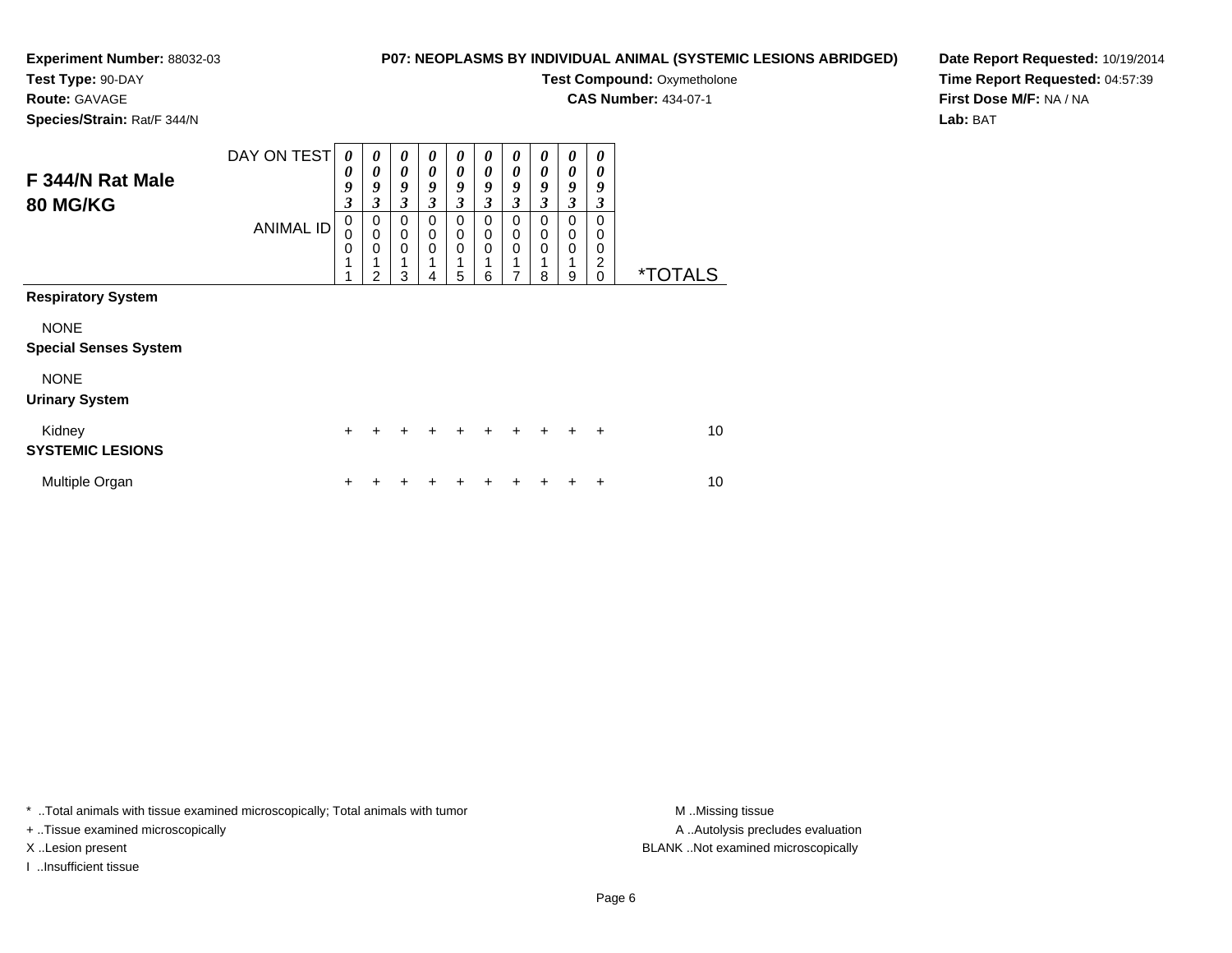# **Test Type:** 90-DAY

**Route:** GAVAGE

**Species/Strain:** Rat/F 344/N

#### **P07: NEOPLASMS BY INDIVIDUAL ANIMAL (SYSTEMIC LESIONS ABRIDGED)**

# **Test Compound: Oxymetholone**

**CAS Number:** 434-07-1

**Date Report Requested:** 10/19/2014**Time Report Requested:** 04:57:39**First Dose M/F:** NA / NA**Lab:** BAT

| F 344/N Rat Male<br><b>MG/KG</b><br>160                                 | DAY ON TEST<br><b>ANIMAL ID</b> | $\boldsymbol{\theta}$<br>0<br>9<br>$\overline{\mathbf{3}}$<br>$\mathbf 0$<br>$\mathbf 0$<br>$\pmb{0}$<br>$\boldsymbol{2}$<br>1 | $\boldsymbol{\theta}$<br>$\boldsymbol{\theta}$<br>$\boldsymbol{g}$<br>$\boldsymbol{\beta}$<br>$\pmb{0}$<br>$\mathbf 0$<br>$\pmb{0}$<br>$\frac{2}{2}$ | 0<br>$\boldsymbol{\theta}$<br>9<br>$\mathfrak{z}$<br>$\mathbf 0$<br>$\mathbf 0$<br>$\pmb{0}$<br>$\frac{2}{3}$ | $\boldsymbol{\theta}$<br>$\pmb{\theta}$<br>9<br>$\boldsymbol{\mathfrak{z}}$<br>$\mathbf 0$<br>$\mathbf 0$<br>$\pmb{0}$<br>$\frac{2}{4}$ | 0<br>$\boldsymbol{\theta}$<br>$\boldsymbol{g}$<br>$\mathfrak{z}$<br>$\mathbf 0$<br>$\mathbf 0$<br>$\mathbf 0$<br>$\frac{2}{5}$ | $\pmb{\theta}$<br>$\pmb{\theta}$<br>9<br>$\boldsymbol{\beta}$<br>$\mathbf 0$<br>$\mathbf 0$<br>$\pmb{0}$<br>$\frac{2}{6}$ | 0<br>$\pmb{\theta}$<br>9<br>$\mathfrak{z}$<br>$\mathbf 0$<br>$\mathbf 0$<br>$\pmb{0}$<br>$\frac{2}{7}$ | 0<br>$\pmb{\theta}$<br>9<br>$\boldsymbol{\mathfrak{z}}$<br>$\mathbf 0$<br>$\mathbf 0$<br>0<br>$\frac{2}{8}$ | 0<br>$\pmb{\theta}$<br>$\boldsymbol{g}$<br>$\mathfrak{z}$<br>$\mathbf 0$<br>$\mathbf 0$<br>$\mathbf 0$<br>$\overline{c}$<br>9 | $\boldsymbol{\theta}$<br>$\boldsymbol{\theta}$<br>9<br>$\boldsymbol{\beta}$<br>$\mathsf 0$<br>0<br>$\pmb{0}$<br>$\ensuremath{\mathsf{3}}$<br>0 | <i><b>*TOTALS</b></i> |
|-------------------------------------------------------------------------|---------------------------------|--------------------------------------------------------------------------------------------------------------------------------|------------------------------------------------------------------------------------------------------------------------------------------------------|---------------------------------------------------------------------------------------------------------------|-----------------------------------------------------------------------------------------------------------------------------------------|--------------------------------------------------------------------------------------------------------------------------------|---------------------------------------------------------------------------------------------------------------------------|--------------------------------------------------------------------------------------------------------|-------------------------------------------------------------------------------------------------------------|-------------------------------------------------------------------------------------------------------------------------------|------------------------------------------------------------------------------------------------------------------------------------------------|-----------------------|
| <b>Alimentary System</b><br><b>NONE</b><br><b>Cardiovascular System</b> |                                 |                                                                                                                                |                                                                                                                                                      |                                                                                                               |                                                                                                                                         |                                                                                                                                |                                                                                                                           |                                                                                                        |                                                                                                             |                                                                                                                               |                                                                                                                                                |                       |
| Heart<br><b>Endocrine System</b>                                        |                                 | $\ddot{}$                                                                                                                      |                                                                                                                                                      |                                                                                                               | +                                                                                                                                       |                                                                                                                                | +                                                                                                                         | $\div$                                                                                                 | +                                                                                                           |                                                                                                                               | $\ddot{}$                                                                                                                                      | 10                    |
| <b>Adrenal Cortex</b><br><b>General Body System</b>                     |                                 | +                                                                                                                              |                                                                                                                                                      |                                                                                                               |                                                                                                                                         |                                                                                                                                |                                                                                                                           |                                                                                                        |                                                                                                             |                                                                                                                               | +                                                                                                                                              | 10                    |
| <b>NONE</b><br><b>Genital System</b>                                    |                                 |                                                                                                                                |                                                                                                                                                      |                                                                                                               |                                                                                                                                         |                                                                                                                                |                                                                                                                           |                                                                                                        |                                                                                                             |                                                                                                                               |                                                                                                                                                |                       |
| <b>NONE</b><br><b>Hematopoietic System</b>                              |                                 |                                                                                                                                |                                                                                                                                                      |                                                                                                               |                                                                                                                                         |                                                                                                                                |                                                                                                                           |                                                                                                        |                                                                                                             |                                                                                                                               |                                                                                                                                                |                       |
| <b>NONE</b><br><b>Integumentary System</b>                              |                                 |                                                                                                                                |                                                                                                                                                      |                                                                                                               |                                                                                                                                         |                                                                                                                                |                                                                                                                           |                                                                                                        |                                                                                                             |                                                                                                                               |                                                                                                                                                |                       |
| <b>Mammary Gland</b><br><b>Musculoskeletal System</b>                   |                                 | $\ddot{}$                                                                                                                      | M                                                                                                                                                    | $+$                                                                                                           | M                                                                                                                                       | $+$                                                                                                                            | $\ddot{}$                                                                                                                 | M                                                                                                      | $\ddot{}$                                                                                                   | $+$                                                                                                                           | $\ddot{}$                                                                                                                                      | 7                     |
| <b>NONE</b><br><b>Nervous System</b>                                    |                                 |                                                                                                                                |                                                                                                                                                      |                                                                                                               |                                                                                                                                         |                                                                                                                                |                                                                                                                           |                                                                                                        |                                                                                                             |                                                                                                                               |                                                                                                                                                |                       |
| <b>NONE</b>                                                             |                                 |                                                                                                                                |                                                                                                                                                      |                                                                                                               |                                                                                                                                         |                                                                                                                                |                                                                                                                           |                                                                                                        |                                                                                                             |                                                                                                                               |                                                                                                                                                |                       |

\* ..Total animals with tissue examined microscopically; Total animals with tumor **M** . Missing tissue M ..Missing tissue

+ ..Tissue examined microscopically

I ..Insufficient tissue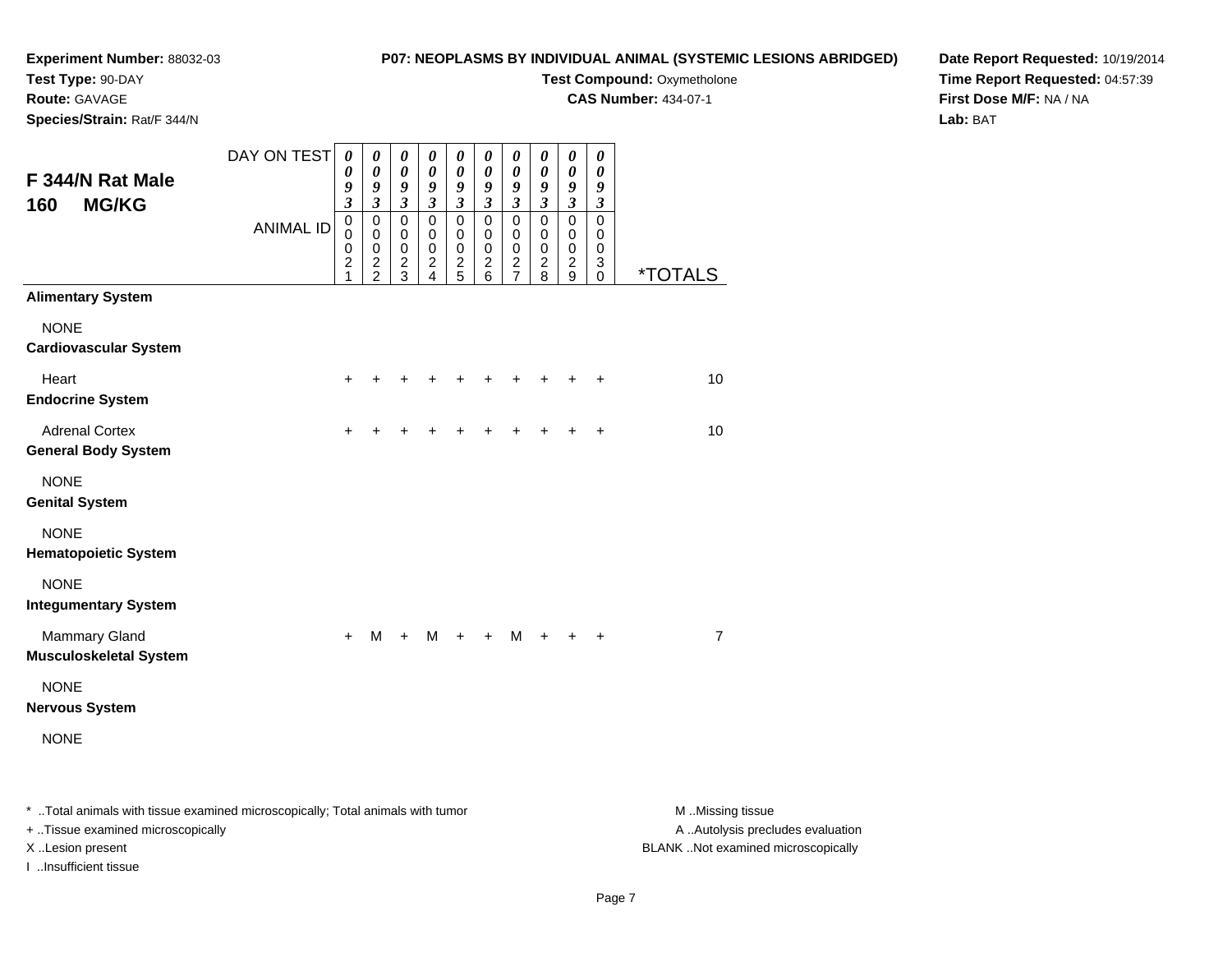## **Test Type:** 90-DAY

**Route:** GAVAGE

**Species/Strain:** Rat/F 344/N

### **P07: NEOPLASMS BY INDIVIDUAL ANIMAL (SYSTEMIC LESIONS ABRIDGED)**

**Test Compound: Oxymetholone** 

**CAS Number:** 434-07-1

**Date Report Requested:** 10/19/2014**Time Report Requested:** 04:57:39**First Dose M/F:** NA / NA**Lab:** BAT

| F 344/N Rat Male<br><b>MG/KG</b><br>160     | DAY ON TEST<br><b>ANIMAL ID</b> | 0<br>$\boldsymbol{\theta}$<br>9<br>$\mathfrak{z}$<br>$\mathbf 0$<br>$\mathbf 0$<br>$\mathbf 0$<br>$\overline{2}$<br>$\overline{1}$ | 0<br>0<br>9<br>3<br>$\mathbf 0$<br>$\mathbf 0$<br>$\mathbf 0$<br>$\overline{c}$<br>$\overline{2}$ | 0<br>0<br>9<br>3<br>$\mathbf 0$<br>$\pmb{0}$<br>$\mathbf 0$<br>$\overline{c}$<br>3 | 0<br>0<br>9<br>3<br>0<br>$\mathbf 0$<br>0<br>$\overline{c}$<br>4 | 0<br>0<br>9<br>$\mathfrak{z}$<br>0<br>0<br>0<br>$\overline{2}$<br>5 | 0<br>0<br>9<br>3<br>0<br>0<br>0<br>$\overline{2}$<br>6 | 0<br>0<br>9<br>3<br>0<br>0<br>0<br>$\overline{\mathbf{c}}$<br>$\overline{ }$ | 0<br>0<br>9<br>3<br>$\Omega$<br>0<br>0<br>2<br>8 | 0<br>0<br>9<br>3<br>0<br>0<br>$\mathbf 0$<br>$\overline{c}$<br>9 | 0<br>0<br>9<br>3<br>0<br>0<br>0<br>3<br>$\Omega$ | <i><b>*TOTALS</b></i> |
|---------------------------------------------|---------------------------------|------------------------------------------------------------------------------------------------------------------------------------|---------------------------------------------------------------------------------------------------|------------------------------------------------------------------------------------|------------------------------------------------------------------|---------------------------------------------------------------------|--------------------------------------------------------|------------------------------------------------------------------------------|--------------------------------------------------|------------------------------------------------------------------|--------------------------------------------------|-----------------------|
| <b>Respiratory System</b>                   |                                 |                                                                                                                                    |                                                                                                   |                                                                                    |                                                                  |                                                                     |                                                        |                                                                              |                                                  |                                                                  |                                                  |                       |
| <b>NONE</b><br><b>Special Senses System</b> |                                 |                                                                                                                                    |                                                                                                   |                                                                                    |                                                                  |                                                                     |                                                        |                                                                              |                                                  |                                                                  |                                                  |                       |
| <b>NONE</b><br><b>Urinary System</b>        |                                 |                                                                                                                                    |                                                                                                   |                                                                                    |                                                                  |                                                                     |                                                        |                                                                              |                                                  |                                                                  |                                                  |                       |
| Kidney<br><b>SYSTEMIC LESIONS</b>           |                                 | $\ddot{}$                                                                                                                          |                                                                                                   | +                                                                                  | ÷                                                                | +                                                                   | ÷                                                      | +                                                                            | $\div$                                           | ÷                                                                | $\ddot{}$                                        | 10                    |
| Multiple Organ                              |                                 | $\ddot{}$                                                                                                                          |                                                                                                   |                                                                                    |                                                                  |                                                                     |                                                        |                                                                              |                                                  |                                                                  | ÷                                                | 10                    |

\* ..Total animals with tissue examined microscopically; Total animals with tumor **M** . Missing tissue M ..Missing tissue

+ ..Tissue examined microscopically

I ..Insufficient tissue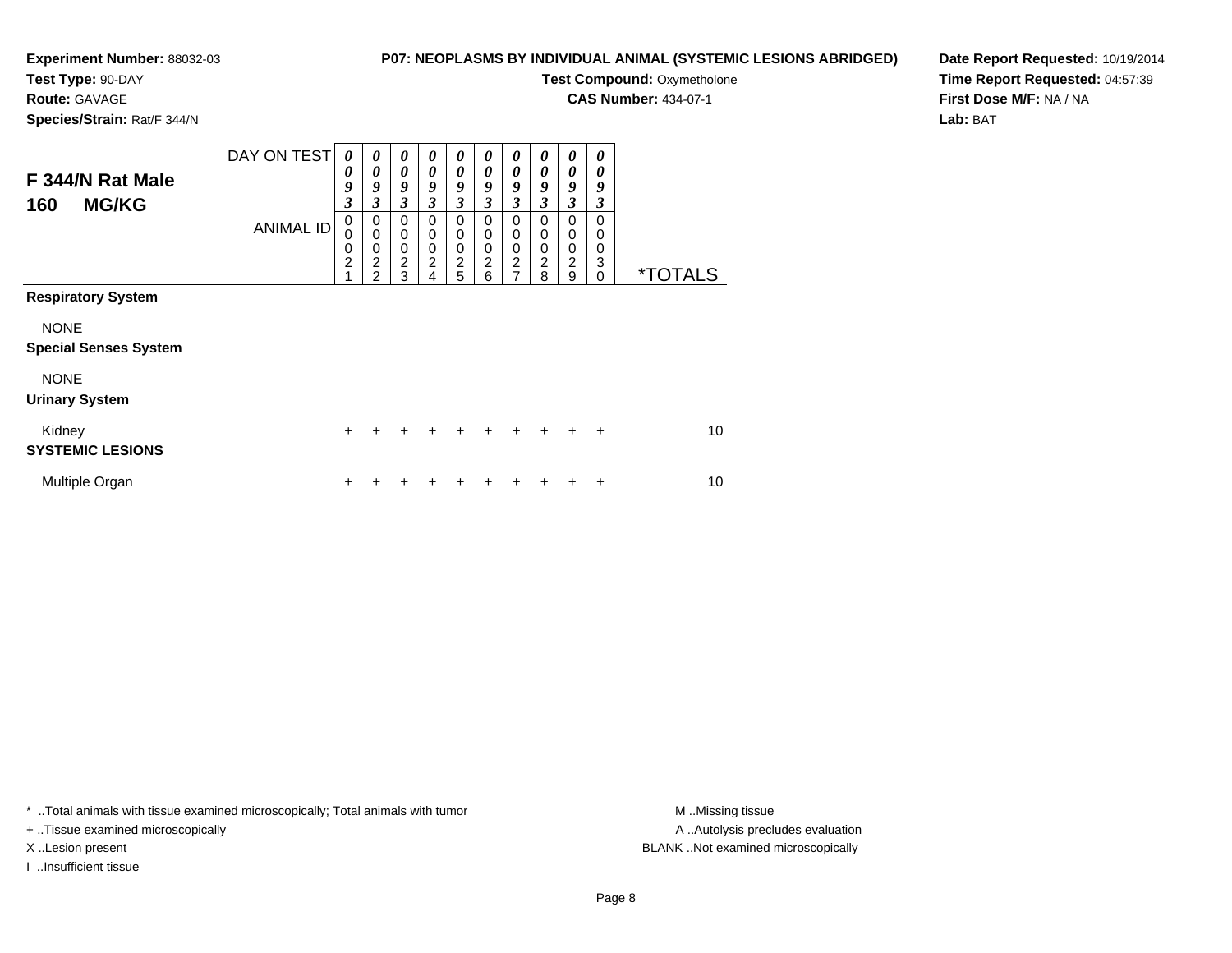### **Experiment Number:** 88032-03**Test Type:** 90-DAY

### **P07: NEOPLASMS BY INDIVIDUAL ANIMAL (SYSTEMIC LESIONS ABRIDGED)**

**Test Compound: Oxymetholone** 

**CAS Number:** 434-07-1

**Date Report Requested:** 10/19/2014**Time Report Requested:** 04:57:39**First Dose M/F:** NA / NA**Lab:** BAT

**Species/Strain:** Rat/F 344/N

**Route:** GAVAGE

| F 344/N Rat Male                                                               | DAY ON TEST      | $\boldsymbol{\theta}$<br>0<br>9                                | $\boldsymbol{\theta}$<br>$\boldsymbol{\theta}$<br>9                    | 0<br>0<br>9                                    | $\pmb{\theta}$<br>$\boldsymbol{\theta}$<br>9                                    | $\pmb{\theta}$<br>0<br>9                                                             | $\pmb{\theta}$<br>0<br>9                                                                           | $\boldsymbol{\theta}$<br>$\boldsymbol{\theta}$<br>9                                            | 0<br>0<br>9                                                          | $\pmb{\theta}$<br>$\boldsymbol{\theta}$<br>$\boldsymbol{g}$              | 0<br>0<br>9                                                                                   |                       |
|--------------------------------------------------------------------------------|------------------|----------------------------------------------------------------|------------------------------------------------------------------------|------------------------------------------------|---------------------------------------------------------------------------------|--------------------------------------------------------------------------------------|----------------------------------------------------------------------------------------------------|------------------------------------------------------------------------------------------------|----------------------------------------------------------------------|--------------------------------------------------------------------------|-----------------------------------------------------------------------------------------------|-----------------------|
| <b>MG/KG</b><br>315                                                            | <b>ANIMAL ID</b> | $\boldsymbol{\mathfrak{z}}$<br>$\mathbf 0$<br>0<br>0<br>3<br>1 | $\mathfrak{z}$<br>$\pmb{0}$<br>$\pmb{0}$<br>$\pmb{0}$<br>$\frac{3}{2}$ | 3<br>$\mathbf 0$<br>0<br>$\mathbf 0$<br>3<br>3 | $\mathfrak{z}$<br>$\pmb{0}$<br>0<br>$\pmb{0}$<br>$\ensuremath{\mathsf{3}}$<br>4 | $\boldsymbol{\beta}$<br>$\pmb{0}$<br>$\pmb{0}$<br>$\mathbf 0$<br>$\overline{3}$<br>5 | $\boldsymbol{\beta}$<br>$\pmb{0}$<br>0<br>$\pmb{0}$<br>$\ensuremath{\mathsf{3}}$<br>$\overline{6}$ | $\mathfrak{z}$<br>$\mathbf 0$<br>0<br>$\pmb{0}$<br>$\ensuremath{\mathsf{3}}$<br>$\overline{7}$ | $\boldsymbol{\mathfrak{z}}$<br>$\mathbf 0$<br>0<br>$\,0\,$<br>3<br>8 | $\mathfrak{z}$<br>$\mathbf 0$<br>0<br>$\pmb{0}$<br>3<br>$\boldsymbol{9}$ | $\boldsymbol{\beta}$<br>$\mathbf 0$<br>0<br>$\,0\,$<br>$\overline{\mathbf{4}}$<br>$\mathbf 0$ | <i><b>*TOTALS</b></i> |
| <b>Alimentary System</b>                                                       |                  |                                                                |                                                                        |                                                |                                                                                 |                                                                                      |                                                                                                    |                                                                                                |                                                                      |                                                                          |                                                                                               |                       |
| Liver<br><b>Cardiovascular System</b>                                          |                  |                                                                |                                                                        | $\ddot{}$                                      |                                                                                 | $\ddot{}$                                                                            |                                                                                                    |                                                                                                |                                                                      |                                                                          |                                                                                               | $\overline{c}$        |
| Heart<br><b>Endocrine System</b>                                               |                  | $\div$                                                         |                                                                        |                                                |                                                                                 |                                                                                      |                                                                                                    |                                                                                                |                                                                      |                                                                          | $\ddot{}$                                                                                     | 10                    |
| <b>Adrenal Cortex</b><br><b>General Body System</b>                            |                  | ٠                                                              |                                                                        |                                                |                                                                                 |                                                                                      |                                                                                                    |                                                                                                |                                                                      |                                                                          | $\ddot{}$                                                                                     | 10                    |
| <b>NONE</b><br><b>Genital System</b>                                           |                  |                                                                |                                                                        |                                                |                                                                                 |                                                                                      |                                                                                                    |                                                                                                |                                                                      |                                                                          |                                                                                               |                       |
| <b>NONE</b><br><b>Hematopoietic System</b>                                     |                  |                                                                |                                                                        |                                                |                                                                                 |                                                                                      |                                                                                                    |                                                                                                |                                                                      |                                                                          |                                                                                               |                       |
| <b>NONE</b><br><b>Integumentary System</b>                                     |                  |                                                                |                                                                        |                                                |                                                                                 |                                                                                      |                                                                                                    |                                                                                                |                                                                      |                                                                          |                                                                                               |                       |
| <b>Mammary Gland</b><br><b>Musculoskeletal System</b>                          |                  |                                                                |                                                                        |                                                |                                                                                 |                                                                                      |                                                                                                    |                                                                                                |                                                                      | M                                                                        | M                                                                                             | 8                     |
| <b>NONE</b><br><b>Nervous System</b>                                           |                  |                                                                |                                                                        |                                                |                                                                                 |                                                                                      |                                                                                                    |                                                                                                |                                                                      |                                                                          |                                                                                               |                       |
| <b>NONE</b>                                                                    |                  |                                                                |                                                                        |                                                |                                                                                 |                                                                                      |                                                                                                    |                                                                                                |                                                                      |                                                                          |                                                                                               |                       |
| * Total animals with tissue examined microscopically; Total animals with tumor |                  |                                                                |                                                                        |                                                |                                                                                 |                                                                                      |                                                                                                    |                                                                                                |                                                                      |                                                                          |                                                                                               | M Missing tissue      |

+ ..Tissue examined microscopically

I ..Insufficient tissue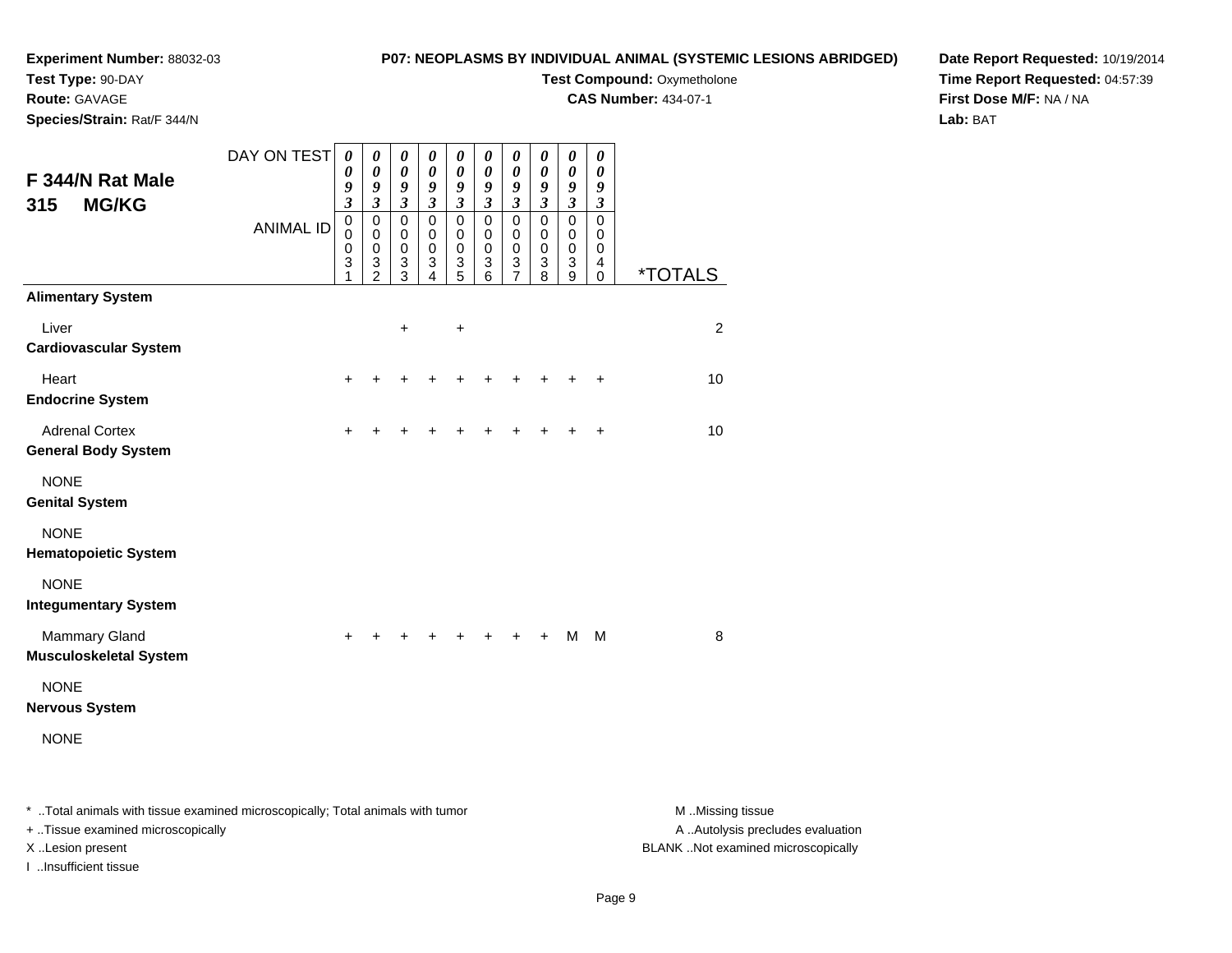# **Test Type:** 90-DAY

**Route:** GAVAGE

**Species/Strain:** Rat/F 344/N

### **P07: NEOPLASMS BY INDIVIDUAL ANIMAL (SYSTEMIC LESIONS ABRIDGED)**

**Test Compound: Oxymetholone** 

**CAS Number:** 434-07-1

 $\overline{\phantom{0}}$ ┯

**Date Report Requested:** 10/19/2014**Time Report Requested:** 04:57:39**First Dose M/F:** NA / NA**Lab:** BAT

| F 344/N Rat Male                            | DAY ON TEST      | 0<br>0<br>9                       | 0<br>0<br>9                     | 0<br>$\boldsymbol{\theta}$<br>9                         | 0<br>0<br>9      | 0<br>0<br>9                                | 0<br>0<br>9           | 0<br>0<br>9                        | 0<br>0<br>9                     | 0<br>0<br>9                     | 0<br>0<br>9           |                       |
|---------------------------------------------|------------------|-----------------------------------|---------------------------------|---------------------------------------------------------|------------------|--------------------------------------------|-----------------------|------------------------------------|---------------------------------|---------------------------------|-----------------------|-----------------------|
| <b>MG/KG</b><br>315                         |                  | 3                                 | 3                               | 3                                                       | 3                | 3                                          | 3                     | 3                                  | 3                               | 3                               | 3                     |                       |
|                                             | <b>ANIMAL ID</b> | 0<br>$\mathbf 0$<br>$\frac{0}{3}$ | 0<br>$\mathbf 0$<br>0<br>3<br>2 | 0<br>0<br>$\mathbf 0$<br>$\ensuremath{\mathsf{3}}$<br>3 | 0<br>0<br>0<br>3 | 0<br>0<br>$\pmb{0}$<br>$\overline{3}$<br>5 | 0<br>0<br>0<br>3<br>6 | 0<br>0<br>0<br>3<br>$\overline{7}$ | 0<br>0<br>$\mathbf 0$<br>3<br>8 | 0<br>0<br>$\mathbf 0$<br>3<br>9 | 0<br>0<br>0<br>4<br>0 | <i><b>*TOTALS</b></i> |
| <b>Respiratory System</b>                   |                  |                                   |                                 |                                                         |                  |                                            |                       |                                    |                                 |                                 |                       |                       |
| <b>NONE</b><br><b>Special Senses System</b> |                  |                                   |                                 |                                                         |                  |                                            |                       |                                    |                                 |                                 |                       |                       |
| <b>NONE</b><br><b>Urinary System</b>        |                  |                                   |                                 |                                                         |                  |                                            |                       |                                    |                                 |                                 |                       |                       |
| Kidney<br><b>SYSTEMIC LESIONS</b>           |                  | $\pm$                             |                                 |                                                         |                  |                                            |                       |                                    |                                 |                                 | $\ddot{}$             | 10                    |
| Multiple Organ                              |                  | ٠                                 |                                 |                                                         |                  |                                            |                       |                                    |                                 |                                 | ÷                     | 10                    |

┯ ┯  $\overline{\phantom{a}}$  $\overline{\phantom{a}}$ 

\* ..Total animals with tissue examined microscopically; Total animals with tumor **M** . Missing tissue M ..Missing tissue

+ ..Tissue examined microscopically

I ..Insufficient tissue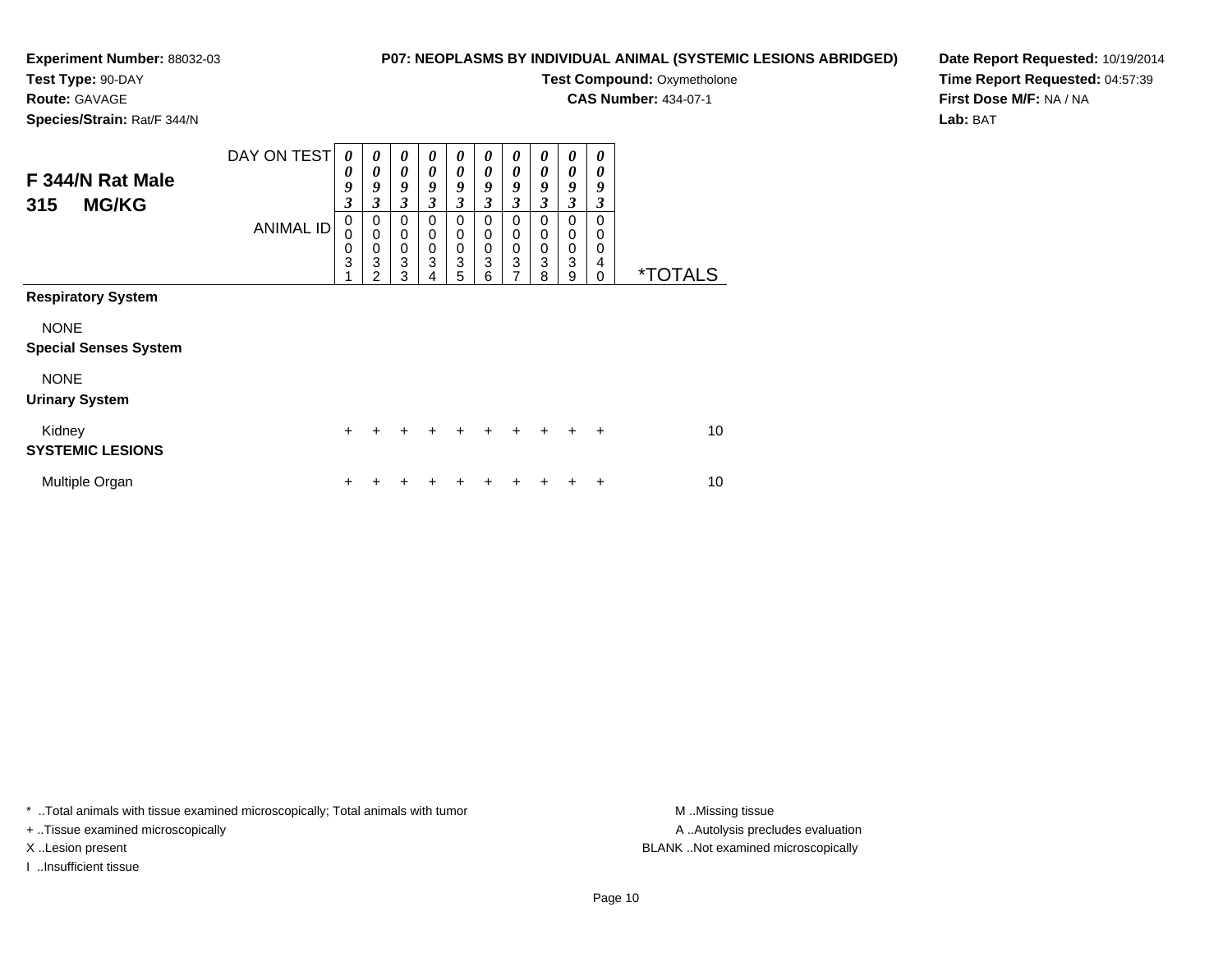**Test Type:** 90-DAY

**Route:** GAVAGE

**Species/Strain:** Rat/F 344/N

### **P07: NEOPLASMS BY INDIVIDUAL ANIMAL (SYSTEMIC LESIONS ABRIDGED)**

**Test Compound: Oxymetholone** 

**CAS Number:** 434-07-1

**Date Report Requested:** 10/19/2014**Time Report Requested:** 04:57:39**First Dose M/F:** NA / NA**Lab:** BAT

| F 344/N Rat Male<br><b>MG/KG</b><br>625                                                                                                                                                                                                                                                           | DAY ON TEST<br><b>ANIMAL ID</b> | $\boldsymbol{\theta}$<br>0<br>9<br>$\mathfrak{z}$<br>$\pmb{0}$<br>$\mathbf 0$<br>$\mathbf 0$<br>$\overline{\mathbf{4}}$<br>1 | 0<br>0<br>9<br>$\mathfrak{z}$<br>$\mathbf 0$<br>$\Omega$<br>$\mathbf 0$<br>$\overline{\mathbf{4}}$<br>$\overline{2}$ | 0<br>0<br>9<br>$\boldsymbol{\beta}$<br>$\mathbf 0$<br>0<br>$\pmb{0}$<br>4<br>3                           | 0<br>$\boldsymbol{\theta}$<br>9<br>$\boldsymbol{\beta}$<br>$\mathbf 0$<br>$\Omega$<br>$\mathbf 0$<br>$\overline{4}$<br>4 | 0<br>$\boldsymbol{\theta}$<br>9<br>$\boldsymbol{\mathfrak{z}}$<br>$\mathsf 0$<br>$\mathbf 0$<br>$\boldsymbol{0}$<br>$\overline{\mathbf{4}}$<br>5 | 0<br>0<br>9<br>$\overline{\mathbf{3}}$<br>0<br>0<br>0<br>4<br>6 | 0<br>$\boldsymbol{\theta}$<br>9<br>$\overline{\mathbf{3}}$<br>0<br>$\mathbf 0$<br>0<br>4<br>$\overline{7}$ | 0<br>0<br>9<br>$\boldsymbol{\mathfrak{z}}$<br>$\mathbf 0$<br>0<br>$\mathbf 0$<br>4<br>8 | 0<br>0<br>9<br>$\boldsymbol{\beta}$<br>$\mathbf 0$<br>$\mathbf 0$<br>$\mathbf 0$<br>$\overline{\mathbf{4}}$<br>9 | 0<br>0<br>9<br>$\boldsymbol{\beta}$<br>$\mathbf 0$<br>0<br>0<br>5<br>$\mathbf 0$ | <i><b>*TOTALS</b></i>                                                 |
|---------------------------------------------------------------------------------------------------------------------------------------------------------------------------------------------------------------------------------------------------------------------------------------------------|---------------------------------|------------------------------------------------------------------------------------------------------------------------------|----------------------------------------------------------------------------------------------------------------------|----------------------------------------------------------------------------------------------------------|--------------------------------------------------------------------------------------------------------------------------|--------------------------------------------------------------------------------------------------------------------------------------------------|-----------------------------------------------------------------|------------------------------------------------------------------------------------------------------------|-----------------------------------------------------------------------------------------|------------------------------------------------------------------------------------------------------------------|----------------------------------------------------------------------------------|-----------------------------------------------------------------------|
| <b>Alimentary System</b>                                                                                                                                                                                                                                                                          |                                 |                                                                                                                              |                                                                                                                      |                                                                                                          |                                                                                                                          |                                                                                                                                                  |                                                                 |                                                                                                            |                                                                                         |                                                                                                                  |                                                                                  |                                                                       |
| Esophagus<br>Intestine Large, Cecum<br>Intestine Large, Colon<br>Intestine Large, Rectum<br>Intestine Small, Duodenum<br>Intestine Small, Ileum<br>Intestine Small, Jejunum<br>Liver<br>Pancreas<br>Salivary Glands<br>Stomach, Forestomach<br>Stomach, Glandular<br><b>Cardiovascular System</b> |                                 | $\ddot{}$                                                                                                                    |                                                                                                                      | +<br>M<br>$\ddot{}$<br>$\ddot{}$<br>М<br>M<br>$\ddot{}$<br>$\ddot{}$<br>+<br>$\ddot{}$<br>$\ddot{}$<br>+ |                                                                                                                          |                                                                                                                                                  |                                                                 |                                                                                                            |                                                                                         |                                                                                                                  |                                                                                  | 1<br>0<br>1<br>1<br>0<br>0<br>1<br>1<br>1<br>1<br>$\overline{2}$<br>1 |
| <b>Blood Vessel</b>                                                                                                                                                                                                                                                                               |                                 |                                                                                                                              |                                                                                                                      | +                                                                                                        |                                                                                                                          |                                                                                                                                                  |                                                                 |                                                                                                            |                                                                                         |                                                                                                                  |                                                                                  | 1                                                                     |
| Heart<br><b>Endocrine System</b>                                                                                                                                                                                                                                                                  |                                 | $\ddot{}$                                                                                                                    |                                                                                                                      | +                                                                                                        |                                                                                                                          |                                                                                                                                                  |                                                                 |                                                                                                            |                                                                                         |                                                                                                                  |                                                                                  | 10                                                                    |
| <b>Adrenal Cortex</b><br>Adrenal Medulla<br>Islets, Pancreatic<br>Parathyroid Gland                                                                                                                                                                                                               |                                 |                                                                                                                              |                                                                                                                      | +<br>+<br>+                                                                                              |                                                                                                                          |                                                                                                                                                  |                                                                 |                                                                                                            |                                                                                         |                                                                                                                  |                                                                                  | 10<br>1<br>1<br>1                                                     |

\* ..Total animals with tissue examined microscopically; Total animals with tumor **M** . Missing tissue M ..Missing tissue

+ ..Tissue examined microscopically

I ..Insufficient tissue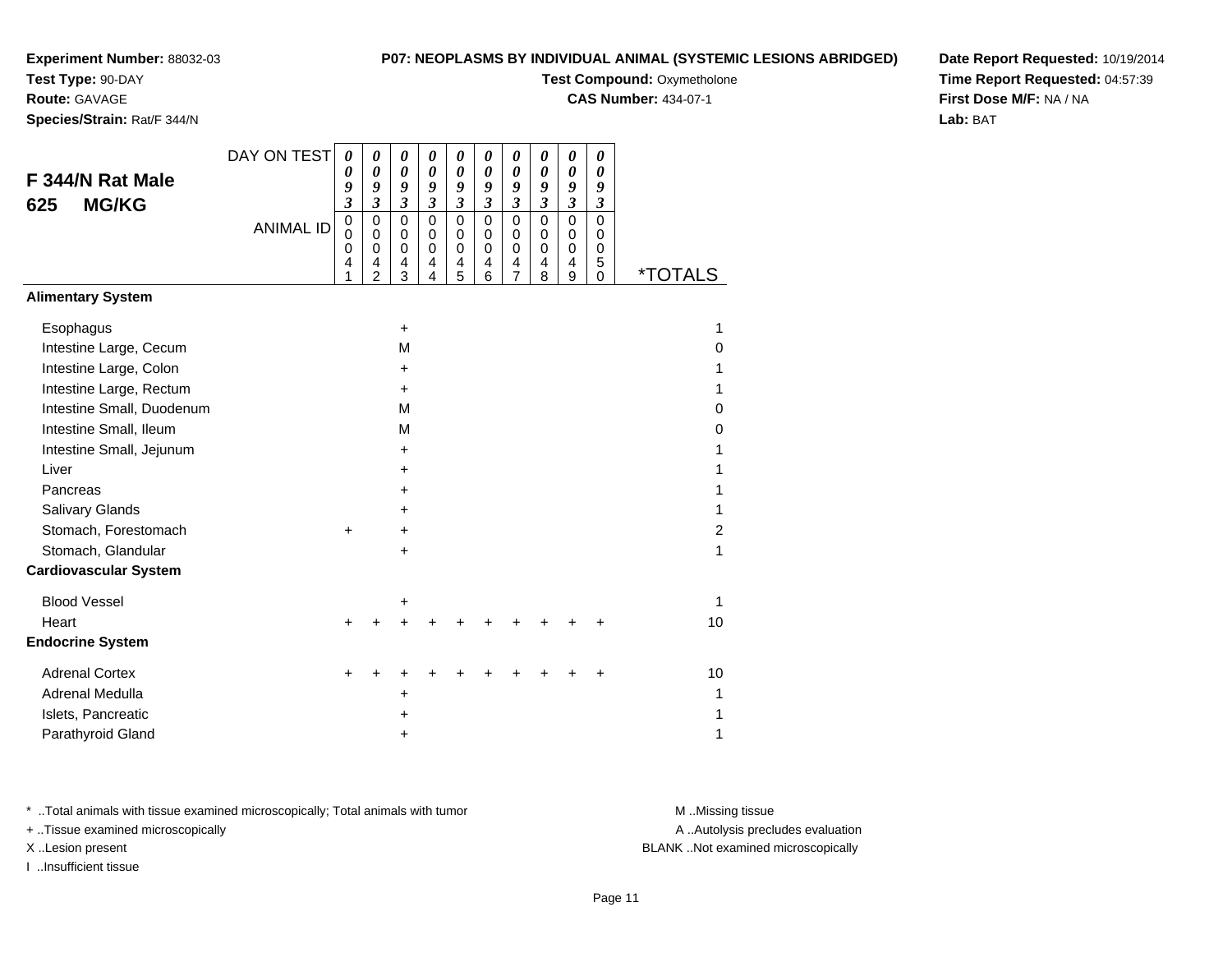# **Test Type:** 90-DAY

**Route:** GAVAGE

**Species/Strain:** Rat/F 344/N

### **P07: NEOPLASMS BY INDIVIDUAL ANIMAL (SYSTEMIC LESIONS ABRIDGED)**

**Test Compound: Oxymetholone** 

**CAS Number:** 434-07-1

**Date Report Requested:** 10/19/2014**Time Report Requested:** 04:57:40**First Dose M/F:** NA / NA**Lab:** BAT

| F 344/N Rat Male<br><b>MG/KG</b><br>625 | DAY ON TEST<br><b>ANIMAL ID</b> | $\boldsymbol{\theta}$<br>$\boldsymbol{\theta}$<br>9<br>$\boldsymbol{\mathfrak{z}}$<br>$\pmb{0}$<br>$\mathbf 0$<br>$\pmb{0}$ | 0<br>$\pmb{\theta}$<br>9<br>$\mathfrak{z}$<br>$\mathbf 0$<br>$\mathbf 0$<br>0 | 0<br>$\pmb{\theta}$<br>9<br>$\mathfrak{z}$<br>0<br>0<br>0 | $\pmb{\theta}$<br>$\boldsymbol{\theta}$<br>9<br>$\mathfrak{z}$<br>$\mathbf 0$<br>$\mathbf 0$<br>$\mathbf 0$ | $\boldsymbol{\theta}$<br>$\pmb{\theta}$<br>9<br>$\boldsymbol{\mathfrak{z}}$<br>$\mathbf 0$<br>$\,0\,$<br>$\mathbf 0$ | $\boldsymbol{\theta}$<br>0<br>9<br>$\mathfrak{z}$<br>$\mathbf 0$<br>$\pmb{0}$<br>$\mathbf 0$ | $\boldsymbol{\theta}$<br>$\boldsymbol{\theta}$<br>9<br>$\boldsymbol{\beta}$<br>$\mathbf 0$<br>$\,0\,$<br>$\mathbf 0$ | $\boldsymbol{\theta}$<br>$\boldsymbol{\theta}$<br>9<br>$\boldsymbol{\beta}$<br>$\mathbf 0$<br>$\mathbf 0$<br>0 | $\boldsymbol{\theta}$<br>$\boldsymbol{\theta}$<br>9<br>$\mathfrak{z}$<br>$\mathbf 0$<br>$\,0\,$<br>$\pmb{0}$ | $\boldsymbol{\theta}$<br>$\boldsymbol{\theta}$<br>9<br>$\boldsymbol{\beta}$<br>0<br>$\pmb{0}$<br>0 |                       |
|-----------------------------------------|---------------------------------|-----------------------------------------------------------------------------------------------------------------------------|-------------------------------------------------------------------------------|-----------------------------------------------------------|-------------------------------------------------------------------------------------------------------------|----------------------------------------------------------------------------------------------------------------------|----------------------------------------------------------------------------------------------|----------------------------------------------------------------------------------------------------------------------|----------------------------------------------------------------------------------------------------------------|--------------------------------------------------------------------------------------------------------------|----------------------------------------------------------------------------------------------------|-----------------------|
|                                         |                                 | 4<br>1                                                                                                                      | 4<br>$\overline{2}$                                                           | 4<br>3                                                    | 4<br>4                                                                                                      | 4<br>5                                                                                                               | 4<br>6                                                                                       | 4<br>$\overline{7}$                                                                                                  | 4<br>8                                                                                                         | 4<br>9                                                                                                       | 5<br>$\mathbf 0$                                                                                   | <i><b>*TOTALS</b></i> |
| <b>Pituitary Gland</b>                  |                                 |                                                                                                                             |                                                                               | $\ddot{}$                                                 |                                                                                                             |                                                                                                                      |                                                                                              |                                                                                                                      |                                                                                                                |                                                                                                              |                                                                                                    |                       |
| <b>Thyroid Gland</b>                    |                                 |                                                                                                                             |                                                                               | +                                                         |                                                                                                             |                                                                                                                      |                                                                                              |                                                                                                                      |                                                                                                                |                                                                                                              |                                                                                                    | 1                     |
| <b>General Body System</b>              |                                 |                                                                                                                             |                                                                               |                                                           |                                                                                                             |                                                                                                                      |                                                                                              |                                                                                                                      |                                                                                                                |                                                                                                              |                                                                                                    |                       |
| <b>NONE</b>                             |                                 |                                                                                                                             |                                                                               |                                                           |                                                                                                             |                                                                                                                      |                                                                                              |                                                                                                                      |                                                                                                                |                                                                                                              |                                                                                                    |                       |
| <b>Genital System</b>                   |                                 |                                                                                                                             |                                                                               |                                                           |                                                                                                             |                                                                                                                      |                                                                                              |                                                                                                                      |                                                                                                                |                                                                                                              |                                                                                                    |                       |
| Epididymis                              |                                 |                                                                                                                             |                                                                               | +                                                         |                                                                                                             |                                                                                                                      |                                                                                              |                                                                                                                      |                                                                                                                |                                                                                                              |                                                                                                    | 1                     |
| <b>Preputial Gland</b>                  |                                 |                                                                                                                             |                                                                               | +                                                         |                                                                                                             |                                                                                                                      |                                                                                              |                                                                                                                      |                                                                                                                |                                                                                                              |                                                                                                    |                       |
| Prostate                                |                                 |                                                                                                                             |                                                                               | $\pm$                                                     |                                                                                                             |                                                                                                                      |                                                                                              |                                                                                                                      |                                                                                                                |                                                                                                              |                                                                                                    |                       |
| <b>Seminal Vesicle</b>                  |                                 |                                                                                                                             |                                                                               | $\pm$                                                     |                                                                                                             |                                                                                                                      |                                                                                              |                                                                                                                      |                                                                                                                |                                                                                                              |                                                                                                    |                       |
| <b>Testes</b>                           |                                 |                                                                                                                             |                                                                               | +                                                         |                                                                                                             |                                                                                                                      |                                                                                              |                                                                                                                      |                                                                                                                |                                                                                                              |                                                                                                    | 1                     |
| <b>Hematopoietic System</b>             |                                 |                                                                                                                             |                                                                               |                                                           |                                                                                                             |                                                                                                                      |                                                                                              |                                                                                                                      |                                                                                                                |                                                                                                              |                                                                                                    |                       |
| <b>Bone Marrow</b>                      |                                 |                                                                                                                             |                                                                               | $\ddot{}$                                                 |                                                                                                             |                                                                                                                      |                                                                                              |                                                                                                                      |                                                                                                                |                                                                                                              |                                                                                                    | 1                     |
| Lymph Node, Mandibular                  |                                 |                                                                                                                             |                                                                               | М                                                         |                                                                                                             |                                                                                                                      |                                                                                              |                                                                                                                      |                                                                                                                |                                                                                                              |                                                                                                    | 0                     |
| Lymph Node, Mesenteric                  |                                 |                                                                                                                             |                                                                               | +                                                         |                                                                                                             |                                                                                                                      |                                                                                              |                                                                                                                      |                                                                                                                |                                                                                                              |                                                                                                    | 1                     |
| Spleen                                  |                                 |                                                                                                                             |                                                                               | $\ddot{}$                                                 |                                                                                                             |                                                                                                                      |                                                                                              |                                                                                                                      |                                                                                                                |                                                                                                              |                                                                                                    |                       |
| Thymus                                  |                                 |                                                                                                                             |                                                                               | +                                                         |                                                                                                             |                                                                                                                      |                                                                                              |                                                                                                                      |                                                                                                                |                                                                                                              |                                                                                                    | 1                     |
| <b>Integumentary System</b>             |                                 |                                                                                                                             |                                                                               |                                                           |                                                                                                             |                                                                                                                      |                                                                                              |                                                                                                                      |                                                                                                                |                                                                                                              |                                                                                                    |                       |
| <b>Mammary Gland</b>                    |                                 |                                                                                                                             |                                                                               |                                                           |                                                                                                             |                                                                                                                      |                                                                                              |                                                                                                                      |                                                                                                                |                                                                                                              | ٠                                                                                                  | 10                    |
| Skin                                    |                                 |                                                                                                                             |                                                                               |                                                           |                                                                                                             |                                                                                                                      |                                                                                              |                                                                                                                      |                                                                                                                |                                                                                                              |                                                                                                    | 1                     |
| <b>Musculoskeletal System</b>           |                                 |                                                                                                                             |                                                                               |                                                           |                                                                                                             |                                                                                                                      |                                                                                              |                                                                                                                      |                                                                                                                |                                                                                                              |                                                                                                    |                       |

\* ..Total animals with tissue examined microscopically; Total animals with tumor **M** . Missing tissue M ..Missing tissue

+ ..Tissue examined microscopically

I ..Insufficient tissue

A ..Autolysis precludes evaluation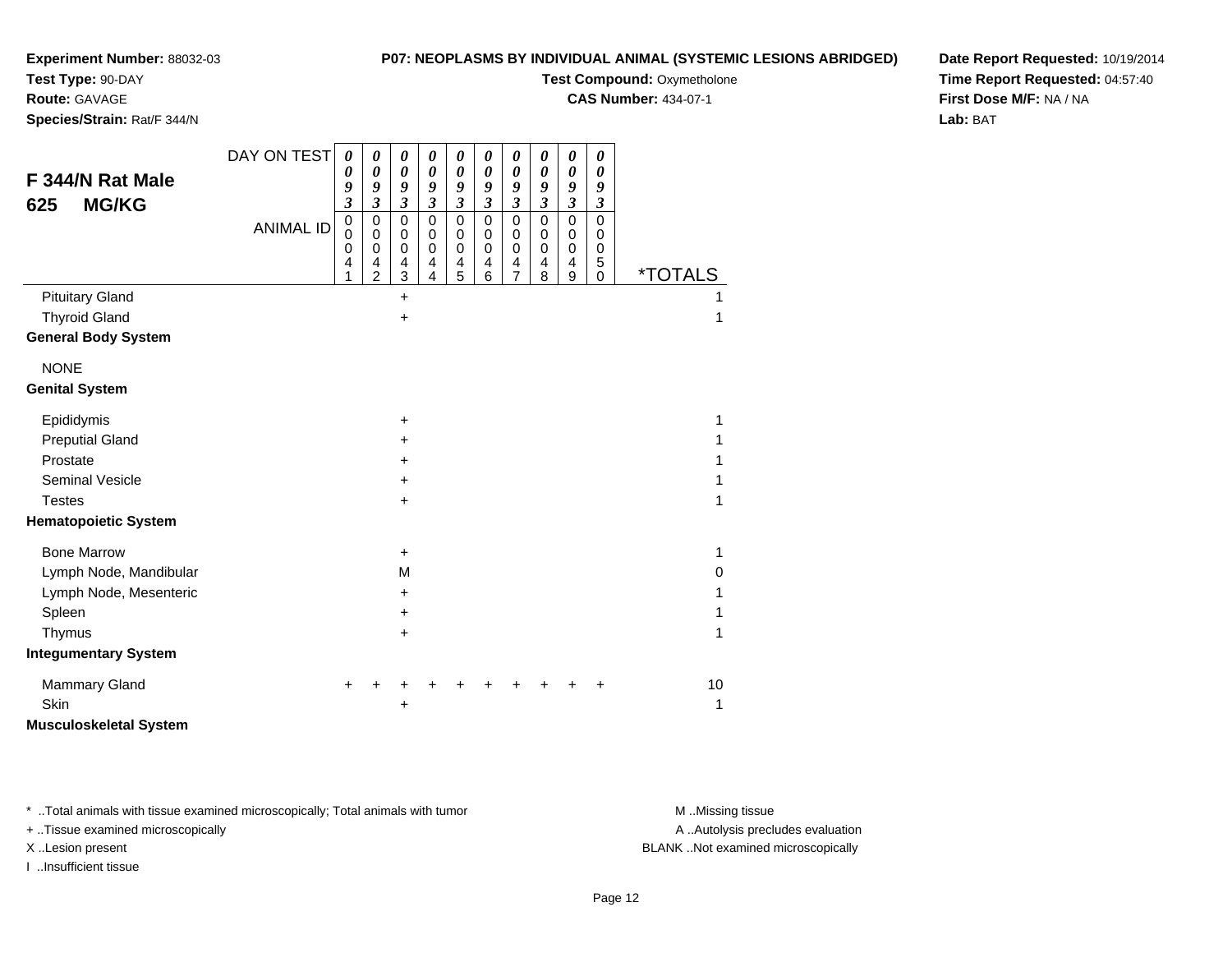### **Test Type:** 90-DAY

**Route:** GAVAGE

**Species/Strain:** Rat/F 344/N

#### **P07: NEOPLASMS BY INDIVIDUAL ANIMAL (SYSTEMIC LESIONS ABRIDGED)**

# **Test Compound: Oxymetholone**

**CAS Number:** 434-07-1

**Date Report Requested:** 10/19/2014**Time Report Requested:** 04:57:40**First Dose M/F:** NA / NA**Lab:** BAT

|                                         | DAY ON TEST      | 0                                     | 0                                       | 0                                       | 0                     | 0                                  | 0                               | 0                                                     | 0                                 | 0                                   | 0                              |                       |
|-----------------------------------------|------------------|---------------------------------------|-----------------------------------------|-----------------------------------------|-----------------------|------------------------------------|---------------------------------|-------------------------------------------------------|-----------------------------------|-------------------------------------|--------------------------------|-----------------------|
| F 344/N Rat Male<br><b>MG/KG</b><br>625 |                  | 0<br>9<br>$\overline{\mathbf{3}}$     | $\boldsymbol{\theta}$<br>9<br>3         | 0<br>9<br>$\boldsymbol{\beta}$          | 0<br>9<br>3           | 0<br>9<br>$\mathfrak{z}$           | 0<br>9<br>3                     | $\boldsymbol{\theta}$<br>9<br>$\overline{\mathbf{3}}$ | 0<br>9<br>$\overline{\mathbf{3}}$ | 0<br>9<br>$\mathfrak{z}$            | 0<br>9<br>$\boldsymbol{\beta}$ |                       |
|                                         | <b>ANIMAL ID</b> | $\pmb{0}$<br>$\mathbf 0$<br>$\pmb{0}$ | $\pmb{0}$<br>$\mathbf 0$<br>$\mathbf 0$ | $\mathbf 0$<br>$\pmb{0}$<br>$\mathbf 0$ | 0<br>0<br>$\mathbf 0$ | $\pmb{0}$<br>$\boldsymbol{0}$<br>0 | 0<br>$\mathbf 0$<br>$\mathbf 0$ | $\pmb{0}$<br>$\,0\,$<br>$\pmb{0}$                     | $\mathbf 0$<br>0<br>$\Omega$      | $\pmb{0}$<br>$\pmb{0}$<br>$\pmb{0}$ | $\mathbf 0$<br>0<br>0          |                       |
|                                         |                  | 4                                     | 4<br>$\overline{c}$                     | 4<br>3                                  | 4<br>4                | 4<br>5                             | 4<br>6                          | 4<br>$\overline{7}$                                   | 4<br>8                            | 4<br>9                              | 5<br>$\Omega$                  | <i><b>*TOTALS</b></i> |
| Bone                                    |                  |                                       |                                         | $\ddot{}$                               |                       |                                    |                                 |                                                       |                                   |                                     |                                | 1                     |
| <b>Nervous System</b>                   |                  |                                       |                                         |                                         |                       |                                    |                                 |                                                       |                                   |                                     |                                |                       |
| <b>Brain</b>                            |                  |                                       |                                         | +                                       |                       |                                    |                                 |                                                       |                                   |                                     |                                | 1                     |
| <b>Respiratory System</b>               |                  |                                       |                                         |                                         |                       |                                    |                                 |                                                       |                                   |                                     |                                |                       |
| Lung                                    |                  |                                       |                                         | $\ddot{}$                               |                       |                                    |                                 |                                                       |                                   |                                     |                                | 1                     |
| <b>Nose</b>                             |                  |                                       |                                         | $\ddot{}$                               |                       |                                    |                                 |                                                       |                                   |                                     |                                |                       |
| Trachea                                 |                  |                                       |                                         | $\ddot{}$                               |                       |                                    |                                 |                                                       |                                   |                                     |                                | 1                     |
| <b>Special Senses System</b>            |                  |                                       |                                         |                                         |                       |                                    |                                 |                                                       |                                   |                                     |                                |                       |
| <b>NONE</b>                             |                  |                                       |                                         |                                         |                       |                                    |                                 |                                                       |                                   |                                     |                                |                       |
| <b>Urinary System</b>                   |                  |                                       |                                         |                                         |                       |                                    |                                 |                                                       |                                   |                                     |                                |                       |
| Kidney                                  |                  | $\pm$                                 |                                         |                                         |                       |                                    |                                 |                                                       |                                   |                                     |                                | 10                    |
| <b>Urinary Bladder</b>                  |                  |                                       |                                         | +                                       |                       |                                    |                                 |                                                       |                                   |                                     |                                | 1                     |
| <b>SYSTEMIC LESIONS</b>                 |                  |                                       |                                         |                                         |                       |                                    |                                 |                                                       |                                   |                                     |                                |                       |
| Multiple Organ                          |                  |                                       |                                         |                                         |                       |                                    |                                 |                                                       |                                   |                                     |                                | 10                    |

\* ..Total animals with tissue examined microscopically; Total animals with tumor **M** . Missing tissue M ..Missing tissue

+ ..Tissue examined microscopically

I ..Insufficient tissue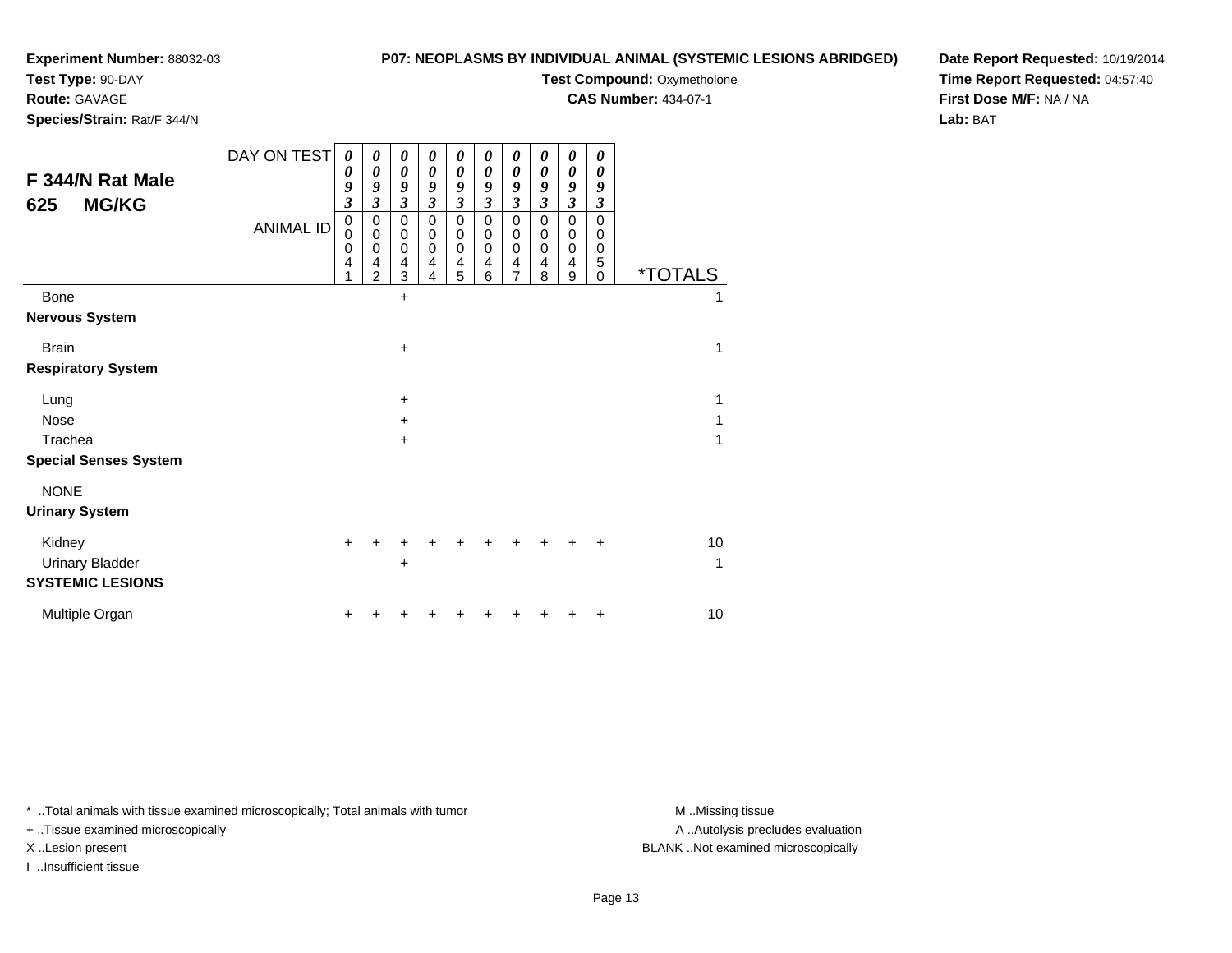**Test Type:** 90-DAY

# **Route:** GAVAGE

**Species/Strain:** Rat/F 344/N

#### **P07: NEOPLASMS BY INDIVIDUAL ANIMAL (SYSTEMIC LESIONS ABRIDGED)**

**Test Compound: Oxymetholone** 

**CAS Number:** 434-07-1

**Date Report Requested:** 10/19/2014**Time Report Requested:** 04:57:40**First Dose M/F:** NA / NA**Lab:** BAT

| F 344/N Rat Male<br>1250<br><b>MG/KG</b><br><b>Alimentary System</b> | DAY ON TEST<br><b>ANIMAL ID</b> | $\boldsymbol{\theta}$<br>0<br>9<br>3<br>$\mathbf 0$<br>$\Omega$<br>0<br>5<br>1 | $\boldsymbol{\theta}$<br>0<br>6<br>$\overline{2}$<br>$\mathbf 0$<br>$\Omega$<br>0<br>5<br>$\overline{2}$ | 0<br>0<br>9<br>$\mathfrak{z}$<br>$\mathbf 0$<br>$\mathbf 0$<br>0<br>5<br>3 | $\boldsymbol{\theta}$<br>0<br>9<br>$\mathfrak{z}$<br>$\Omega$<br>$\Omega$<br>$\Omega$<br>5<br>4 | $\boldsymbol{\theta}$<br>$\boldsymbol{\theta}$<br>9<br>$\mathfrak{z}$<br>$\mathbf 0$<br>$\mathbf 0$<br>$\mathbf 0$<br>5<br>5 | 0<br>$\boldsymbol{\theta}$<br>9<br>$\mathfrak{z}$<br>$\Omega$<br>$\mathbf 0$<br>$\mathbf 0$<br>5<br>6 | 0<br>0<br>9<br>$\mathfrak{z}$<br>$\mathbf 0$<br>$\mathbf 0$<br>$\mathbf 0$<br>5<br>7 | $\boldsymbol{\theta}$<br>$\boldsymbol{\theta}$<br>9<br>$\mathfrak{z}$<br>$\mathbf 0$<br>$\mathbf 0$<br>$\mathbf 0$<br>5<br>8 | 0<br>$\boldsymbol{\theta}$<br>9<br>$\mathfrak{z}$<br>$\Omega$<br>0<br>$\mathbf 0$<br>5<br>9 | 0<br>$\boldsymbol{\theta}$<br>9<br>$\mathfrak{z}$<br>$\Omega$<br>$\Omega$<br>$\Omega$<br>6<br>0 | <i><b>*TOTALS</b></i> |
|----------------------------------------------------------------------|---------------------------------|--------------------------------------------------------------------------------|----------------------------------------------------------------------------------------------------------|----------------------------------------------------------------------------|-------------------------------------------------------------------------------------------------|------------------------------------------------------------------------------------------------------------------------------|-------------------------------------------------------------------------------------------------------|--------------------------------------------------------------------------------------|------------------------------------------------------------------------------------------------------------------------------|---------------------------------------------------------------------------------------------|-------------------------------------------------------------------------------------------------|-----------------------|
|                                                                      |                                 |                                                                                |                                                                                                          |                                                                            |                                                                                                 |                                                                                                                              |                                                                                                       |                                                                                      |                                                                                                                              |                                                                                             |                                                                                                 |                       |
| Esophagus                                                            |                                 | +                                                                              | +                                                                                                        | +                                                                          | +                                                                                               |                                                                                                                              | +                                                                                                     | +                                                                                    | +                                                                                                                            | +                                                                                           | +                                                                                               | 10                    |
| Intestine Large, Cecum                                               |                                 | $\ddot{}$                                                                      | М                                                                                                        | $\ddot{}$                                                                  | +                                                                                               | +                                                                                                                            | +                                                                                                     | +                                                                                    | +                                                                                                                            | +                                                                                           | +                                                                                               | 9                     |
| Intestine Large, Colon                                               |                                 | +                                                                              | М                                                                                                        | $\ddot{}$                                                                  | $\ddot{}$                                                                                       | +                                                                                                                            | +                                                                                                     | +                                                                                    | +                                                                                                                            | +                                                                                           | +                                                                                               | 9                     |
| Intestine Large, Rectum                                              |                                 | +                                                                              | $\ddot{}$                                                                                                | $\ddot{}$                                                                  | $\ddot{}$                                                                                       | $\ddot{}$                                                                                                                    | $\ddot{}$                                                                                             | +                                                                                    | +                                                                                                                            | +                                                                                           | +                                                                                               | 10                    |
| Intestine Small, Duodenum                                            |                                 | $\ddot{}$                                                                      | М                                                                                                        | $\ddot{}$                                                                  | $\ddot{}$                                                                                       | $\ddot{}$                                                                                                                    | $\ddot{}$                                                                                             | $\ddot{}$                                                                            | $\ddot{}$                                                                                                                    | $\ddot{}$                                                                                   | $\ddot{}$                                                                                       | 9                     |
| Intestine Small, Ileum                                               |                                 | +                                                                              | м                                                                                                        | $\pm$                                                                      | $\ddot{}$                                                                                       | $\ddot{}$                                                                                                                    | $\ddot{}$                                                                                             | +                                                                                    | +                                                                                                                            | $\ddot{}$                                                                                   | +                                                                                               | 9                     |
| Intestine Small, Jejunum                                             |                                 | $\ddot{}$                                                                      | м                                                                                                        | $+$                                                                        | $\ddot{}$                                                                                       | $\ddot{}$                                                                                                                    | $\ddot{}$                                                                                             | $\ddot{}$                                                                            | $\ddot{}$                                                                                                                    | $\ddot{}$                                                                                   | $\ddot{}$                                                                                       | 9                     |
| Liver                                                                |                                 | $\ddot{}$                                                                      | м                                                                                                        | $+$                                                                        | $\ddot{}$                                                                                       | $+$                                                                                                                          | $\ddot{}$                                                                                             | +                                                                                    | $\ddot{}$                                                                                                                    | $\ddot{}$                                                                                   | $\ddot{}$                                                                                       | 9                     |
| Pancreas                                                             |                                 | $\ddot{}$                                                                      | м                                                                                                        | $+$                                                                        | $\ddot{}$                                                                                       | $\ddot{}$                                                                                                                    | $+$                                                                                                   | $\ddot{}$                                                                            | $+$                                                                                                                          | $\ddot{}$                                                                                   | $\ddot{}$                                                                                       | 9                     |
| Salivary Glands                                                      |                                 | +                                                                              | $\pm$                                                                                                    | $\pm$                                                                      | +                                                                                               | $\ddot{}$                                                                                                                    | $\ddot{}$                                                                                             | +                                                                                    | M                                                                                                                            | $+$                                                                                         | +                                                                                               | 9                     |
| Stomach, Forestomach                                                 |                                 | $\ddot{}$                                                                      | М                                                                                                        | $+$                                                                        | $\ddot{}$                                                                                       | $\ddot{}$                                                                                                                    | $\ddot{}$                                                                                             | $\ddot{}$                                                                            | $\ddot{}$                                                                                                                    | $\ddot{}$                                                                                   | $\ddot{}$                                                                                       | 9                     |
| Stomach, Glandular                                                   |                                 | $\ddot{}$                                                                      | M                                                                                                        | $+$                                                                        | $\ddot{}$                                                                                       | $\ddot{}$                                                                                                                    | $\ddot{}$                                                                                             | $\ddot{}$                                                                            | $\ddot{}$                                                                                                                    | $\ddot{}$                                                                                   | $\ddot{}$                                                                                       | 9                     |
| <b>Cardiovascular System</b>                                         |                                 |                                                                                |                                                                                                          |                                                                            |                                                                                                 |                                                                                                                              |                                                                                                       |                                                                                      |                                                                                                                              |                                                                                             |                                                                                                 |                       |
| <b>Blood Vessel</b>                                                  |                                 | $\ddot{}$                                                                      | М                                                                                                        | +                                                                          | +                                                                                               |                                                                                                                              | +                                                                                                     | +                                                                                    | +                                                                                                                            | +                                                                                           | +                                                                                               | 9                     |
| Heart                                                                |                                 | $\ddot{}$                                                                      | M                                                                                                        | $\ddot{}$                                                                  | +                                                                                               | $\ddot{}$                                                                                                                    | $\ddot{}$                                                                                             | $\ddot{}$                                                                            | $\ddot{}$                                                                                                                    | $\ddot{}$                                                                                   | +                                                                                               | 9                     |
| <b>Endocrine System</b>                                              |                                 |                                                                                |                                                                                                          |                                                                            |                                                                                                 |                                                                                                                              |                                                                                                       |                                                                                      |                                                                                                                              |                                                                                             |                                                                                                 |                       |
| <b>Adrenal Cortex</b>                                                |                                 | +                                                                              | М                                                                                                        | +                                                                          | +                                                                                               |                                                                                                                              | +                                                                                                     | +                                                                                    | +                                                                                                                            | +                                                                                           | +                                                                                               | 9                     |
| <b>Adrenal Medulla</b>                                               |                                 | +                                                                              | М                                                                                                        | $\ddot{}$                                                                  | +                                                                                               | $\ddot{}$                                                                                                                    | $\ddot{}$                                                                                             | +                                                                                    | +                                                                                                                            | $\ddot{}$                                                                                   | +                                                                                               | 9                     |
| Islets, Pancreatic                                                   |                                 | +                                                                              | М                                                                                                        | $\ddot{}$                                                                  | +                                                                                               | $\ddot{}$                                                                                                                    | $\ddot{}$                                                                                             | +                                                                                    | $\ddot{}$                                                                                                                    | $\ddot{}$                                                                                   | +                                                                                               | 9                     |
| Parathyroid Gland                                                    |                                 | +                                                                              | М                                                                                                        | +                                                                          | +                                                                                               | $\ddot{}$                                                                                                                    | $\ddot{}$                                                                                             | +                                                                                    | M                                                                                                                            | $\ddot{}$                                                                                   | +                                                                                               | 8                     |

\* ..Total animals with tissue examined microscopically; Total animals with tumor **M** . Missing tissue M ..Missing tissue

+ ..Tissue examined microscopically

I ..Insufficient tissue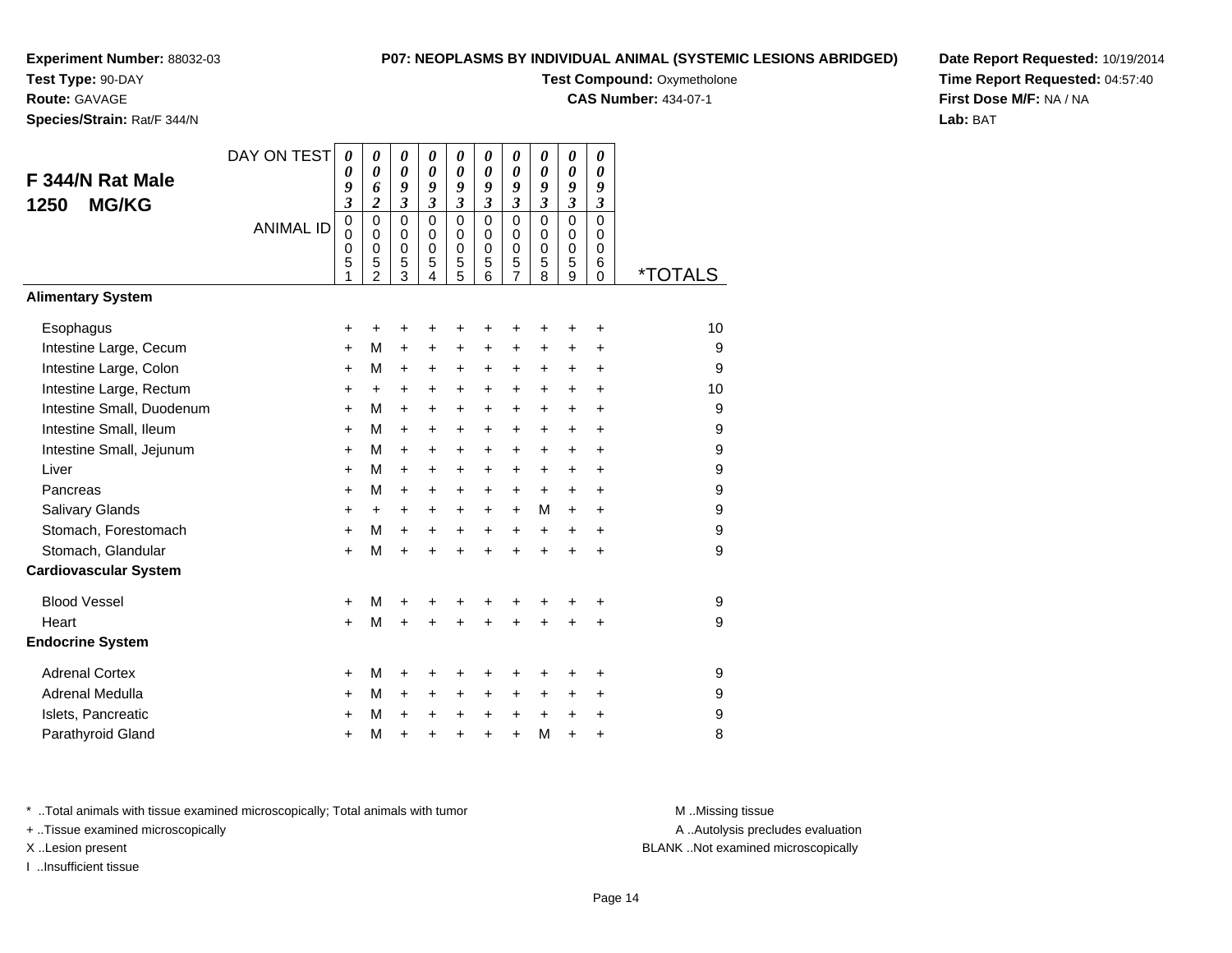#### **P07: NEOPLASMS BY INDIVIDUAL ANIMAL (SYSTEMIC LESIONS ABRIDGED)**

**Experiment Number:** 88032-03

**Test Type:** 90-DAY**Route:** GAVAGE

**Species/Strain:** Rat/F 344/N

**Test Compound: Oxymetholone** 

**CAS Number:** 434-07-1

**Date Report Requested:** 10/19/2014**Time Report Requested:** 04:57:40**First Dose M/F:** NA / NA**Lab:** BAT

| F 344/N Rat Male<br><b>MG/KG</b><br>1250 | DAY ON TEST      | 0<br>0<br>9<br>$\mathfrak{z}$   | 0<br>0<br>6<br>$\overline{\mathbf{c}}$                 | 0<br>$\boldsymbol{\theta}$<br>9<br>$\overline{\mathbf{3}}$ | 0<br>$\boldsymbol{\theta}$<br>9<br>$\overline{\mathbf{3}}$ | 0<br>$\pmb{\theta}$<br>9<br>$\mathfrak{z}$ | 0<br>$\boldsymbol{\theta}$<br>9<br>$\mathfrak{z}$ | 0<br>$\boldsymbol{\theta}$<br>9<br>$\mathfrak{z}$ | 0<br>$\boldsymbol{\theta}$<br>9<br>$\mathfrak{z}$ | $\boldsymbol{\theta}$<br>$\pmb{\theta}$<br>9<br>$\mathfrak{z}$ | 0<br>$\boldsymbol{\theta}$<br>9<br>$\mathfrak{z}$   |                       |
|------------------------------------------|------------------|---------------------------------|--------------------------------------------------------|------------------------------------------------------------|------------------------------------------------------------|--------------------------------------------|---------------------------------------------------|---------------------------------------------------|---------------------------------------------------|----------------------------------------------------------------|-----------------------------------------------------|-----------------------|
|                                          | <b>ANIMAL ID</b> | $\mathbf 0$<br>0<br>0<br>5<br>1 | 0<br>$\mathbf 0$<br>$\mathbf 0$<br>5<br>$\overline{c}$ | $\mathbf 0$<br>0<br>0<br>5<br>$\overline{3}$               | $\mathbf 0$<br>0<br>$\mathbf 0$<br>5<br>4                  | $\mathbf 0$<br>$\pmb{0}$<br>0<br>5<br>5    | $\mathbf 0$<br>0<br>$\mathbf 0$<br>5<br>$\,6$     | $\mathbf 0$<br>0<br>$\pmb{0}$<br>5<br>$\bar{7}$   | $\mathbf 0$<br>0<br>$\mathbf 0$<br>5<br>8         | 0<br>0<br>$\mathbf 0$<br>5<br>$\overline{9}$                   | $\mathbf 0$<br>0<br>$\mathbf 0$<br>6<br>$\mathbf 0$ | <i><b>*TOTALS</b></i> |
| <b>Pituitary Gland</b>                   |                  | $\ddot{}$                       | $\ddot{}$                                              | $\ddot{}$                                                  | $\ddot{}$                                                  | $\ddot{}$                                  | +                                                 | $\ddot{}$                                         | I                                                 | $\ddot{}$                                                      | $\ddot{}$                                           | 9                     |
| <b>Thyroid Gland</b>                     |                  | $\ddot{}$                       | Α                                                      | +                                                          | +                                                          | +                                          |                                                   |                                                   |                                                   |                                                                | $\ddot{}$                                           | 9                     |
| <b>General Body System</b>               |                  |                                 |                                                        |                                                            |                                                            |                                            |                                                   |                                                   |                                                   |                                                                |                                                     |                       |
| <b>NONE</b>                              |                  |                                 |                                                        |                                                            |                                                            |                                            |                                                   |                                                   |                                                   |                                                                |                                                     |                       |
| <b>Genital System</b>                    |                  |                                 |                                                        |                                                            |                                                            |                                            |                                                   |                                                   |                                                   |                                                                |                                                     |                       |
| Epididymis                               |                  | +                               | ٠                                                      | +                                                          |                                                            | +                                          |                                                   |                                                   |                                                   |                                                                | +                                                   | 10                    |
| <b>Preputial Gland</b>                   |                  | +                               | $\ddot{}$                                              | $\ddot{}$                                                  | M                                                          | $\ddot{}$                                  | +                                                 | $\ddot{}$                                         | +                                                 | +                                                              | +                                                   | 9                     |
| Prostate                                 |                  | +                               | М                                                      | $\ddot{}$                                                  | $\ddot{}$                                                  | $\ddot{}$                                  | $\ddot{}$                                         | $\ddot{}$                                         | $\ddot{}$                                         | $\ddot{}$                                                      | $\ddot{}$                                           | 9                     |
| <b>Seminal Vesicle</b>                   |                  | $\ddot{}$                       | м                                                      | $\ddot{}$                                                  | $\ddot{}$                                                  | $\ddot{}$                                  | $\ddot{}$                                         | $\ddot{}$                                         | $\ddot{}$                                         | $\ddot{}$                                                      | $\ddot{}$                                           | 9                     |
| <b>Testes</b>                            |                  | $\ddot{}$                       | $\ddot{}$                                              | $\ddot{}$                                                  | +                                                          | $\ddot{}$                                  | $\ddot{}$                                         | $\ddot{}$                                         |                                                   | $\ddot{}$                                                      | $\ddot{}$                                           | 10                    |
| <b>Hematopoietic System</b>              |                  |                                 |                                                        |                                                            |                                                            |                                            |                                                   |                                                   |                                                   |                                                                |                                                     |                       |
| <b>Bone Marrow</b>                       |                  | +                               | +                                                      | +                                                          | +                                                          | +                                          | +                                                 | +                                                 |                                                   |                                                                | +                                                   | 10                    |
| Lymph Node, Mandibular                   |                  | +                               | $\ddot{}$                                              | +                                                          | $\ddot{}$                                                  | $\ddot{}$                                  | $+$                                               | M                                                 | M                                                 | +                                                              | $\ddot{}$                                           | 8                     |
| Lymph Node, Mesenteric                   |                  | $\ddot{}$                       | M                                                      | $+$                                                        | $\ddot{}$                                                  | $\ddot{}$                                  | +                                                 | $\ddot{}$                                         | $\ddot{}$                                         | $\ddot{}$                                                      | $\ddot{}$                                           | 9                     |
| Spleen                                   |                  | $\ddot{}$                       | м                                                      | $\ddot{}$                                                  | +                                                          | +                                          | +                                                 | $\ddot{}$                                         | $\ddot{}$                                         | +                                                              | $\ddot{}$                                           | $\boldsymbol{9}$      |
| Thymus                                   |                  | $\ddot{}$                       | M                                                      | $\ddot{}$                                                  | $\ddot{}$                                                  | $\ddot{}$                                  | $\ddot{}$                                         | $\ddot{}$                                         | $\ddot{}$                                         | $\ddot{}$                                                      | $\ddot{}$                                           | 9                     |
| <b>Integumentary System</b>              |                  |                                 |                                                        |                                                            |                                                            |                                            |                                                   |                                                   |                                                   |                                                                |                                                     |                       |
| <b>Mammary Gland</b>                     |                  | +                               | M                                                      | +                                                          | +                                                          | +                                          | +                                                 | +                                                 | M                                                 | +                                                              | +                                                   | 8                     |
| <b>Skin</b>                              |                  | +                               |                                                        | +                                                          |                                                            | +                                          |                                                   |                                                   |                                                   | +                                                              | ٠                                                   | 10                    |
| <b>Musculoskeletal System</b>            |                  |                                 |                                                        |                                                            |                                                            |                                            |                                                   |                                                   |                                                   |                                                                |                                                     |                       |

\* ..Total animals with tissue examined microscopically; Total animals with tumor **M** . Missing tissue M ..Missing tissue

+ ..Tissue examined microscopically

I ..Insufficient tissue

A ..Autolysis precludes evaluation

X ..Lesion present BLANK ..Not examined microscopically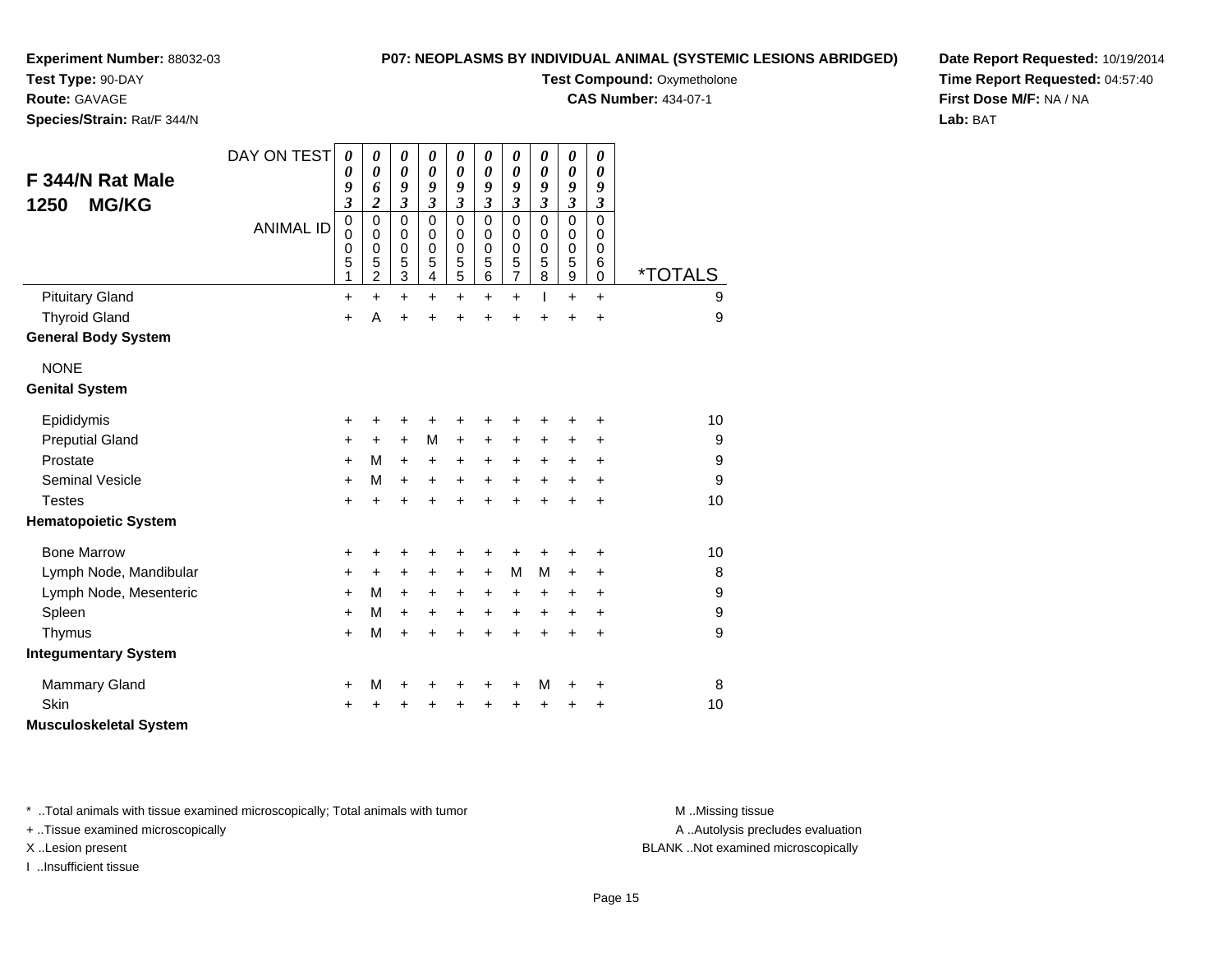**Test Type:** 90-DAY

**Route:** GAVAGE

**Species/Strain:** Rat/F 344/N

#### **P07: NEOPLASMS BY INDIVIDUAL ANIMAL (SYSTEMIC LESIONS ABRIDGED)**

**Test Compound: Oxymetholone** 

**CAS Number:** 434-07-1

**Date Report Requested:** 10/19/2014**Time Report Requested:** 04:57:40**First Dose M/F:** NA / NA**Lab:** BAT

| F 344/N Rat Male<br><b>MG/KG</b><br>1250 | DAY ON TEST<br><b>ANIMAL ID</b> | 0<br>0<br>9<br>$\overline{\mathbf{3}}$<br>0<br>0<br>0<br>5 | $\boldsymbol{\theta}$<br>0<br>6<br>$\overline{\mathbf{c}}$<br>0<br>0<br>0<br>5<br>$\overline{2}$ | 0<br>$\boldsymbol{\theta}$<br>9<br>$\mathfrak{z}$<br>0<br>0<br>0<br>5<br>3 | 0<br>0<br>9<br>$\overline{\mathbf{3}}$<br>0<br>$\mathbf 0$<br>$\mathbf 0$<br>5<br>4 | $\boldsymbol{\theta}$<br>$\boldsymbol{\theta}$<br>9<br>$\overline{\mathbf{3}}$<br>$\mathbf 0$<br>$\boldsymbol{0}$<br>$\pmb{0}$<br>5<br>5 | 0<br>0<br>9<br>$\mathfrak{z}$<br>0<br>0<br>$\mathbf 0$<br>5<br>6 | 0<br>$\boldsymbol{\theta}$<br>9<br>$\mathfrak{z}$<br>0<br>$\pmb{0}$<br>$\pmb{0}$<br>$\frac{5}{7}$ | 0<br>0<br>9<br>$\mathfrak{z}$<br>0<br>0<br>$\mathbf 0$<br>5<br>8 | 0<br>$\boldsymbol{\theta}$<br>9<br>$\overline{\mathbf{3}}$<br>$\mathbf 0$<br>$\pmb{0}$<br>$\begin{array}{c} 0 \\ 5 \\ 9 \end{array}$ | 0<br>0<br>9<br>$\mathfrak{z}$<br>$\mathbf 0$<br>0<br>0<br>6<br>0 | <i><b>*TOTALS</b></i>   |
|------------------------------------------|---------------------------------|------------------------------------------------------------|--------------------------------------------------------------------------------------------------|----------------------------------------------------------------------------|-------------------------------------------------------------------------------------|------------------------------------------------------------------------------------------------------------------------------------------|------------------------------------------------------------------|---------------------------------------------------------------------------------------------------|------------------------------------------------------------------|--------------------------------------------------------------------------------------------------------------------------------------|------------------------------------------------------------------|-------------------------|
| <b>Bone</b>                              |                                 | $\ddot{}$                                                  | $\ddot{}$                                                                                        | $\ddot{}$                                                                  | $\ddot{}$                                                                           | $\ddot{}$                                                                                                                                | $\ddot{}$                                                        | $\ddot{}$                                                                                         | $\ddot{}$                                                        | $\ddot{}$                                                                                                                            | $\ddot{}$                                                        | 10                      |
| <b>Nervous System</b>                    |                                 |                                                            |                                                                                                  |                                                                            |                                                                                     |                                                                                                                                          |                                                                  |                                                                                                   |                                                                  |                                                                                                                                      |                                                                  |                         |
| <b>Brain</b>                             |                                 | $\ddot{}$                                                  | +                                                                                                | +                                                                          |                                                                                     |                                                                                                                                          |                                                                  |                                                                                                   |                                                                  |                                                                                                                                      | ٠                                                                | 10                      |
| <b>Respiratory System</b>                |                                 |                                                            |                                                                                                  |                                                                            |                                                                                     |                                                                                                                                          |                                                                  |                                                                                                   |                                                                  |                                                                                                                                      |                                                                  |                         |
| Lung                                     |                                 | $\ddot{}$                                                  | M                                                                                                | +                                                                          |                                                                                     | +                                                                                                                                        |                                                                  |                                                                                                   |                                                                  | +                                                                                                                                    | ٠                                                                | $\boldsymbol{9}$        |
| <b>Nose</b>                              |                                 | +                                                          | $\ddot{}$                                                                                        | $\ddot{}$                                                                  | $\ddot{}$                                                                           | $\ddot{}$                                                                                                                                | $\ddot{}$                                                        | $\ddot{}$                                                                                         | $\ddot{}$                                                        | $\ddot{}$                                                                                                                            | +                                                                | 10                      |
| Trachea                                  |                                 | $\ddot{}$                                                  |                                                                                                  | $\ddot{}$                                                                  |                                                                                     | $\ddot{}$                                                                                                                                |                                                                  |                                                                                                   |                                                                  |                                                                                                                                      | +                                                                | 10                      |
| <b>Special Senses System</b>             |                                 |                                                            |                                                                                                  |                                                                            |                                                                                     |                                                                                                                                          |                                                                  |                                                                                                   |                                                                  |                                                                                                                                      |                                                                  |                         |
| <b>NONE</b>                              |                                 |                                                            |                                                                                                  |                                                                            |                                                                                     |                                                                                                                                          |                                                                  |                                                                                                   |                                                                  |                                                                                                                                      |                                                                  |                         |
| <b>Urinary System</b>                    |                                 |                                                            |                                                                                                  |                                                                            |                                                                                     |                                                                                                                                          |                                                                  |                                                                                                   |                                                                  |                                                                                                                                      |                                                                  |                         |
| Kidney                                   |                                 | $\ddot{}$                                                  | м                                                                                                | $\ddot{}$                                                                  | +                                                                                   | $\ddot{}$                                                                                                                                | +                                                                | +                                                                                                 |                                                                  | ٠                                                                                                                                    | ٠                                                                | 9                       |
| <b>Urinary Bladder</b>                   |                                 | $+$                                                        | M                                                                                                | $\ddot{}$                                                                  | $\ddot{}$                                                                           | $\ddot{}$                                                                                                                                | $\ddot{}$                                                        | $\ddot{}$                                                                                         | $\ddot{}$                                                        | $+$                                                                                                                                  | $\ddot{}$                                                        | 9                       |
| <b>SYSTEMIC LESIONS</b>                  |                                 |                                                            |                                                                                                  |                                                                            |                                                                                     |                                                                                                                                          |                                                                  |                                                                                                   |                                                                  |                                                                                                                                      |                                                                  |                         |
| Multiple Organ                           |                                 | +                                                          |                                                                                                  |                                                                            |                                                                                     |                                                                                                                                          |                                                                  |                                                                                                   |                                                                  |                                                                                                                                      |                                                                  | 10                      |
|                                          |                                 |                                                            |                                                                                                  |                                                                            |                                                                                     |                                                                                                                                          |                                                                  |                                                                                                   |                                                                  |                                                                                                                                      |                                                                  | *** END OF MALE DATA*** |

\* ..Total animals with tissue examined microscopically; Total animals with tumor **M** . Missing tissue M ..Missing tissue

+ ..Tissue examined microscopically

I ..Insufficient tissue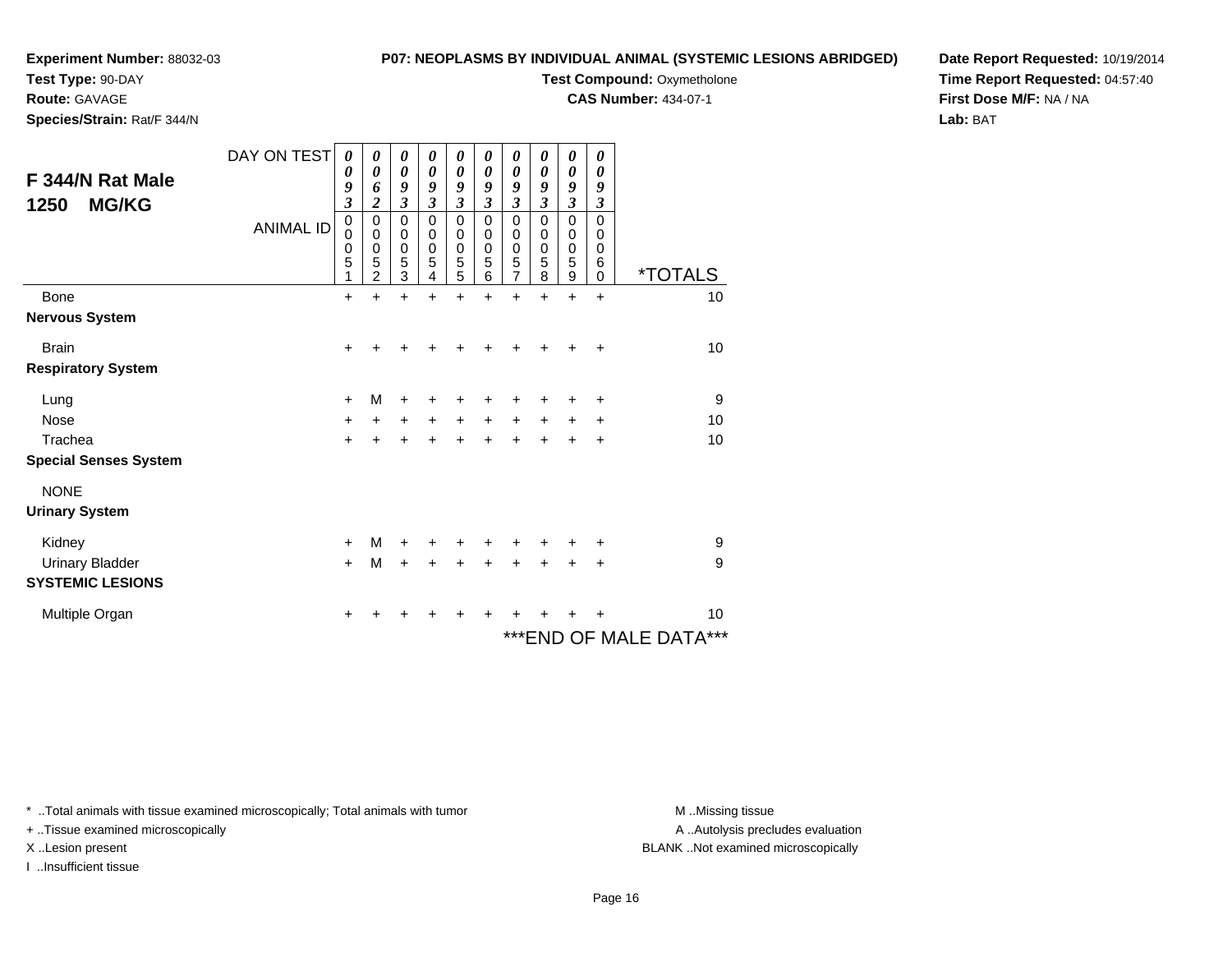**Test Type:** 90-DAY

**Route:** GAVAGE

**Species/Strain:** Rat/F 344/N

#### **P07: NEOPLASMS BY INDIVIDUAL ANIMAL (SYSTEMIC LESIONS ABRIDGED)**

**Test Compound: Oxymetholone** 

**CAS Number:** 434-07-1

**Date Report Requested:** 10/19/2014**Time Report Requested:** 04:57:40**First Dose M/F:** NA / NA**Lab:** BAT

| F 344/N Rat Female<br>0 MG/KG<br><b>Alimentary System</b> | DAY ON TEST<br><b>ANIMAL ID</b> | $\boldsymbol{\theta}$<br>0<br>9<br>3<br>$\pmb{0}$<br>$\mathbf 0$<br>0<br>6<br>1 | $\pmb{\theta}$<br>$\boldsymbol{\theta}$<br>9<br>$\overline{\mathbf{3}}$<br>$\mathbf 0$<br>$\mathbf 0$<br>$\mathbf 0$<br>6<br>$\overline{2}$ | $\boldsymbol{\theta}$<br>$\boldsymbol{\theta}$<br>9<br>$\mathfrak{z}$<br>$\Omega$<br>$\mathbf 0$<br>$\mathbf 0$<br>$6\phantom{1}6$<br>3 | 0<br>$\boldsymbol{\theta}$<br>9<br>$\mathfrak{z}$<br>$\Omega$<br>$\mathbf 0$<br>$\mathbf 0$<br>$6\phantom{1}6$<br>4 | $\pmb{\theta}$<br>$\boldsymbol{\theta}$<br>9<br>$\mathfrak{z}$<br>$\mathbf 0$<br>$\mathbf 0$<br>$\pmb{0}$<br>$6\phantom{1}6$<br>5 | 0<br>$\boldsymbol{\theta}$<br>9<br>$\mathfrak{z}$<br>$\Omega$<br>$\Omega$<br>$\Omega$<br>6<br>6 | 0<br>$\boldsymbol{\theta}$<br>9<br>$\mathfrak{z}$<br>$\mathbf 0$<br>0<br>$\mathbf 0$<br>$6\phantom{1}6$<br>$\overline{7}$ | $\boldsymbol{\theta}$<br>$\boldsymbol{\theta}$<br>9<br>$\overline{\mathbf{3}}$<br>$\Omega$<br>0<br>0<br>$\,6$<br>8 | 0<br>$\boldsymbol{\theta}$<br>9<br>$\overline{\mathbf{3}}$<br>$\mathbf 0$<br>$\pmb{0}$<br>$\mathbf 0$<br>6<br>9 | 0<br>0<br>9<br>$\mathfrak{z}$<br>$\Omega$<br>0<br>0<br>$\overline{7}$<br>$\mathbf 0$ | <i><b>*TOTALS</b></i> |
|-----------------------------------------------------------|---------------------------------|---------------------------------------------------------------------------------|---------------------------------------------------------------------------------------------------------------------------------------------|-----------------------------------------------------------------------------------------------------------------------------------------|---------------------------------------------------------------------------------------------------------------------|-----------------------------------------------------------------------------------------------------------------------------------|-------------------------------------------------------------------------------------------------|---------------------------------------------------------------------------------------------------------------------------|--------------------------------------------------------------------------------------------------------------------|-----------------------------------------------------------------------------------------------------------------|--------------------------------------------------------------------------------------|-----------------------|
|                                                           |                                 |                                                                                 |                                                                                                                                             |                                                                                                                                         |                                                                                                                     |                                                                                                                                   |                                                                                                 |                                                                                                                           |                                                                                                                    |                                                                                                                 |                                                                                      |                       |
| Esophagus                                                 |                                 | +                                                                               | +                                                                                                                                           | +                                                                                                                                       | +                                                                                                                   | +                                                                                                                                 | +                                                                                               | +                                                                                                                         | +                                                                                                                  | +                                                                                                               | +                                                                                    | 10                    |
| Intestine Large, Cecum                                    |                                 | +                                                                               | $\ddot{}$                                                                                                                                   | $\ddot{}$                                                                                                                               | $\ddot{}$                                                                                                           | $\ddot{}$                                                                                                                         | $\ddot{}$                                                                                       | $\ddot{}$                                                                                                                 | $\ddot{}$                                                                                                          | $\ddot{}$                                                                                                       | $\ddot{}$                                                                            | 10                    |
| Intestine Large, Colon                                    |                                 | +                                                                               | +                                                                                                                                           | $\ddot{}$                                                                                                                               | +                                                                                                                   | +                                                                                                                                 | +                                                                                               | +                                                                                                                         | $\ddot{}$                                                                                                          | $\pm$                                                                                                           | $\ddot{}$                                                                            | 10                    |
| Intestine Large, Rectum                                   |                                 | +                                                                               | $\ddot{}$                                                                                                                                   | $\ddot{}$                                                                                                                               | $\ddot{}$                                                                                                           | $\ddot{}$                                                                                                                         | $\ddot{}$                                                                                       | $\ddot{}$                                                                                                                 | $\ddot{}$                                                                                                          | $\ddot{}$                                                                                                       | $\ddot{}$                                                                            | 10                    |
| Intestine Small, Duodenum                                 |                                 | +                                                                               | $\ddot{}$                                                                                                                                   | $\ddot{}$                                                                                                                               | $\ddot{}$                                                                                                           | $\ddot{}$                                                                                                                         | $\ddot{}$                                                                                       | $\ddot{}$                                                                                                                 | $\ddot{}$                                                                                                          | $+$                                                                                                             | $\ddot{}$                                                                            | 10                    |
| Intestine Small, Ileum                                    |                                 | $\ddot{}$                                                                       | $\ddot{}$                                                                                                                                   | $\ddot{}$                                                                                                                               | $+$                                                                                                                 | $+$                                                                                                                               | $\ddot{}$                                                                                       | $\ddot{}$                                                                                                                 | $\ddot{}$                                                                                                          | $+$                                                                                                             | $\ddot{}$                                                                            | 10                    |
| Intestine Small, Jejunum                                  |                                 | +                                                                               | $\ddot{}$                                                                                                                                   | $\ddot{}$                                                                                                                               | $\ddot{}$                                                                                                           | $\ddot{}$                                                                                                                         | $\ddot{}$                                                                                       | $\ddot{}$                                                                                                                 | $\ddot{}$                                                                                                          | $+$                                                                                                             | $\ddot{}$                                                                            | 10                    |
| Liver                                                     |                                 | $\ddot{}$                                                                       | +                                                                                                                                           | $\ddot{}$                                                                                                                               | $\ddot{}$                                                                                                           | $\ddot{}$                                                                                                                         | $\ddot{}$                                                                                       | $\ddot{}$                                                                                                                 | $\ddot{}$                                                                                                          | $\ddot{}$                                                                                                       | $\ddot{}$                                                                            | 10                    |
| Pancreas                                                  |                                 | +                                                                               | +                                                                                                                                           | $\ddot{}$                                                                                                                               | $\ddot{}$                                                                                                           | $\ddot{}$                                                                                                                         | $\ddot{}$                                                                                       | $\ddot{}$                                                                                                                 | $\ddot{}$                                                                                                          | $\pm$                                                                                                           | +                                                                                    | 10                    |
| Salivary Glands                                           |                                 | $\ddot{}$                                                                       | $\ddot{}$                                                                                                                                   | $\ddot{}$                                                                                                                               | $\ddot{}$                                                                                                           | $\ddot{}$                                                                                                                         | $\ddot{}$                                                                                       | $\ddot{}$                                                                                                                 | $\ddot{}$                                                                                                          | $\ddot{}$                                                                                                       | $\ddot{}$                                                                            | 10                    |
| Stomach, Forestomach                                      |                                 | +                                                                               | +                                                                                                                                           | $\ddot{}$                                                                                                                               | $+$                                                                                                                 | $\ddot{}$                                                                                                                         | $+$                                                                                             | $\ddot{}$                                                                                                                 | $+$                                                                                                                | $\ddot{}$                                                                                                       | $\ddot{}$                                                                            | 10                    |
| Stomach, Glandular                                        |                                 | $\ddot{}$                                                                       | $\ddot{}$                                                                                                                                   | $\ddot{}$                                                                                                                               |                                                                                                                     | $\ddot{}$                                                                                                                         | $\ddot{}$                                                                                       | $\ddot{}$                                                                                                                 | $\ddot{}$                                                                                                          | $\ddot{}$                                                                                                       | $\ddot{}$                                                                            | 10                    |
| <b>Cardiovascular System</b>                              |                                 |                                                                                 |                                                                                                                                             |                                                                                                                                         |                                                                                                                     |                                                                                                                                   |                                                                                                 |                                                                                                                           |                                                                                                                    |                                                                                                                 |                                                                                      |                       |
| <b>Blood Vessel</b>                                       |                                 | +                                                                               | +                                                                                                                                           | +                                                                                                                                       |                                                                                                                     | +                                                                                                                                 | +                                                                                               | +                                                                                                                         |                                                                                                                    | +                                                                                                               | +                                                                                    | 10                    |
| Heart                                                     |                                 | $\ddot{}$                                                                       | +                                                                                                                                           | $\ddot{}$                                                                                                                               | $\ddot{}$                                                                                                           | $\ddot{}$                                                                                                                         | $\ddot{}$                                                                                       | $\ddot{}$                                                                                                                 | $\ddot{}$                                                                                                          | +                                                                                                               | +                                                                                    | 10                    |
| <b>Endocrine System</b>                                   |                                 |                                                                                 |                                                                                                                                             |                                                                                                                                         |                                                                                                                     |                                                                                                                                   |                                                                                                 |                                                                                                                           |                                                                                                                    |                                                                                                                 |                                                                                      |                       |
| <b>Adrenal Cortex</b>                                     |                                 | +                                                                               | ٠                                                                                                                                           | +                                                                                                                                       |                                                                                                                     | ٠                                                                                                                                 | ٠                                                                                               | ٠                                                                                                                         | +                                                                                                                  | +                                                                                                               | +                                                                                    | 10                    |
| Adrenal Medulla                                           |                                 | +                                                                               | +                                                                                                                                           | $\ddot{}$                                                                                                                               | $\ddot{}$                                                                                                           | $\ddot{}$                                                                                                                         | $\ddot{}$                                                                                       | +                                                                                                                         | $\ddot{}$                                                                                                          | $\ddot{}$                                                                                                       | $\ddot{}$                                                                            | 10                    |
| Islets, Pancreatic                                        |                                 | +                                                                               | +                                                                                                                                           | $\ddot{}$                                                                                                                               | $\ddot{}$                                                                                                           | $\ddot{}$                                                                                                                         | $\ddot{}$                                                                                       | $\ddot{}$                                                                                                                 | $\ddot{}$                                                                                                          | $\ddot{}$                                                                                                       | $\ddot{}$                                                                            | 10                    |
| Parathyroid Gland                                         |                                 | ÷                                                                               |                                                                                                                                             |                                                                                                                                         |                                                                                                                     | ÷                                                                                                                                 | $\ddot{}$                                                                                       | $\ddot{}$                                                                                                                 | $\ddot{}$                                                                                                          | M                                                                                                               | $\ddot{}$                                                                            | 9                     |

\* ..Total animals with tissue examined microscopically; Total animals with tumor **M** . Missing tissue M ..Missing tissue

+ ..Tissue examined microscopically

I ..Insufficient tissue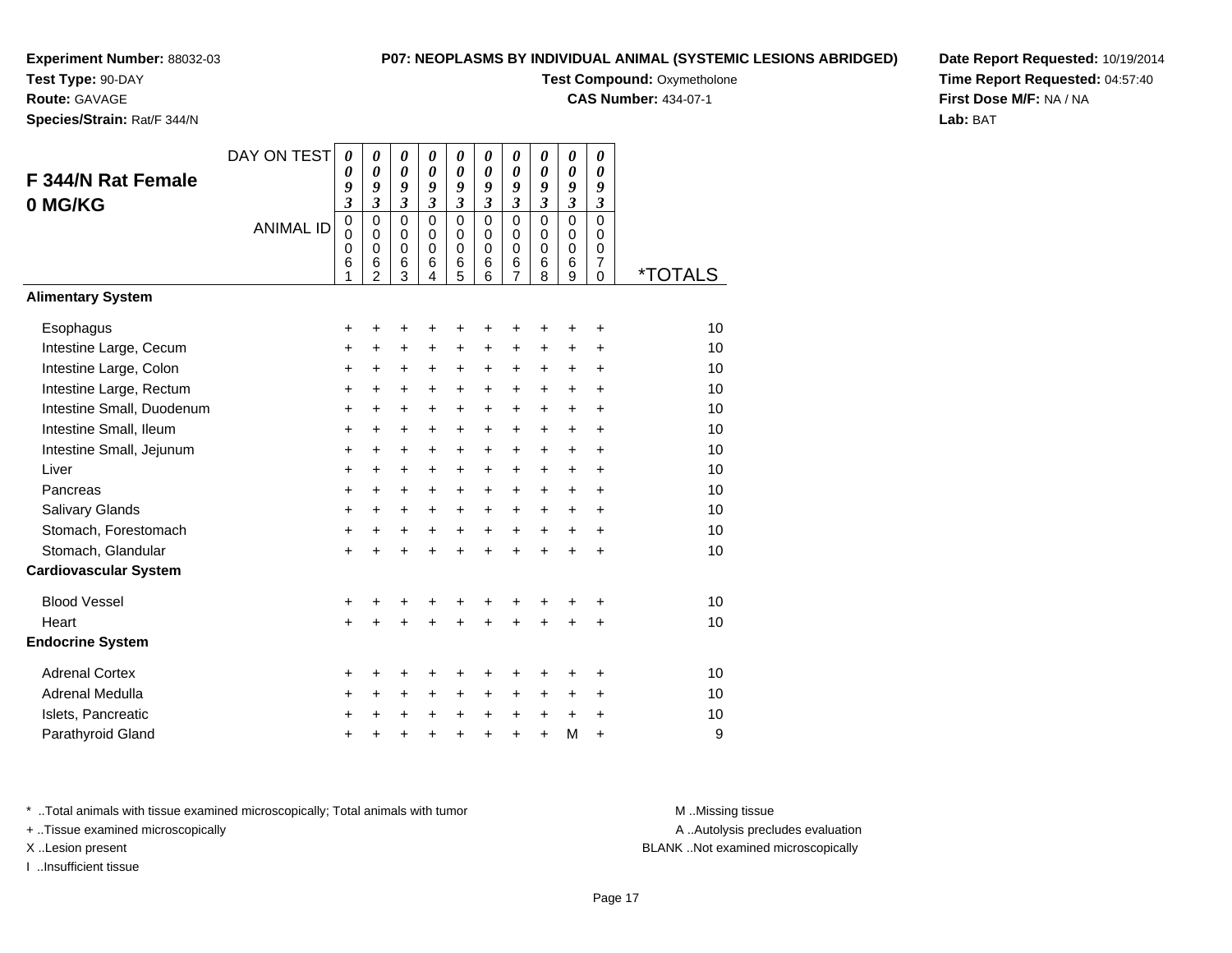**Test Type:** 90-DAY

#### **Route:** GAVAGE

**Species/Strain:** Rat/F 344/N

#### **P07: NEOPLASMS BY INDIVIDUAL ANIMAL (SYSTEMIC LESIONS ABRIDGED)**

### **Test Compound: Oxymetholone**

**CAS Number:** 434-07-1

**Date Report Requested:** 10/19/2014**Time Report Requested:** 04:57:40**First Dose M/F:** NA / NA**Lab:** BAT

| <b>F 344/N Rat Female</b><br>0 MG/KG | DAY ON TEST<br><b>ANIMAL ID</b> | 0<br>0<br>9<br>$\boldsymbol{\mathfrak{z}}$<br>$\mathbf 0$<br>0<br>0<br>6<br>1 | 0<br>0<br>9<br>$\boldsymbol{\mathfrak{z}}$<br>$\mathbf 0$<br>0<br>$\mathbf 0$<br>6<br>$\overline{2}$ | 0<br>0<br>9<br>$\mathfrak{z}$<br>$\mathbf 0$<br>0<br>$\mathbf 0$<br>6<br>3 | 0<br>$\theta$<br>9<br>3<br>$\mathbf 0$<br>$\Omega$<br>$\mathbf 0$<br>6<br>4 | 0<br>$\boldsymbol{\theta}$<br>9<br>$\mathfrak{z}$<br>$\mathbf 0$<br>0<br>$\mathbf 0$<br>$\,6$<br>5 | 0<br>0<br>9<br>3<br>$\mathbf 0$<br>0<br>$\mathbf 0$<br>6<br>6 | 0<br>0<br>9<br>3<br>$\mathbf 0$<br>0<br>0<br>6<br>7 | 0<br>0<br>9<br>$\boldsymbol{\mathfrak{z}}$<br>$\mathbf 0$<br>$\Omega$<br>$\mathbf 0$<br>6<br>8 | 0<br>$\boldsymbol{\theta}$<br>9<br>$\mathfrak{z}$<br>$\mathbf 0$<br>0<br>$\mathbf 0$<br>6<br>$\boldsymbol{9}$ | 0<br>$\boldsymbol{\theta}$<br>9<br>$\boldsymbol{\beta}$<br>$\mathbf 0$<br>0<br>$\pmb{0}$<br>$\overline{7}$<br>$\pmb{0}$ | <i><b>*TOTALS</b></i> |
|--------------------------------------|---------------------------------|-------------------------------------------------------------------------------|------------------------------------------------------------------------------------------------------|----------------------------------------------------------------------------|-----------------------------------------------------------------------------|----------------------------------------------------------------------------------------------------|---------------------------------------------------------------|-----------------------------------------------------|------------------------------------------------------------------------------------------------|---------------------------------------------------------------------------------------------------------------|-------------------------------------------------------------------------------------------------------------------------|-----------------------|
| <b>Pituitary Gland</b>               |                                 | +                                                                             | $\ddot{}$                                                                                            | $\ddot{}$                                                                  | $\ddot{}$                                                                   | $\ddot{}$                                                                                          | +                                                             | +                                                   | +                                                                                              | $\ddot{}$                                                                                                     | $\ddot{}$                                                                                                               | 10                    |
| <b>Thyroid Gland</b>                 |                                 | $\ddot{}$                                                                     | +                                                                                                    | $\ddot{}$                                                                  | +                                                                           | +                                                                                                  | ÷                                                             | ÷                                                   | +                                                                                              | +                                                                                                             | $\ddot{}$                                                                                                               | 10                    |
| <b>General Body System</b>           |                                 |                                                                               |                                                                                                      |                                                                            |                                                                             |                                                                                                    |                                                               |                                                     |                                                                                                |                                                                                                               |                                                                                                                         |                       |
| <b>NONE</b>                          |                                 |                                                                               |                                                                                                      |                                                                            |                                                                             |                                                                                                    |                                                               |                                                     |                                                                                                |                                                                                                               |                                                                                                                         |                       |
| <b>Genital System</b>                |                                 |                                                                               |                                                                                                      |                                                                            |                                                                             |                                                                                                    |                                                               |                                                     |                                                                                                |                                                                                                               |                                                                                                                         |                       |
| <b>Clitoral Gland</b>                |                                 | +                                                                             |                                                                                                      | +                                                                          | +                                                                           | м                                                                                                  |                                                               | ٠                                                   | $\ddot{}$                                                                                      | М                                                                                                             | ÷                                                                                                                       | 8                     |
| Ovary                                |                                 | +                                                                             | $\pm$                                                                                                | +                                                                          | +                                                                           | $\ddot{}$                                                                                          | $\ddot{}$                                                     | +                                                   | $\ddot{}$                                                                                      | +                                                                                                             | +                                                                                                                       | 10                    |
| <b>Uterus</b>                        |                                 | $\ddot{}$                                                                     |                                                                                                      | $\ddot{}$                                                                  | +                                                                           | $\ddot{}$                                                                                          | ÷                                                             | +                                                   | $\ddot{}$                                                                                      | +                                                                                                             | $\ddot{}$                                                                                                               | 10                    |
| <b>Hematopoietic System</b>          |                                 |                                                                               |                                                                                                      |                                                                            |                                                                             |                                                                                                    |                                                               |                                                     |                                                                                                |                                                                                                               |                                                                                                                         |                       |
| <b>Bone Marrow</b>                   |                                 | +                                                                             | +                                                                                                    | +                                                                          | +                                                                           | +                                                                                                  | +                                                             | +                                                   | +                                                                                              |                                                                                                               | +                                                                                                                       | 10                    |
| Lymph Node, Mandibular               |                                 | $\ddot{}$                                                                     | +                                                                                                    | +                                                                          | $\pm$                                                                       | $\pm$                                                                                              | $\ddot{}$                                                     | $\pm$                                               | $\ddot{}$                                                                                      | +                                                                                                             | $\ddot{}$                                                                                                               | 10                    |
| Lymph Node, Mesenteric               |                                 | $\ddot{}$                                                                     | +                                                                                                    | +                                                                          | $\ddot{}$                                                                   | $\ddot{}$                                                                                          | $\ddot{}$                                                     | $\ddot{}$                                           | $\ddot{}$                                                                                      | $\ddot{}$                                                                                                     | $\ddot{}$                                                                                                               | 10                    |
| Spleen                               |                                 | $\ddot{}$                                                                     | $\ddot{}$                                                                                            | +                                                                          | $\ddot{}$                                                                   | $\ddot{}$                                                                                          | $\ddot{}$                                                     | +                                                   | $\ddot{}$                                                                                      | $\ddot{}$                                                                                                     | +                                                                                                                       | 10                    |
| Thymus                               |                                 | $\ddot{}$                                                                     | +                                                                                                    | $\ddot{}$                                                                  | +                                                                           | $\ddot{}$                                                                                          | ÷                                                             | +                                                   | ÷                                                                                              | +                                                                                                             | +                                                                                                                       | 10                    |
| <b>Integumentary System</b>          |                                 |                                                                               |                                                                                                      |                                                                            |                                                                             |                                                                                                    |                                                               |                                                     |                                                                                                |                                                                                                               |                                                                                                                         |                       |
| <b>Mammary Gland</b>                 |                                 | +                                                                             | +                                                                                                    | +                                                                          |                                                                             | +                                                                                                  |                                                               |                                                     |                                                                                                |                                                                                                               | +                                                                                                                       | 10                    |
| Skin                                 |                                 | $\ddot{}$                                                                     |                                                                                                      | $\ddot{}$                                                                  | $\ddot{}$                                                                   | +                                                                                                  |                                                               | +                                                   | +                                                                                              | +                                                                                                             | +                                                                                                                       | 10                    |
| <b>Musculoskeletal System</b>        |                                 |                                                                               |                                                                                                      |                                                                            |                                                                             |                                                                                                    |                                                               |                                                     |                                                                                                |                                                                                                               |                                                                                                                         |                       |
| <b>Bone</b>                          |                                 | +                                                                             |                                                                                                      | ٠                                                                          |                                                                             |                                                                                                    |                                                               | ٠                                                   | ٠                                                                                              |                                                                                                               | +                                                                                                                       | 10                    |

\* ..Total animals with tissue examined microscopically; Total animals with tumor **M** . Missing tissue M ..Missing tissue

+ ..Tissue examined microscopically

I ..Insufficient tissue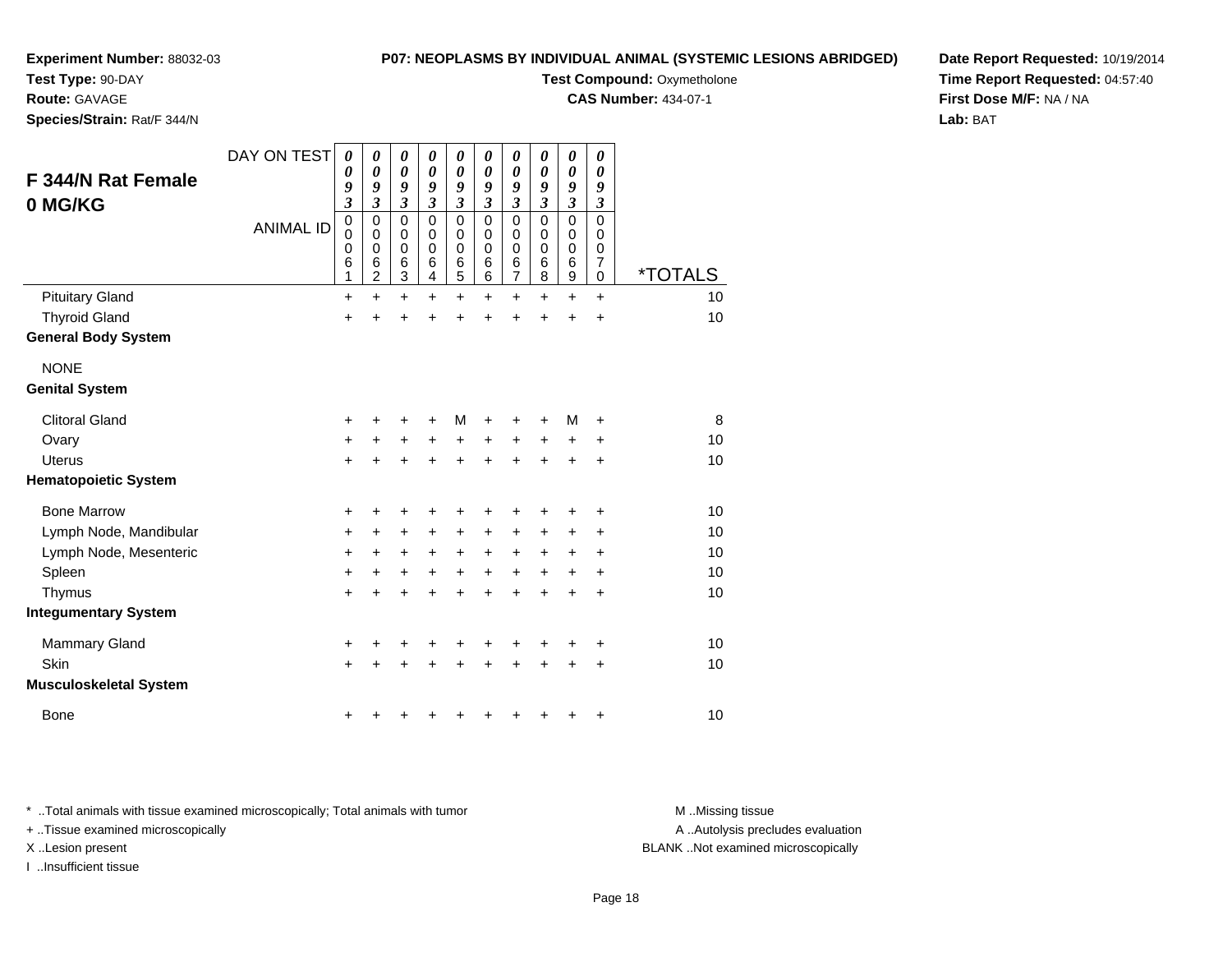# **Test Type:** 90-DAY

**Route:** GAVAGE

**Species/Strain:** Rat/F 344/N

#### **P07: NEOPLASMS BY INDIVIDUAL ANIMAL (SYSTEMIC LESIONS ABRIDGED)**

**Test Compound: Oxymetholone** 

**CAS Number:** 434-07-1

**Date Report Requested:** 10/19/2014**Time Report Requested:** 04:57:40**First Dose M/F:** NA / NA**Lab:** BAT

| F 344/N Rat Female<br>0 MG/KG | DAY ON TEST<br><b>ANIMAL ID</b> | 0<br>0<br>9<br>$\overline{\mathbf{3}}$<br>$\mathbf 0$<br>$\mathbf 0$<br>0<br>6 | 0<br>0<br>9<br>3<br>0<br>$\mathbf 0$<br>0<br>6 | 0<br>$\boldsymbol{\theta}$<br>9<br>$\mathfrak{z}$<br>$\pmb{0}$<br>$\mathbf 0$<br>$\mathbf 0$<br>6 | 0<br>0<br>9<br>3<br>$\mathbf 0$<br>0<br>$\mathbf 0$<br>6 | 0<br>0<br>9<br>$\boldsymbol{\beta}$<br>$\mathbf 0$<br>$\mathbf 0$<br>$\mathbf 0$<br>$\,6$ | 0<br>0<br>9<br>$\mathfrak{z}$<br>$\mathbf 0$<br>0<br>$\mathbf 0$<br>6 | 0<br>0<br>9<br>$\mathfrak{z}$<br>$\mathbf 0$<br>0<br>0<br>$\,6$ | 0<br>0<br>9<br>$\mathfrak{z}$<br>$\mathbf 0$<br>0<br>0<br>6 | 0<br>0<br>9<br>$\mathfrak{z}$<br>$\mathbf 0$<br>0<br>0<br>6 | 0<br>0<br>9<br>3<br>$\overline{0}$<br>0<br>0<br>7 |                       |
|-------------------------------|---------------------------------|--------------------------------------------------------------------------------|------------------------------------------------|---------------------------------------------------------------------------------------------------|----------------------------------------------------------|-------------------------------------------------------------------------------------------|-----------------------------------------------------------------------|-----------------------------------------------------------------|-------------------------------------------------------------|-------------------------------------------------------------|---------------------------------------------------|-----------------------|
|                               |                                 |                                                                                | $\overline{2}$                                 | 3                                                                                                 | 4                                                        | 5                                                                                         | 6                                                                     | $\overline{7}$                                                  | 8                                                           | 9                                                           | $\Omega$                                          | <i><b>*TOTALS</b></i> |
| <b>Nervous System</b>         |                                 |                                                                                |                                                |                                                                                                   |                                                          |                                                                                           |                                                                       |                                                                 |                                                             |                                                             |                                                   |                       |
| <b>Brain</b>                  |                                 | +                                                                              | ٠                                              | +                                                                                                 |                                                          |                                                                                           |                                                                       | +                                                               | ÷                                                           | ٠                                                           | $\ddot{}$                                         | 10 <sup>1</sup>       |
| <b>Respiratory System</b>     |                                 |                                                                                |                                                |                                                                                                   |                                                          |                                                                                           |                                                                       |                                                                 |                                                             |                                                             |                                                   |                       |
| Lung                          |                                 | +                                                                              | +                                              | +                                                                                                 | +                                                        | +                                                                                         | +                                                                     | ٠                                                               | ٠                                                           | ٠                                                           | +                                                 | 10                    |
| Nose                          |                                 | $\ddot{}$                                                                      | $\ddot{}$                                      | $\ddot{}$                                                                                         | $+$                                                      | $\ddot{}$                                                                                 | $\ddot{}$                                                             | $\ddot{}$                                                       | $\ddot{}$                                                   | $\ddot{}$                                                   | ÷                                                 | 10                    |
| Trachea                       |                                 | $\ddot{}$                                                                      | $\ddot{}$                                      | $\ddot{}$                                                                                         | $\ddot{}$                                                | $+$                                                                                       | $\ddot{}$                                                             | $\ddot{}$                                                       | $\ddot{}$                                                   | $\ddot{}$                                                   | $\ddot{}$                                         | 10                    |
| <b>Special Senses System</b>  |                                 |                                                                                |                                                |                                                                                                   |                                                          |                                                                                           |                                                                       |                                                                 |                                                             |                                                             |                                                   |                       |
| <b>NONE</b>                   |                                 |                                                                                |                                                |                                                                                                   |                                                          |                                                                                           |                                                                       |                                                                 |                                                             |                                                             |                                                   |                       |
| <b>Urinary System</b>         |                                 |                                                                                |                                                |                                                                                                   |                                                          |                                                                                           |                                                                       |                                                                 |                                                             |                                                             |                                                   |                       |
| Kidney                        |                                 | $\ddot{}$                                                                      | +                                              | $\ddot{}$                                                                                         | $\ddot{}$                                                | $\ddot{}$                                                                                 | $\pm$                                                                 | $\pm$                                                           | ÷                                                           | ٠                                                           | ÷                                                 | 10                    |
| <b>Urinary Bladder</b>        |                                 | $\ddot{}$                                                                      | $\ddot{}$                                      | $\ddot{}$                                                                                         |                                                          | $\ddot{}$                                                                                 | ÷                                                                     | $\ddot{}$                                                       | $\ddot{}$                                                   | $\ddot{}$                                                   | $\ddot{}$                                         | 10                    |
| <b>SYSTEMIC LESIONS</b>       |                                 |                                                                                |                                                |                                                                                                   |                                                          |                                                                                           |                                                                       |                                                                 |                                                             |                                                             |                                                   |                       |
| Multiple Organ                |                                 | +                                                                              |                                                |                                                                                                   |                                                          |                                                                                           |                                                                       |                                                                 |                                                             | +                                                           | +                                                 | 10                    |

\* ..Total animals with tissue examined microscopically; Total animals with tumor **M** . Missing tissue M ..Missing tissue

+ ..Tissue examined microscopically

I ..Insufficient tissue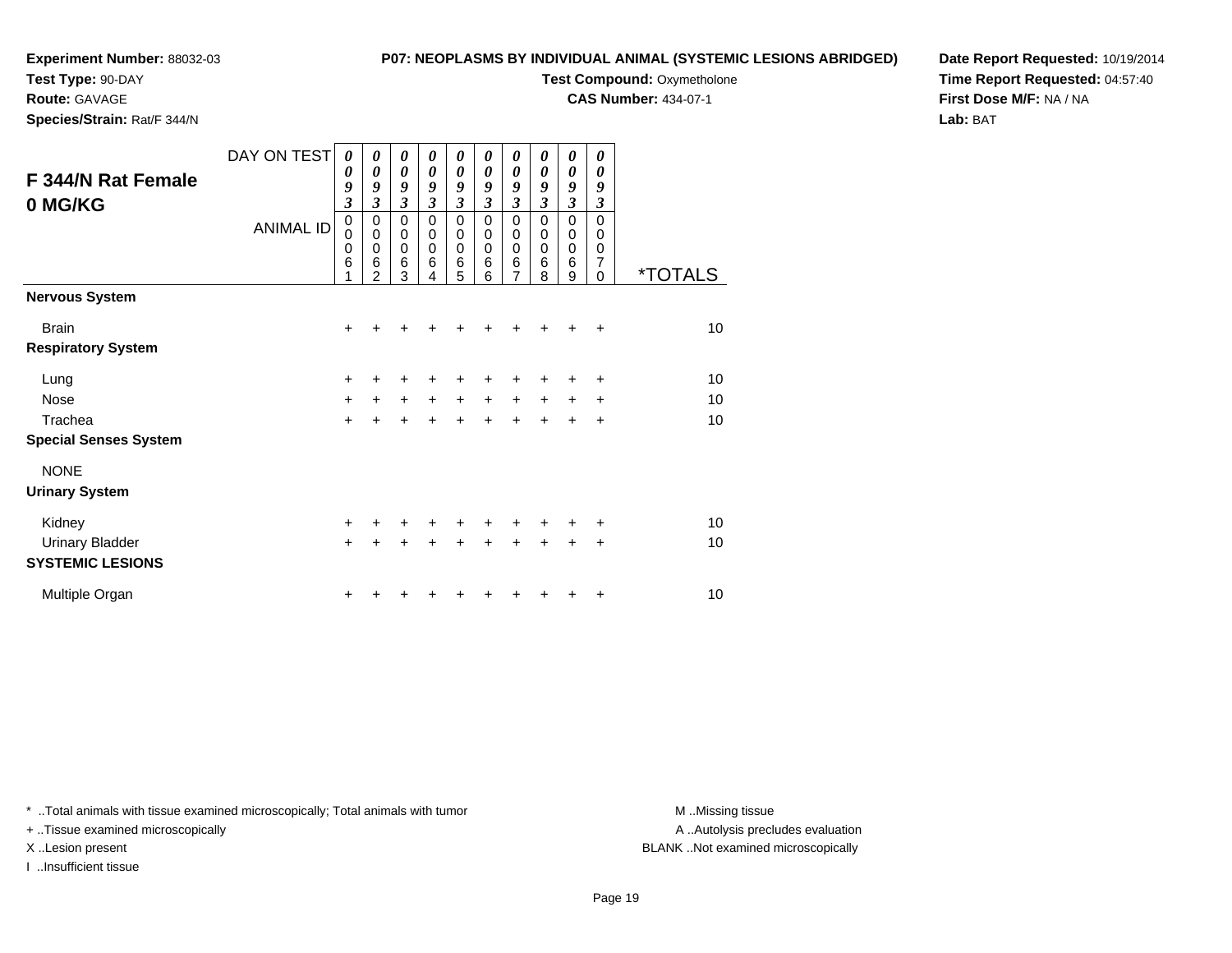### **Experiment Number:** 88032-03**Test Type:** 90-DAY

### **P07: NEOPLASMS BY INDIVIDUAL ANIMAL (SYSTEMIC LESIONS ABRIDGED)Test Compound: Oxymetholone**

**CAS Number:** 434-07-1

**Route:** GAVAGE

**Species/Strain:** Rat/F 344/N

### **Date Report Requested:** 10/19/2014**Time Report Requested:** 04:57:40**First Dose M/F:** NA / NA**Lab:** BAT

|                                                       | DAY ON TEST      | $\boldsymbol{\theta}$<br>$\boldsymbol{\theta}$             | 0<br>0                                                     | $\pmb{\theta}$<br>$\boldsymbol{\theta}$       | $\pmb{\theta}$<br>$\pmb{\theta}$ | 0<br>$\pmb{\theta}$          | 0<br>0                                            | $\boldsymbol{\theta}$<br>$\boldsymbol{\theta}$ | $\boldsymbol{\theta}$<br>$\boldsymbol{\theta}$ | 0<br>$\boldsymbol{\theta}$                         | 0<br>0                                    |                       |
|-------------------------------------------------------|------------------|------------------------------------------------------------|------------------------------------------------------------|-----------------------------------------------|----------------------------------|------------------------------|---------------------------------------------------|------------------------------------------------|------------------------------------------------|----------------------------------------------------|-------------------------------------------|-----------------------|
| <b>F 344/N Rat Female</b><br><b>80 MG/KG</b>          |                  | 9<br>$\mathfrak{z}$                                        | 9<br>$\overline{\mathbf{3}}$                               | 9<br>$\mathfrak{z}$                           | 9<br>$\overline{\mathbf{3}}$     | 9<br>$\overline{\mathbf{3}}$ | 9<br>$\mathfrak{z}$                               | 9<br>$\mathfrak{z}$                            | 9<br>$\mathfrak{z}$                            | 9<br>$\mathfrak{z}$                                | 9<br>$\boldsymbol{\beta}$                 |                       |
|                                                       | <b>ANIMAL ID</b> | $\,0\,$<br>$\mathbf 0$<br>$\pmb{0}$<br>$\overline{7}$<br>1 | 0<br>$\mathsf 0$<br>$\boldsymbol{0}$<br>7<br>$\mathcal{P}$ | $\mathbf 0$<br>$\pmb{0}$<br>$\,0\,$<br>7<br>3 | 0<br>0<br>0<br>7<br>4            | 0<br>0<br>$\,0\,$<br>7<br>5  | $\mathbf 0$<br>$\mathbf 0$<br>$\pmb{0}$<br>7<br>6 | 0<br>$\pmb{0}$<br>$\pmb{0}$<br>$\frac{7}{7}$   | $\mathbf 0$<br>0<br>$\mathbf 0$<br>7<br>8      | $\pmb{0}$<br>0<br>$\pmb{0}$<br>$\overline{7}$<br>9 | $\mathbf 0$<br>0<br>0<br>8<br>$\mathbf 0$ | <i><b>*TOTALS</b></i> |
| <b>Alimentary System</b>                              |                  |                                                            |                                                            |                                               |                                  |                              |                                                   |                                                |                                                |                                                    |                                           |                       |
| Liver<br><b>Cardiovascular System</b>                 |                  | $\ddot{}$                                                  |                                                            |                                               |                                  |                              |                                                   |                                                |                                                | $\ddot{}$                                          |                                           | $\overline{2}$        |
| Heart<br><b>Endocrine System</b>                      |                  | $\ddot{}$                                                  |                                                            |                                               |                                  |                              |                                                   |                                                |                                                |                                                    | ٠                                         | 10                    |
| <b>Adrenal Cortex</b><br><b>General Body System</b>   |                  | $\ddot{}$                                                  |                                                            |                                               |                                  |                              |                                                   |                                                |                                                |                                                    | ÷                                         | 10                    |
| <b>NONE</b><br><b>Genital System</b>                  |                  |                                                            |                                                            |                                               |                                  |                              |                                                   |                                                |                                                |                                                    |                                           |                       |
| Ovary<br><b>Uterus</b><br><b>Hematopoietic System</b> |                  | +<br>$+$                                                   |                                                            |                                               |                                  |                              |                                                   |                                                |                                                |                                                    | +<br>÷                                    | 10<br>10              |
| <b>NONE</b><br><b>Integumentary System</b>            |                  |                                                            |                                                            |                                               |                                  |                              |                                                   |                                                |                                                |                                                    |                                           |                       |
| <b>Mammary Gland</b><br><b>Musculoskeletal System</b> |                  | ÷                                                          |                                                            |                                               |                                  |                              |                                                   |                                                |                                                |                                                    | M                                         | 8                     |
| <b>NONE</b><br><b>Nervous System</b>                  |                  |                                                            |                                                            |                                               |                                  |                              |                                                   |                                                |                                                |                                                    |                                           |                       |

\* ..Total animals with tissue examined microscopically; Total animals with tumor **M** . Missing tissue M ..Missing tissue

+ ..Tissue examined microscopically

I ..Insufficient tissue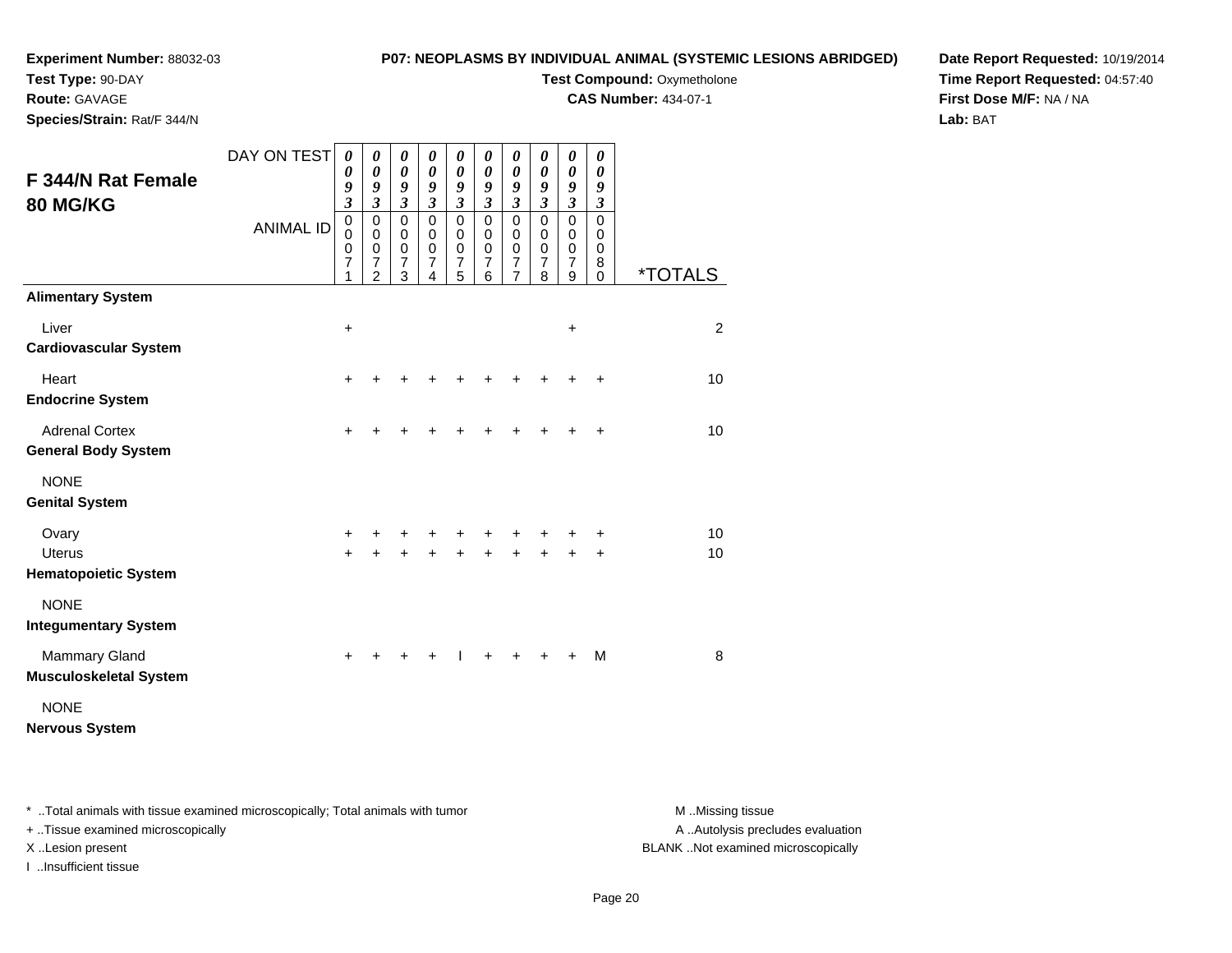### **Experiment Number:** 88032-03**Test Type:** 90-DAY

### **P07: NEOPLASMS BY INDIVIDUAL ANIMAL (SYSTEMIC LESIONS ABRIDGED)**

**Test Compound: Oxymetholone** 

**CAS Number:** 434-07-1

**Species/Strain:** Rat/F 344/N

**Route:** GAVAGE

### **Date Report Requested:** 10/19/2014**Time Report Requested:** 04:57:40**First Dose M/F:** NA / NA**Lab:** BAT

| F 344/N Rat Female<br><b>80 MG/KG</b>       | DAY ON TEST<br><b>ANIMAL ID</b> | 0<br>0<br>9<br>$\boldsymbol{\mathfrak{z}}$<br>$\Omega$<br>$\Omega$<br>0<br>$\overline{7}$ | 0<br>$\boldsymbol{\theta}$<br>9<br>$\overline{\mathbf{3}}$<br>$\mathbf 0$<br>$\pmb{0}$<br>$\pmb{0}$<br>7 | 0<br>$\boldsymbol{\theta}$<br>9<br>3<br>$\Omega$<br>$\Omega$<br>0<br>7 | 0<br>$\boldsymbol{\theta}$<br>$\boldsymbol{g}$<br>3<br>$\Omega$<br>$\mathbf 0$<br>0<br>$\overline{7}$ | 0<br>0<br>$\boldsymbol{g}$<br>3<br>$\Omega$<br>$\mathbf 0$<br>$\mathbf 0$<br>7 | 0<br>$\boldsymbol{\theta}$<br>9<br>3<br>$\Omega$<br>$\mathbf 0$<br>$\mathbf 0$<br>7 | 0<br>0<br>$\boldsymbol{g}$<br>$\mathfrak{z}$<br>$\Omega$<br>0<br>$\mathbf 0$<br>$\overline{7}$ | 0<br>0<br>9<br>3<br>$\Omega$<br>$\mathbf 0$<br>$\mathbf 0$<br>$\overline{7}$ | 0<br>$\boldsymbol{\theta}$<br>9<br>3<br>$\Omega$<br>$\mathbf 0$<br>$\mathbf 0$<br>$\overline{7}$ | 0<br>0<br>9<br>3<br>$\Omega$<br>0<br>0<br>8 |                       |
|---------------------------------------------|---------------------------------|-------------------------------------------------------------------------------------------|----------------------------------------------------------------------------------------------------------|------------------------------------------------------------------------|-------------------------------------------------------------------------------------------------------|--------------------------------------------------------------------------------|-------------------------------------------------------------------------------------|------------------------------------------------------------------------------------------------|------------------------------------------------------------------------------|--------------------------------------------------------------------------------------------------|---------------------------------------------|-----------------------|
| <b>NONE</b><br><b>Respiratory System</b>    |                                 |                                                                                           | $\mathcal{P}$                                                                                            | 3                                                                      | 4                                                                                                     | 5                                                                              | 6                                                                                   | 7                                                                                              | 8                                                                            | 9                                                                                                | 0                                           | <i><b>*TOTALS</b></i> |
| <b>NONE</b><br><b>Special Senses System</b> |                                 |                                                                                           |                                                                                                          |                                                                        |                                                                                                       |                                                                                |                                                                                     |                                                                                                |                                                                              |                                                                                                  |                                             |                       |
| <b>NONE</b><br><b>Urinary System</b>        |                                 |                                                                                           |                                                                                                          |                                                                        |                                                                                                       |                                                                                |                                                                                     |                                                                                                |                                                                              |                                                                                                  |                                             |                       |
| Kidney<br><b>SYSTEMIC LESIONS</b>           |                                 | $\div$                                                                                    |                                                                                                          |                                                                        |                                                                                                       |                                                                                | ÷                                                                                   | $\div$                                                                                         | $+$                                                                          | $\div$                                                                                           | $\div$                                      | 10                    |
| Multiple Organ                              |                                 | ┿                                                                                         |                                                                                                          |                                                                        |                                                                                                       |                                                                                |                                                                                     |                                                                                                |                                                                              |                                                                                                  | ÷                                           | 10                    |

\* ..Total animals with tissue examined microscopically; Total animals with tumor **M** . Missing tissue M ..Missing tissue

+ ..Tissue examined microscopically

I ..Insufficient tissue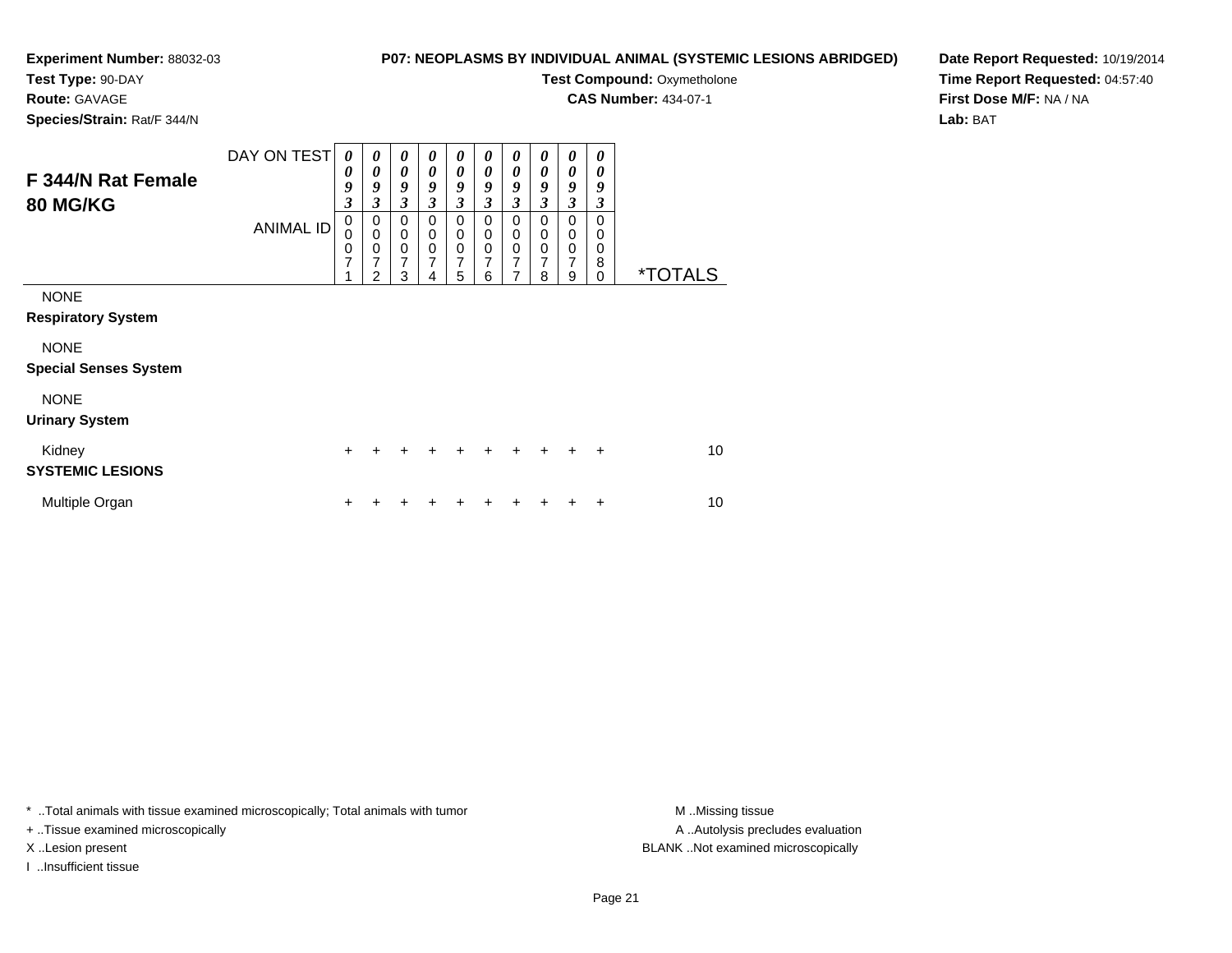# **Test Type:** 90-DAY

**Route:** GAVAGE

**Species/Strain:** Rat/F 344/N

### **P07: NEOPLASMS BY INDIVIDUAL ANIMAL (SYSTEMIC LESIONS ABRIDGED)**

**Test Compound: Oxymetholone** 

**CAS Number:** 434-07-1

**Date Report Requested:** 10/19/2014**Time Report Requested:** 04:57:40**First Dose M/F:** NA / NA**Lab:** BAT

| <b>F 344/N Rat Female</b><br><b>MG/KG</b><br>160      | DAY ON TEST      | $\boldsymbol{\theta}$<br>0<br>9<br>$\overline{\mathbf{3}}$ | 0<br>$\boldsymbol{\theta}$<br>9<br>$\mathfrak{z}$         | 0<br>0<br>9<br>$\boldsymbol{\mathfrak{z}}$   | 0<br>$\boldsymbol{\theta}$<br>9<br>$\mathfrak{z}$ | 0<br>0<br>9<br>$\mathfrak{z}$                               | 0<br>0<br>9<br>$\overline{\mathbf{3}}$ | 0<br>0<br>9<br>$\overline{\mathbf{3}}$            | 0<br>$\boldsymbol{\theta}$<br>9<br>$\boldsymbol{\mathfrak{z}}$ | 0<br>0<br>9<br>$\mathfrak{z}$                          | 0<br>0<br>9<br>$\boldsymbol{\beta}$       |                       |
|-------------------------------------------------------|------------------|------------------------------------------------------------|-----------------------------------------------------------|----------------------------------------------|---------------------------------------------------|-------------------------------------------------------------|----------------------------------------|---------------------------------------------------|----------------------------------------------------------------|--------------------------------------------------------|-------------------------------------------|-----------------------|
|                                                       | <b>ANIMAL ID</b> | $\mathbf 0$<br>$\mathbf 0$<br>0<br>8<br>1                  | $\pmb{0}$<br>$\Omega$<br>$\pmb{0}$<br>8<br>$\overline{2}$ | $\mathbf 0$<br>0<br>0<br>8<br>$\overline{3}$ | $\mathbf 0$<br>0<br>$\mathbf 0$<br>8<br>4         | $\mathbf 0$<br>0<br>$\boldsymbol{0}$<br>8<br>$\overline{5}$ | $\mathbf 0$<br>0<br>0<br>8<br>6        | 0<br>0<br>$\boldsymbol{0}$<br>8<br>$\overline{7}$ | $\mathbf 0$<br>$\Omega$<br>$\mathbf 0$<br>8<br>8               | $\mathbf 0$<br>0<br>$\mathbf 0$<br>8<br>$\overline{9}$ | $\mathbf 0$<br>0<br>0<br>9<br>$\mathbf 0$ | <i><b>*TOTALS</b></i> |
| <b>Alimentary System</b>                              |                  |                                                            |                                                           |                                              |                                                   |                                                             |                                        |                                                   |                                                                |                                                        |                                           |                       |
| <b>NONE</b><br><b>Cardiovascular System</b>           |                  |                                                            |                                                           |                                              |                                                   |                                                             |                                        |                                                   |                                                                |                                                        |                                           |                       |
| Heart<br><b>Endocrine System</b>                      |                  | +                                                          |                                                           |                                              |                                                   |                                                             |                                        |                                                   |                                                                |                                                        |                                           | 10                    |
| <b>Adrenal Cortex</b><br><b>General Body System</b>   |                  | $\ddot{}$                                                  | +                                                         |                                              |                                                   |                                                             |                                        |                                                   |                                                                |                                                        | $\ddot{}$                                 | 10                    |
| <b>NONE</b><br><b>Genital System</b>                  |                  |                                                            |                                                           |                                              |                                                   |                                                             |                                        |                                                   |                                                                |                                                        |                                           |                       |
| Ovary<br><b>Uterus</b>                                |                  | +<br>$\ddot{}$                                             | +                                                         | +<br>÷                                       |                                                   | +                                                           |                                        |                                                   | $\ddot{}$                                                      |                                                        | +<br>$\ddot{}$                            | 10<br>10              |
| <b>Hematopoietic System</b>                           |                  |                                                            |                                                           |                                              |                                                   |                                                             |                                        |                                                   |                                                                |                                                        |                                           |                       |
| <b>NONE</b><br><b>Integumentary System</b>            |                  |                                                            |                                                           |                                              |                                                   |                                                             |                                        |                                                   |                                                                |                                                        |                                           |                       |
| <b>Mammary Gland</b><br><b>Musculoskeletal System</b> |                  | $\ddot{}$                                                  |                                                           | +                                            | м                                                 |                                                             |                                        |                                                   |                                                                |                                                        |                                           | 8                     |
| <b>NONE</b><br><b>Nervous System</b>                  |                  |                                                            |                                                           |                                              |                                                   |                                                             |                                        |                                                   |                                                                |                                                        |                                           |                       |

\* ..Total animals with tissue examined microscopically; Total animals with tumor **M** . Missing tissue M ..Missing tissue

+ ..Tissue examined microscopically

I ..Insufficient tissue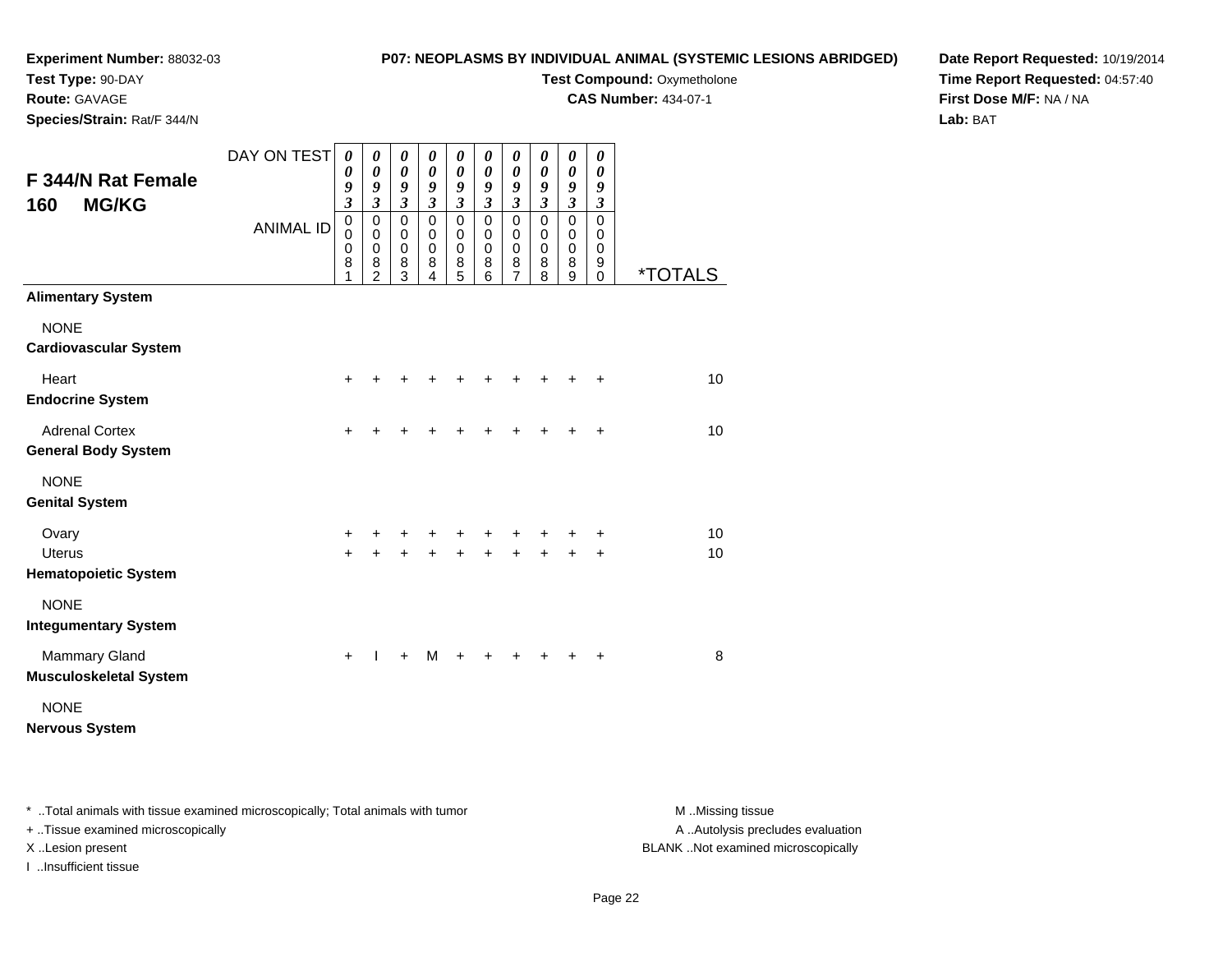# **Test Type:** 90-DAY

**Route:** GAVAGE

**Species/Strain:** Rat/F 344/N

#### **P07: NEOPLASMS BY INDIVIDUAL ANIMAL (SYSTEMIC LESIONS ABRIDGED)**

**Test Compound: Oxymetholone** 

**CAS Number:** 434-07-1

**Date Report Requested:** 10/19/2014**Time Report Requested:** 04:57:40**First Dose M/F:** NA / NA**Lab:** BAT

| F 344/N Rat Female<br>160<br><b>MG/KG</b>   | DAY ON TEST<br><b>ANIMAL ID</b> | $\theta$<br>0<br>9<br>$\overline{\mathbf{3}}$<br>$\mathbf 0$<br>$\Omega$<br>0<br>8 | 0<br>0<br>9<br>$\overline{\mathbf{3}}$<br>$\mathbf 0$<br>$\mathbf 0$<br>$\mathbf 0$<br>8<br>2 | $\boldsymbol{\theta}$<br>$\boldsymbol{\theta}$<br>9<br>$\overline{\mathbf{3}}$<br>$\mathbf 0$<br>$\mathbf 0$<br>$\mathbf 0$<br>8<br>3 | 0<br>0<br>9<br>$\overline{\mathbf{3}}$<br>$\mathbf 0$<br>$\mathbf 0$<br>$\mathbf 0$<br>8<br>4 | 0<br>$\boldsymbol{\theta}$<br>9<br>$\boldsymbol{\beta}$<br>$\mathbf 0$<br>$\mathbf 0$<br>$\mathbf 0$<br>8<br>5 | 0<br>0<br>9<br>3<br>$\pmb{0}$<br>$\mathbf 0$<br>$\pmb{0}$<br>8<br>6 | 0<br>0<br>9<br>$\mathfrak{z}$<br>0<br>0<br>$\pmb{0}$<br>$\bf8$<br>$\overline{7}$ | 0<br>0<br>9<br>$\mathfrak{z}$<br>0<br>0<br>$\mathbf 0$<br>8<br>8 | 0<br>0<br>9<br>$\mathfrak{z}$<br>$\pmb{0}$<br>$\pmb{0}$<br>$\pmb{0}$<br>$\bf8$<br>9 | 0<br>0<br>9<br>3<br>0<br>0<br>0<br>9<br>0 | <i><b>*TOTALS</b></i> |
|---------------------------------------------|---------------------------------|------------------------------------------------------------------------------------|-----------------------------------------------------------------------------------------------|---------------------------------------------------------------------------------------------------------------------------------------|-----------------------------------------------------------------------------------------------|----------------------------------------------------------------------------------------------------------------|---------------------------------------------------------------------|----------------------------------------------------------------------------------|------------------------------------------------------------------|-------------------------------------------------------------------------------------|-------------------------------------------|-----------------------|
| <b>NONE</b><br><b>Respiratory System</b>    |                                 |                                                                                    |                                                                                               |                                                                                                                                       |                                                                                               |                                                                                                                |                                                                     |                                                                                  |                                                                  |                                                                                     |                                           |                       |
| <b>NONE</b><br><b>Special Senses System</b> |                                 |                                                                                    |                                                                                               |                                                                                                                                       |                                                                                               |                                                                                                                |                                                                     |                                                                                  |                                                                  |                                                                                     |                                           |                       |
| <b>NONE</b><br><b>Urinary System</b>        |                                 |                                                                                    |                                                                                               |                                                                                                                                       |                                                                                               |                                                                                                                |                                                                     |                                                                                  |                                                                  |                                                                                     |                                           |                       |
| Kidney<br><b>SYSTEMIC LESIONS</b>           |                                 | $\ddot{}$                                                                          | +                                                                                             | $\ddot{}$                                                                                                                             | +                                                                                             | $\ddot{}$                                                                                                      | $\ddot{}$                                                           | $\ddot{}$                                                                        | $\ddot{}$                                                        | $\ddot{}$                                                                           | $\ddot{}$                                 | 10                    |
| Multiple Organ                              |                                 | ٠                                                                                  |                                                                                               |                                                                                                                                       |                                                                                               |                                                                                                                |                                                                     |                                                                                  |                                                                  |                                                                                     | ٠                                         | 10                    |

\* ..Total animals with tissue examined microscopically; Total animals with tumor **M** . Missing tissue M ..Missing tissue

+ ..Tissue examined microscopically

I ..Insufficient tissue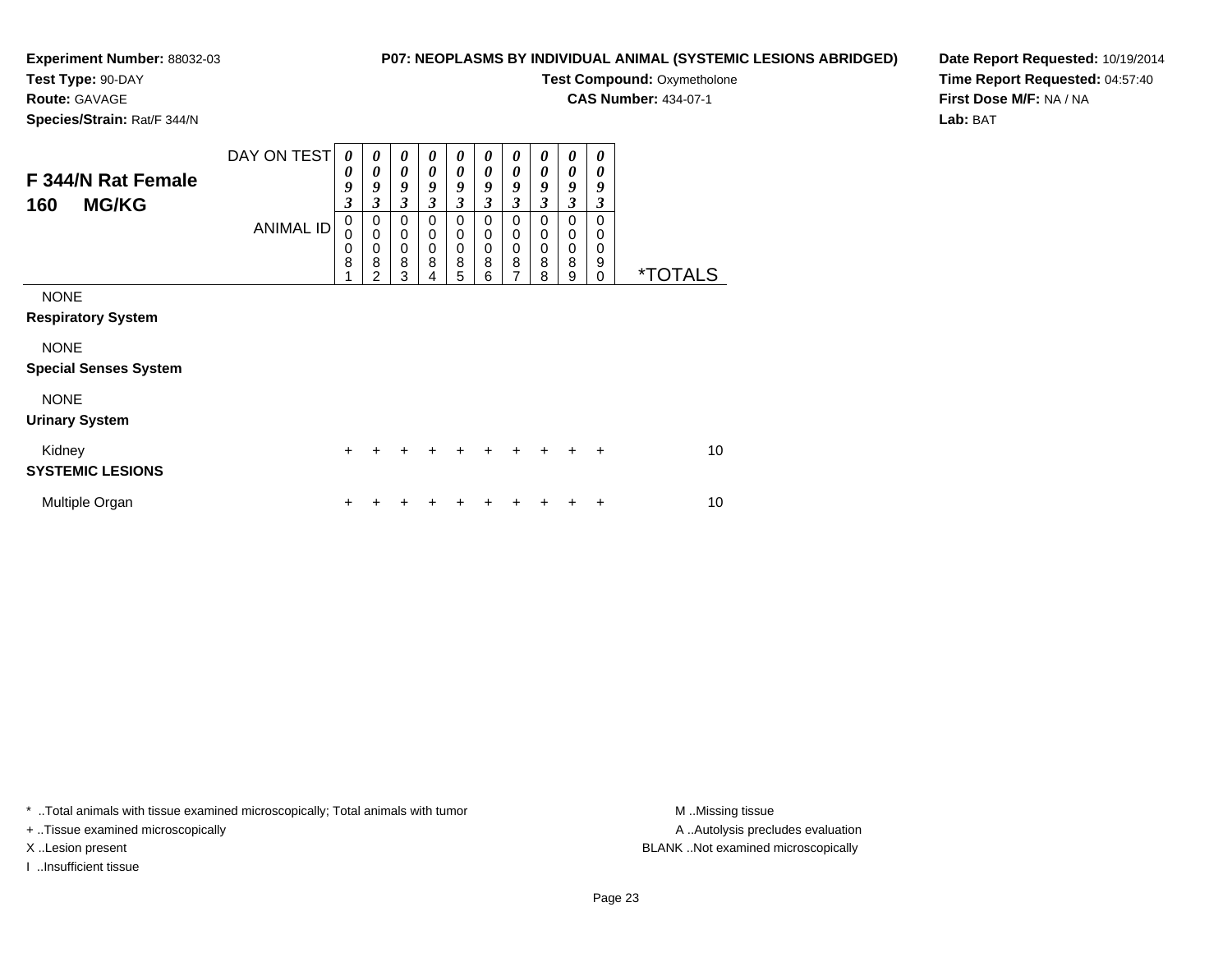#### **P07: NEOPLASMS BY INDIVIDUAL ANIMAL (SYSTEMIC LESIONS ABRIDGED)**

**Test Type:** 90-DAY

**Route:** GAVAGE

**Species/Strain:** Rat/F 344/N

# **Test Compound: Oxymetholone**

**CAS Number:** 434-07-1

**Date Report Requested:** 10/19/2014**Time Report Requested:** 04:57:40**First Dose M/F:** NA / NA**Lab:** BAT

| <b>F 344/N Rat Female</b><br><b>MG/KG</b><br>315      | DAY ON TEST      | 0<br>0<br>$\frac{9}{3}$                                          | 0<br>$\pmb{\theta}$<br>9<br>$\mathfrak{z}$                           | 0<br>$\boldsymbol{\theta}$<br>9<br>$\mathfrak{z}$             | 0<br>0<br>9<br>$\boldsymbol{\beta}$               | 0<br>$\boldsymbol{\theta}$<br>9<br>$\mathfrak{z}$ | 0<br>$\boldsymbol{\theta}$<br>9<br>$\boldsymbol{\beta}$ | $\boldsymbol{\theta}$<br>$\boldsymbol{\theta}$<br>9<br>$\boldsymbol{\mathfrak{z}}$ | 0<br>0<br>9<br>$\boldsymbol{\beta}$                      | $\pmb{\theta}$<br>$\boldsymbol{\theta}$<br>9<br>$\boldsymbol{\mathfrak{z}}$ | 0<br>0<br>9<br>$\boldsymbol{\beta}$  |                       |
|-------------------------------------------------------|------------------|------------------------------------------------------------------|----------------------------------------------------------------------|---------------------------------------------------------------|---------------------------------------------------|---------------------------------------------------|---------------------------------------------------------|------------------------------------------------------------------------------------|----------------------------------------------------------|-----------------------------------------------------------------------------|--------------------------------------|-----------------------|
|                                                       | <b>ANIMAL ID</b> | $\pmb{0}$<br>$\mathbf 0$<br>$\boldsymbol{0}$<br>$\mathsf g$<br>1 | $\pmb{0}$<br>$\mathbf 0$<br>$\,0\,$<br>$\mathsf g$<br>$\overline{2}$ | $\mathbf 0$<br>0<br>$\boldsymbol{0}$<br>$\boldsymbol{9}$<br>3 | $\mathbf 0$<br>$\mathbf 0$<br>$\pmb{0}$<br>9<br>4 | 0<br>0<br>0<br>9<br>5                             | $\mathbf 0$<br>$\Omega$<br>$\mathbf 0$<br>9<br>6        | $\mathbf 0$<br>0<br>$\boldsymbol{0}$<br>$\boldsymbol{9}$<br>$\overline{7}$         | $\mathbf 0$<br>0<br>$\mathbf 0$<br>$\boldsymbol{9}$<br>8 | $\mathsf 0$<br>0<br>$\boldsymbol{0}$<br>$\boldsymbol{9}$<br>9               | $\pmb{0}$<br>0<br>1<br>0<br>$\Omega$ | <i><b>*TOTALS</b></i> |
| <b>Alimentary System</b>                              |                  |                                                                  |                                                                      |                                                               |                                                   |                                                   |                                                         |                                                                                    |                                                          |                                                                             |                                      |                       |
| Liver<br><b>Cardiovascular System</b>                 |                  |                                                                  |                                                                      |                                                               |                                                   |                                                   |                                                         | $\ddot{}$                                                                          |                                                          |                                                                             |                                      | $\mathbf{1}$          |
| Heart<br><b>Endocrine System</b>                      |                  | $\ddot{}$                                                        |                                                                      |                                                               |                                                   |                                                   |                                                         |                                                                                    |                                                          |                                                                             |                                      | 10                    |
| <b>Adrenal Cortex</b><br><b>General Body System</b>   |                  | $\ddot{}$                                                        |                                                                      |                                                               |                                                   | +                                                 | +                                                       | +                                                                                  |                                                          |                                                                             | $\ddot{}$                            | 10                    |
| <b>NONE</b><br><b>Genital System</b>                  |                  |                                                                  |                                                                      |                                                               |                                                   |                                                   |                                                         |                                                                                    |                                                          |                                                                             |                                      |                       |
| Ovary<br><b>Uterus</b><br><b>Hematopoietic System</b> |                  | +<br>$\ddot{}$                                                   |                                                                      |                                                               | +                                                 | +<br>$\ddot{}$                                    | +<br>$\ddot{}$                                          | $\ddot{}$                                                                          |                                                          |                                                                             | +<br>÷                               | 10<br>10              |
| <b>NONE</b><br><b>Integumentary System</b>            |                  |                                                                  |                                                                      |                                                               |                                                   |                                                   |                                                         |                                                                                    |                                                          |                                                                             |                                      |                       |
| Mammary Gland<br><b>Musculoskeletal System</b>        |                  | $\ddot{}$                                                        |                                                                      |                                                               |                                                   |                                                   |                                                         | M                                                                                  |                                                          |                                                                             | $\ddot{}$                            | 9                     |
| <b>NONE</b><br><b>Nervous System</b>                  |                  |                                                                  |                                                                      |                                                               |                                                   |                                                   |                                                         |                                                                                    |                                                          |                                                                             |                                      |                       |

\* ..Total animals with tissue examined microscopically; Total animals with tumor **M** . Missing tissue M ..Missing tissue

+ ..Tissue examined microscopically

I ..Insufficient tissue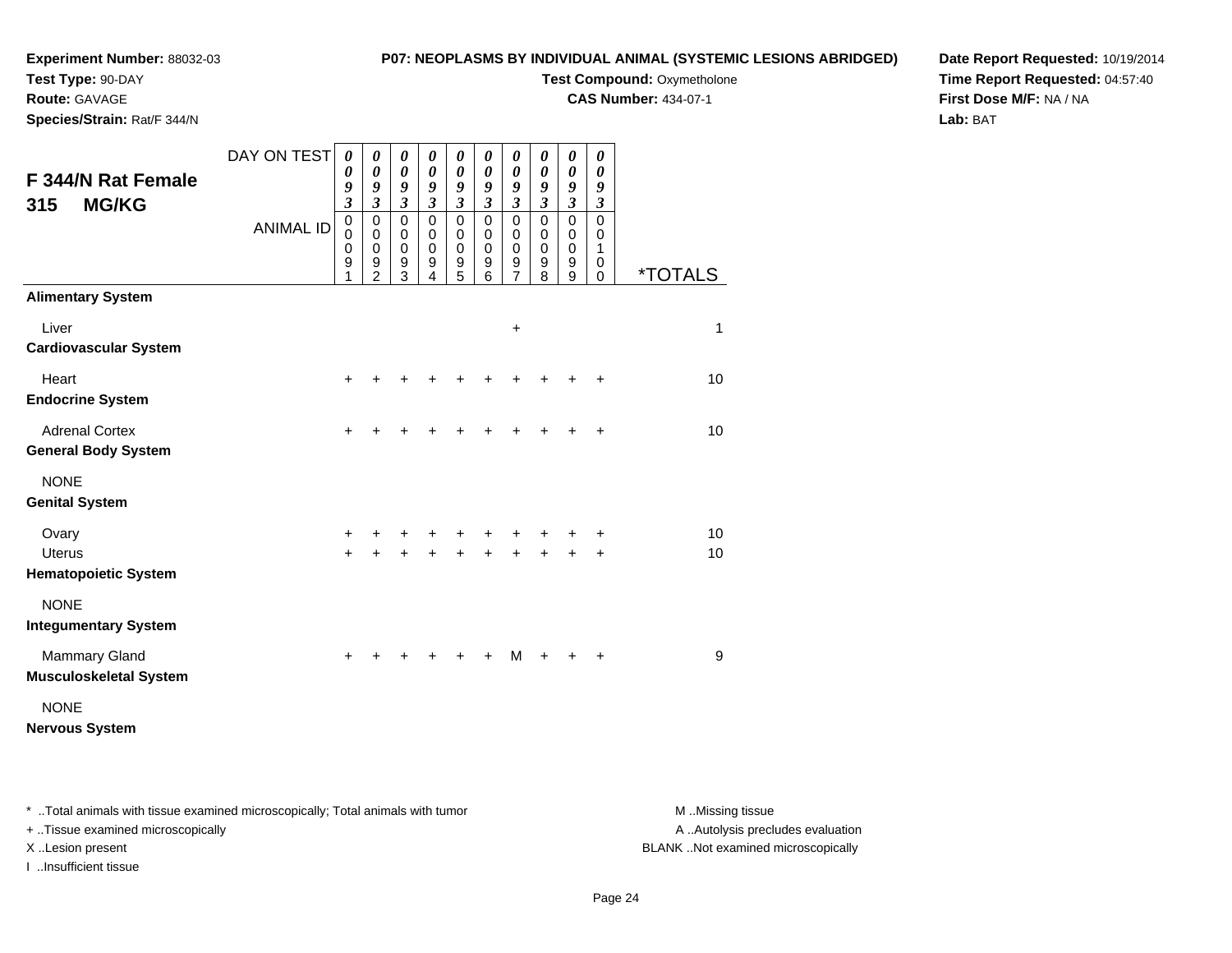**Test Type:** 90-DAY

**Route:** GAVAGE

**Species/Strain:** Rat/F 344/N

### **P07: NEOPLASMS BY INDIVIDUAL ANIMAL (SYSTEMIC LESIONS ABRIDGED)**

**Test Compound: Oxymetholone** 

**CAS Number:** 434-07-1

**Date Report Requested:** 10/19/2014**Time Report Requested:** 04:57:40**First Dose M/F:** NA / NA**Lab:** BAT

| F 344/N Rat Female<br><b>MG/KG</b><br>315   | DAY ON TEST<br><b>ANIMAL ID</b> | 0<br>0<br>9<br>3<br>0<br>$\Omega$ | 0<br>0<br>9<br>$\overline{\mathbf{3}}$<br>0<br>$\mathbf 0$ | 0<br>0<br>9<br>$\overline{\mathbf{3}}$<br>0<br>$\mathbf 0$ | 0<br>$\boldsymbol{\theta}$<br>9<br>3<br>0<br>$\mathbf 0$ | 0<br>0<br>9<br>3<br>0<br>0 | 0<br>0<br>9<br>3<br>0<br>0 | 0<br>$\boldsymbol{\theta}$<br>9<br>$\overline{\mathbf{3}}$<br>0<br>0 | 0<br>0<br>9<br>3<br>0<br>0 | 0<br>$\boldsymbol{\theta}$<br>9<br>$\overline{\mathbf{3}}$<br>0<br>0 | 0<br>0<br>9<br>3<br>0<br>0 |                       |
|---------------------------------------------|---------------------------------|-----------------------------------|------------------------------------------------------------|------------------------------------------------------------|----------------------------------------------------------|----------------------------|----------------------------|----------------------------------------------------------------------|----------------------------|----------------------------------------------------------------------|----------------------------|-----------------------|
|                                             |                                 | 0<br>9                            | $\mathbf 0$<br>9<br>$\mathfrak{p}$                         | $\mathbf 0$<br>9<br>3                                      | $\mathbf 0$<br>9<br>4                                    | 0<br>9<br>5                | 0<br>9<br>6                | $\mathbf 0$<br>9<br>$\overline{7}$                                   | 0<br>9<br>8                | $\mathbf 0$<br>9<br>9                                                | 1<br>0<br>$\mathbf 0$      | <i><b>*TOTALS</b></i> |
| <b>NONE</b><br><b>Respiratory System</b>    |                                 |                                   |                                                            |                                                            |                                                          |                            |                            |                                                                      |                            |                                                                      |                            |                       |
| <b>NONE</b><br><b>Special Senses System</b> |                                 |                                   |                                                            |                                                            |                                                          |                            |                            |                                                                      |                            |                                                                      |                            |                       |
| <b>NONE</b><br><b>Urinary System</b>        |                                 |                                   |                                                            |                                                            |                                                          |                            |                            |                                                                      |                            |                                                                      |                            |                       |
| Kidney<br><b>SYSTEMIC LESIONS</b>           |                                 | $\ddot{}$                         | +                                                          |                                                            |                                                          | $\div$                     | $\ddot{}$                  | $\ddot{}$                                                            | $\ddot{}$                  | $\ddot{}$                                                            | $\ddot{}$                  | 10                    |
| Multiple Organ                              |                                 | ÷                                 |                                                            |                                                            |                                                          |                            |                            |                                                                      |                            | ٠                                                                    | $\ddot{}$                  | 10                    |

\* ..Total animals with tissue examined microscopically; Total animals with tumor **M** . Missing tissue M ..Missing tissue

+ ..Tissue examined microscopically

I ..Insufficient tissue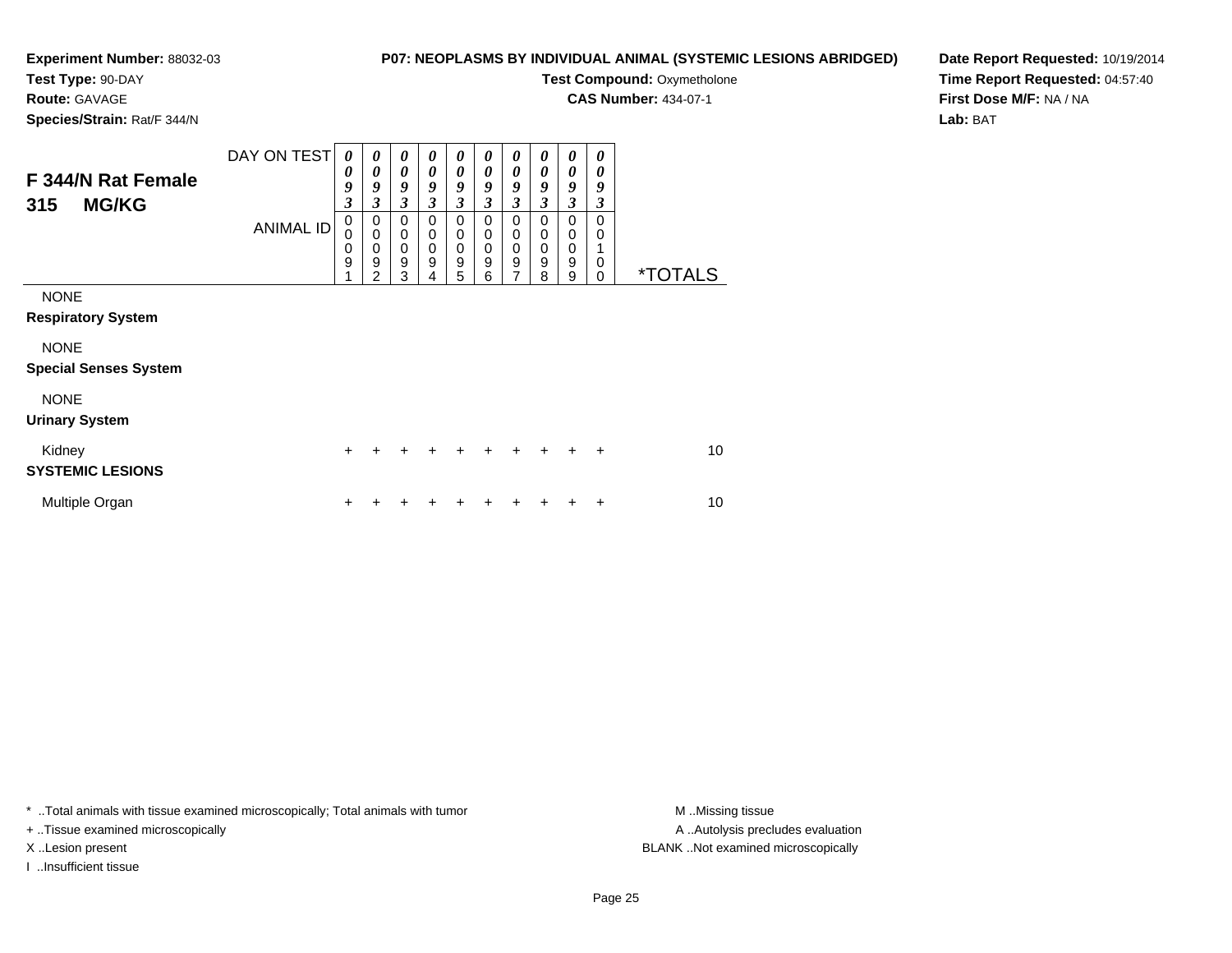### **Experiment Number:** 88032-03**Test Type:** 90-DAY

### **P07: NEOPLASMS BY INDIVIDUAL ANIMAL (SYSTEMIC LESIONS ABRIDGED)**

**Test Compound: Oxymetholone** 

**CAS Number:** 434-07-1

**Species/Strain:** Rat/F 344/N

**Route:** GAVAGE

### **Date Report Requested:** 10/19/2014**Time Report Requested:** 04:57:40**First Dose M/F:** NA / NA**Lab:** BAT

| <b>F 344/N Rat Female</b><br><b>MG/KG</b><br>625      | DAY ON TEST      | $\boldsymbol{\theta}$<br>$\boldsymbol{\theta}$<br>9<br>$\mathfrak{z}$ | 0<br>$\boldsymbol{\theta}$<br>9<br>$\boldsymbol{\mathfrak{z}}$ | 0<br>$\boldsymbol{\theta}$<br>9<br>$\mathfrak{z}$ | 0<br>$\boldsymbol{\theta}$<br>9<br>$\mathfrak{z}$ | $\boldsymbol{\theta}$<br>$\boldsymbol{\theta}$<br>9<br>$\mathfrak{z}$ | 0<br>$\pmb{\theta}$<br>9<br>$\boldsymbol{\mathfrak{z}}$ | $\pmb{\theta}$<br>$\boldsymbol{\theta}$<br>9<br>$\mathfrak{z}$ | 0<br>0<br>9<br>$\boldsymbol{\mathfrak{z}}$ | 0<br>0<br>9<br>$\overline{\mathbf{3}}$ | 0<br>0<br>9<br>$\mathfrak{z}$   |                       |
|-------------------------------------------------------|------------------|-----------------------------------------------------------------------|----------------------------------------------------------------|---------------------------------------------------|---------------------------------------------------|-----------------------------------------------------------------------|---------------------------------------------------------|----------------------------------------------------------------|--------------------------------------------|----------------------------------------|---------------------------------|-----------------------|
|                                                       | <b>ANIMAL ID</b> | $\mathbf 0$<br>0<br>1<br>$\mathbf 0$<br>1                             | $\mathbf 0$<br>0<br>1<br>$\boldsymbol{0}$<br>$\overline{2}$    | $\mathbf 0$<br>$\mathbf 0$<br>1<br>0<br>3         | $\mathbf 0$<br>$\Omega$<br>1<br>0<br>4            | $\mathbf 0$<br>0<br>1<br>0<br>5                                       | $\mathbf 0$<br>0<br>$\mathbf{1}$<br>0<br>6              | $\mathbf 0$<br>0<br>1<br>0<br>$\overline{7}$                   | $\mathbf 0$<br>0<br>1<br>0<br>8            | 0<br>0<br>1<br>0<br>9                  | $\mathbf 0$<br>0<br>1<br>1<br>0 | <i><b>*TOTALS</b></i> |
| <b>Alimentary System</b>                              |                  |                                                                       |                                                                |                                                   |                                                   |                                                                       |                                                         |                                                                |                                            |                                        |                                 |                       |
| <b>NONE</b><br><b>Cardiovascular System</b>           |                  |                                                                       |                                                                |                                                   |                                                   |                                                                       |                                                         |                                                                |                                            |                                        |                                 |                       |
| Heart<br><b>Endocrine System</b>                      |                  | +                                                                     |                                                                |                                                   |                                                   |                                                                       |                                                         |                                                                |                                            |                                        | +                               | 10                    |
| <b>Adrenal Cortex</b><br><b>General Body System</b>   |                  | $\ddot{}$                                                             |                                                                |                                                   | +                                                 | +                                                                     |                                                         | +                                                              | +                                          |                                        | ÷                               | 10                    |
| <b>NONE</b><br><b>Genital System</b>                  |                  |                                                                       |                                                                |                                                   |                                                   |                                                                       |                                                         |                                                                |                                            |                                        |                                 |                       |
| Ovary<br><b>Uterus</b><br><b>Hematopoietic System</b> |                  | $\ddot{}$<br>$\ddot{}$                                                |                                                                | +                                                 | +                                                 | +<br>$\ddot{}$                                                        |                                                         | $\ddot{}$                                                      |                                            |                                        | +<br>$\ddot{}$                  | 10<br>10              |
| <b>NONE</b><br><b>Integumentary System</b>            |                  |                                                                       |                                                                |                                                   |                                                   |                                                                       |                                                         |                                                                |                                            |                                        |                                 |                       |
| <b>Mammary Gland</b><br><b>Musculoskeletal System</b> |                  | M                                                                     |                                                                |                                                   |                                                   |                                                                       |                                                         |                                                                |                                            |                                        | +                               | 8                     |
| <b>NONE</b><br><b>Nervous System</b>                  |                  |                                                                       |                                                                |                                                   |                                                   |                                                                       |                                                         |                                                                |                                            |                                        |                                 |                       |

\* ..Total animals with tissue examined microscopically; Total animals with tumor **M** . Missing tissue M ..Missing tissue

+ ..Tissue examined microscopically

I ..Insufficient tissue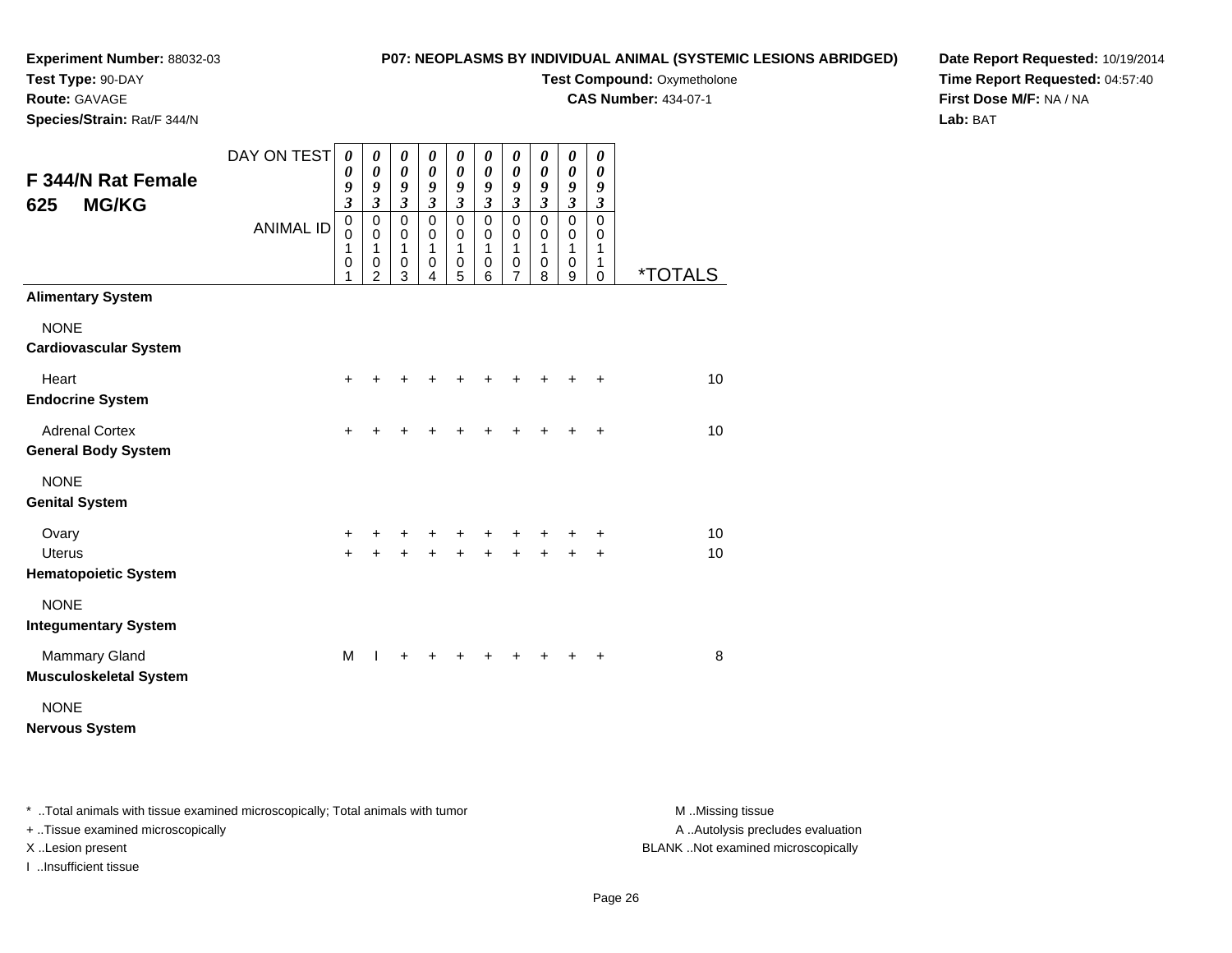### **Test Type:** 90-DAY

**Route:** GAVAGE

**Species/Strain:** Rat/F 344/N

### **P07: NEOPLASMS BY INDIVIDUAL ANIMAL (SYSTEMIC LESIONS ABRIDGED)**

**Test Compound: Oxymetholone** 

**CAS Number:** 434-07-1

**Date Report Requested:** 10/19/2014**Time Report Requested:** 04:57:40**First Dose M/F:** NA / NA**Lab:** BAT

| F 344/N Rat Female<br><b>MG/KG</b><br>625               | DAY ON TEST<br><b>ANIMAL ID</b> | 0<br>0<br>9<br>3<br>$\mathbf 0$<br>$\Omega$<br>1<br>0 | $\boldsymbol{\theta}$<br>0<br>9<br>3<br>0<br>$\mathbf 0$<br>0<br>2 | 0<br>$\boldsymbol{\theta}$<br>9<br>3<br>$\Omega$<br>$\Omega$<br>0 | 0<br>0<br>9<br>3<br>$\mathbf 0$<br>$\mathbf 0$<br>0 | 0<br>0<br>9<br>$\mathfrak{z}$<br>$\Omega$<br>0<br>0 | $\boldsymbol{\theta}$<br>0<br>9<br>3<br>$\mathbf 0$<br>$\mathbf 0$<br>1<br>0 | $\boldsymbol{\theta}$<br>0<br>9<br>$\mathfrak{z}$<br>$\mathbf 0$<br>$\mathbf 0$<br>1<br>$\mathbf 0$<br>7 | 0<br>0<br>9<br>3<br>0<br>0<br>1<br>0 | 0<br>$\boldsymbol{\theta}$<br>9<br>$\mathfrak{z}$<br>$\mathbf 0$<br>$\mathbf 0$<br>1<br>0 | 0<br>0<br>9<br>3<br>0<br>0 | <i><b>*TOTALS</b></i> |
|---------------------------------------------------------|---------------------------------|-------------------------------------------------------|--------------------------------------------------------------------|-------------------------------------------------------------------|-----------------------------------------------------|-----------------------------------------------------|------------------------------------------------------------------------------|----------------------------------------------------------------------------------------------------------|--------------------------------------|-------------------------------------------------------------------------------------------|----------------------------|-----------------------|
| <b>NONE</b><br><b>Respiratory System</b><br><b>NONE</b> |                                 |                                                       |                                                                    | 3                                                                 | 4                                                   | 5                                                   | 6                                                                            |                                                                                                          | 8                                    | 9                                                                                         | 0                          |                       |
| <b>Special Senses System</b>                            |                                 |                                                       |                                                                    |                                                                   |                                                     |                                                     |                                                                              |                                                                                                          |                                      |                                                                                           |                            |                       |
| <b>NONE</b><br><b>Urinary System</b>                    |                                 |                                                       |                                                                    |                                                                   |                                                     |                                                     |                                                                              |                                                                                                          |                                      |                                                                                           |                            |                       |
| Kidney<br><b>SYSTEMIC LESIONS</b>                       |                                 | $\div$                                                | +                                                                  | +                                                                 | +                                                   | +                                                   | ٠                                                                            | ÷                                                                                                        | +                                    | $\div$                                                                                    | $\ddot{}$                  | 10                    |
| Multiple Organ                                          |                                 | +                                                     |                                                                    |                                                                   |                                                     |                                                     |                                                                              |                                                                                                          |                                      |                                                                                           | ÷                          | 10                    |

\* ..Total animals with tissue examined microscopically; Total animals with tumor **M** . Missing tissue M ..Missing tissue

+ ..Tissue examined microscopically

I ..Insufficient tissue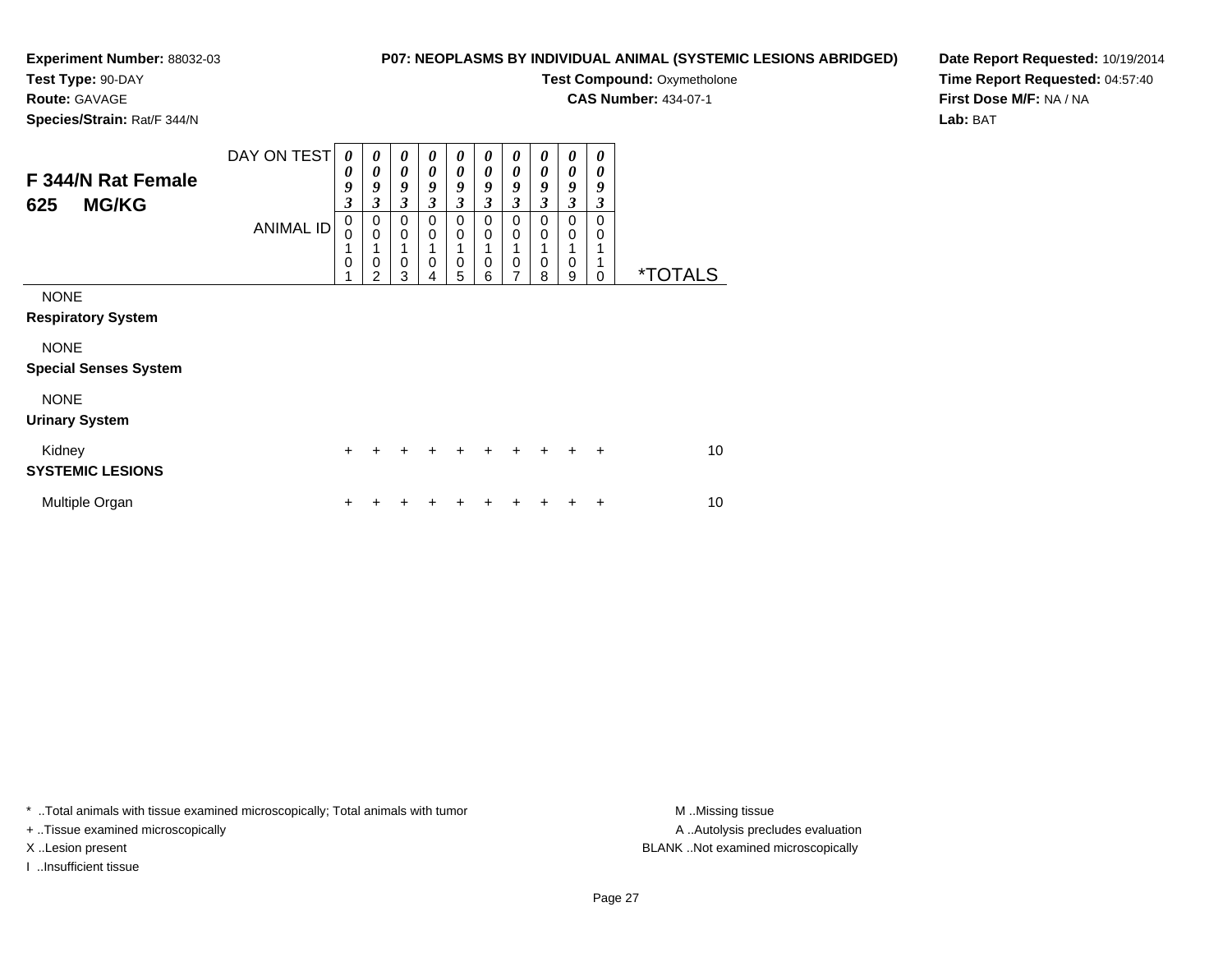**Test Type:** 90-DAY

**Route:** GAVAGE

**Species/Strain:** Rat/F 344/N

#### **P07: NEOPLASMS BY INDIVIDUAL ANIMAL (SYSTEMIC LESIONS ABRIDGED)**

**Test Compound: Oxymetholone** 

**CAS Number:** 434-07-1

**Date Report Requested:** 10/19/2014**Time Report Requested:** 04:57:40**First Dose M/F:** NA / NA**Lab:** BAT

|                              | DAY ON TEST      | $\boldsymbol{\theta}$<br>0   | $\boldsymbol{\theta}$<br>$\boldsymbol{\theta}$ | $\boldsymbol{\theta}$<br>$\boldsymbol{\theta}$ | $\boldsymbol{\theta}$<br>$\boldsymbol{\theta}$ | 0<br>0              | 0<br>0      | 0<br>0                       | 0<br>0                       | 0<br>$\boldsymbol{\theta}$ | 0<br>0           |                       |
|------------------------------|------------------|------------------------------|------------------------------------------------|------------------------------------------------|------------------------------------------------|---------------------|-------------|------------------------------|------------------------------|----------------------------|------------------|-----------------------|
| F 344/N Rat Female           |                  | 9<br>$\overline{\mathbf{3}}$ | 9<br>$\mathfrak{z}$                            | 9<br>$\mathfrak{z}$                            | 9<br>$\mathfrak{z}$                            | 9<br>$\mathfrak{z}$ | 9<br>3      | 9<br>$\overline{\mathbf{3}}$ | 9<br>$\overline{\mathbf{3}}$ | 9<br>3                     | 0                |                       |
| <b>MG/KG</b><br>1250         | <b>ANIMAL ID</b> | $\mathbf 0$                  | $\mathbf 0$                                    | $\mathbf 0$                                    | $\mathbf 0$                                    | $\mathbf 0$         | $\mathbf 0$ | $\mathbf 0$                  | $\mathbf 0$                  | $\overline{0}$             | 2<br>$\mathbf 0$ |                       |
|                              |                  | $\mathbf 0$<br>1             | $\mathbf 0$<br>1                               | $\pmb{0}$<br>1                                 | $\mathbf 0$<br>$\mathbf{1}$                    | $\mathbf 0$<br>1    | 0<br>1      | 0<br>1                       | 0<br>1                       | 0<br>1                     | 0<br>1           |                       |
|                              |                  | 1<br>1                       | 1<br>$\overline{2}$                            | 1<br>3                                         | 1<br>4                                         | 1<br>5              | 1<br>6      | 1<br>$\overline{7}$          | 1<br>8                       | 1<br>9                     | 2<br>$\Omega$    | <i><b>*TOTALS</b></i> |
| <b>Alimentary System</b>     |                  |                              |                                                |                                                |                                                |                     |             |                              |                              |                            |                  |                       |
| Esophagus                    |                  | +                            | +                                              | +                                              | +                                              | +                   | +           | +                            | +                            | +                          | +                | 10                    |
| Intestine Large, Cecum       |                  | +                            | +                                              | $\ddot{}$                                      | $\pm$                                          | +                   | +           | $\pm$                        | +                            | +                          | $\ddot{}$        | 10                    |
| Intestine Large, Colon       |                  | +                            | +                                              | +                                              | +                                              | +                   | +           | +                            | +                            | +                          | $\ddot{}$        | 10                    |
| Intestine Large, Rectum      |                  | $\ddot{}$                    | $\ddot{}$                                      | $\ddot{}$                                      | +                                              | $\ddot{}$           | $\ddot{}$   | +                            | $\ddot{}$                    | $\ddot{}$                  | $\ddot{}$        | 10                    |
| Intestine Small, Duodenum    |                  | $\ddot{}$                    | $\ddot{}$                                      | $\ddot{}$                                      | $\ddot{}$                                      | +                   | $\ddot{}$   | $\ddot{}$                    | +                            | $\ddot{}$                  | $\ddot{}$        | 10                    |
| Intestine Small, Ileum       |                  | +                            | +                                              | $\ddot{}$                                      | +                                              | +                   | +           | +                            | $\pm$                        | +                          | $\ddot{}$        | 10                    |
| Intestine Small, Jejunum     |                  | $\ddot{}$                    | $\ddot{}$                                      | $\ddot{}$                                      | $\ddot{}$                                      | $\ddot{}$           | $\ddot{}$   | $\ddot{}$                    | $\ddot{}$                    | $+$                        | $\ddot{}$        | 10                    |
| Liver                        |                  | +                            | +                                              | $\ddot{}$                                      | +                                              | +                   | $\ddot{}$   | $\ddot{}$                    | $\ddot{}$                    | $\ddot{}$                  | $\ddot{}$        | 10                    |
| Pancreas                     |                  | +                            | +                                              | $\ddot{}$                                      | +                                              | +                   | +           | +                            | +                            | +                          | $\ddot{}$        | 10                    |
| Salivary Glands              |                  | $\ddot{}$                    | $\ddot{}$                                      | $\ddot{}$                                      | $\ddot{}$                                      | +                   | $\ddot{}$   | $\ddot{}$                    | $\ddot{}$                    | $\ddot{}$                  | $\ddot{}$        | 10                    |
| Stomach, Forestomach         |                  | $\ddot{}$                    | $\ddot{}$                                      | $\ddot{}$                                      | $\ddot{}$                                      | $\ddot{}$           | $+$         | $+$                          | $\ddot{}$                    | $\ddot{}$                  | $\ddot{}$        | 10                    |
| Stomach, Glandular           |                  | $\ddot{}$                    | $\ddot{}$                                      | $\ddot{}$                                      | $\ddot{}$                                      | $\ddot{}$           | $\ddot{}$   | $\ddot{}$                    | $\ddot{}$                    | $\ddot{}$                  | $\ddot{}$        | 10                    |
| <b>Cardiovascular System</b> |                  |                              |                                                |                                                |                                                |                     |             |                              |                              |                            |                  |                       |
| <b>Blood Vessel</b>          |                  | +                            | +                                              | +                                              | +                                              | +                   | +           | +                            | +                            | +                          | +                | 10                    |
| Heart                        |                  | $\ddot{}$                    |                                                |                                                |                                                | $\ddot{}$           | ÷           | $\ddot{}$                    | $\ddot{}$                    | $\ddot{}$                  | $\ddot{}$        | 10                    |
| <b>Endocrine System</b>      |                  |                              |                                                |                                                |                                                |                     |             |                              |                              |                            |                  |                       |
| <b>Adrenal Cortex</b>        |                  | +                            | +                                              | +                                              | +                                              | +                   | +           | +                            | +                            | +                          | +                | 10                    |
| Adrenal Medulla              |                  | +                            | +                                              | +                                              | +                                              | +                   | +           | +                            | $\pm$                        | +                          | $\ddot{}$        | 10                    |
| Islets, Pancreatic           |                  | +                            |                                                | $\ddot{}$                                      | +                                              | +                   | $\ddot{}$   | $\ddot{}$                    | +                            | $\ddot{}$                  | $\ddot{}$        | 10                    |
| Parathyroid Gland            |                  | $\ddot{}$                    | M                                              | $\ddot{}$                                      | $\ddot{}$                                      | $\ddot{}$           | M           | M                            | $\ddot{}$                    | $\ddot{}$                  | M                | 6                     |

\* ..Total animals with tissue examined microscopically; Total animals with tumor **M** . Missing tissue M ..Missing tissue

+ ..Tissue examined microscopically

I ..Insufficient tissue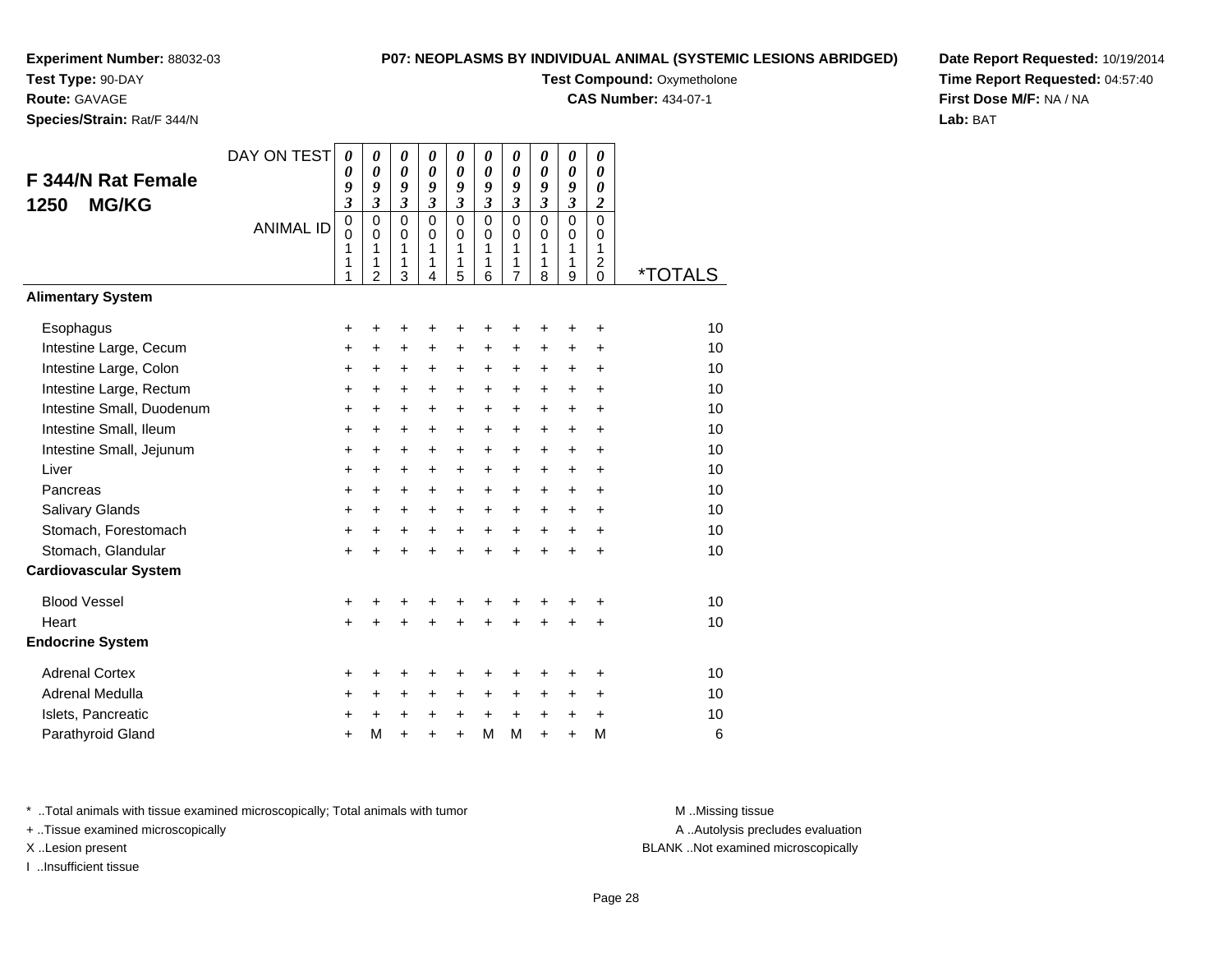**Test Type:** 90-DAY

**Route:** GAVAGE

**Species/Strain:** Rat/F 344/N

#### **P07: NEOPLASMS BY INDIVIDUAL ANIMAL (SYSTEMIC LESIONS ABRIDGED)**

**Test Compound: Oxymetholone** 

**CAS Number:** 434-07-1

**Date Report Requested:** 10/19/2014**Time Report Requested:** 04:57:41**First Dose M/F:** NA / NA**Lab:** BAT

| <b>F 344/N Rat Female</b><br><b>MG/KG</b><br>1250 | DAY ON TEST<br><b>ANIMAL ID</b> | $\boldsymbol{\theta}$<br>0<br>9<br>$\mathfrak{z}$<br>$\mathbf 0$<br>0<br>1<br>1<br>1 | 0<br>$\boldsymbol{\theta}$<br>9<br>$\mathfrak{z}$<br>$\pmb{0}$<br>$\mathbf 0$<br>1<br>1<br>$\overline{2}$ | 0<br>0<br>9<br>$\mathfrak{z}$<br>$\mathbf 0$<br>$\mathbf 0$<br>1<br>1<br>3 | 0<br>$\boldsymbol{\theta}$<br>9<br>$\overline{\mathbf{3}}$<br>0<br>$\mathbf 0$<br>1<br>1<br>4 | 0<br>0<br>9<br>3<br>0<br>$\mathbf 0$<br>1<br>1<br>5 | 0<br>0<br>9<br>3<br>$\mathbf 0$<br>$\mathbf 0$<br>1<br>1<br>6 | 0<br>0<br>9<br>$\overline{\mathbf{3}}$<br>$\mathbf 0$<br>$\mathbf 0$<br>1<br>1<br>7 | 0<br>$\boldsymbol{\theta}$<br>9<br>$\overline{\mathbf{3}}$<br>$\mathbf 0$<br>$\mathbf 0$<br>1<br>1<br>8 | 0<br>0<br>9<br>$\mathfrak{z}$<br>0<br>$\pmb{0}$<br>1<br>1<br>9 | 0<br>0<br>0<br>$\boldsymbol{2}$<br>0<br>0<br>1<br>$\overline{c}$<br>0 | <i><b>*TOTALS</b></i> |
|---------------------------------------------------|---------------------------------|--------------------------------------------------------------------------------------|-----------------------------------------------------------------------------------------------------------|----------------------------------------------------------------------------|-----------------------------------------------------------------------------------------------|-----------------------------------------------------|---------------------------------------------------------------|-------------------------------------------------------------------------------------|---------------------------------------------------------------------------------------------------------|----------------------------------------------------------------|-----------------------------------------------------------------------|-----------------------|
| <b>Pituitary Gland</b>                            |                                 | $\ddot{}$                                                                            |                                                                                                           | $\ddot{}$                                                                  | $\ddot{}$                                                                                     | $\ddot{}$                                           | $\ddot{}$                                                     | M                                                                                   | $+$                                                                                                     | $\ddot{}$                                                      | $+$                                                                   | 8                     |
| <b>Thyroid Gland</b>                              |                                 | +                                                                                    | $\ddot{}$                                                                                                 | $\ddot{}$                                                                  | $\ddot{}$                                                                                     | $\ddot{}$                                           | $\ddot{}$                                                     | $\ddot{}$                                                                           | $\ddot{}$                                                                                               | $\ddot{}$                                                      | $\ddot{}$                                                             | 10                    |
| <b>General Body System</b>                        |                                 |                                                                                      |                                                                                                           |                                                                            |                                                                                               |                                                     |                                                               |                                                                                     |                                                                                                         |                                                                |                                                                       |                       |
| <b>NONE</b>                                       |                                 |                                                                                      |                                                                                                           |                                                                            |                                                                                               |                                                     |                                                               |                                                                                     |                                                                                                         |                                                                |                                                                       |                       |
| <b>Genital System</b>                             |                                 |                                                                                      |                                                                                                           |                                                                            |                                                                                               |                                                     |                                                               |                                                                                     |                                                                                                         |                                                                |                                                                       |                       |
| <b>Clitoral Gland</b>                             |                                 | $\ddot{}$                                                                            |                                                                                                           | +                                                                          |                                                                                               | +                                                   |                                                               |                                                                                     |                                                                                                         |                                                                | +                                                                     | 10                    |
| Ovary                                             |                                 | $\ddot{}$                                                                            | $\pm$                                                                                                     | $\ddot{}$                                                                  | $\ddot{}$                                                                                     | $\ddot{}$                                           | $\ddot{}$                                                     | $\ddot{}$                                                                           | $\ddot{}$                                                                                               | $\ddot{}$                                                      | +                                                                     | 10                    |
| <b>Uterus</b>                                     |                                 | $\ddot{}$                                                                            | +                                                                                                         | $\ddot{}$                                                                  | ÷                                                                                             | $\ddot{}$                                           | ÷                                                             | $\ddot{}$                                                                           | $\ddot{}$                                                                                               | +                                                              | $\ddot{}$                                                             | 10                    |
| <b>Hematopoietic System</b>                       |                                 |                                                                                      |                                                                                                           |                                                                            |                                                                                               |                                                     |                                                               |                                                                                     |                                                                                                         |                                                                |                                                                       |                       |
| <b>Bone Marrow</b>                                |                                 | +                                                                                    | +                                                                                                         | +                                                                          | +                                                                                             | +                                                   | +                                                             | +                                                                                   | +                                                                                                       | +                                                              | +                                                                     | 10                    |
| Lymph Node, Mandibular                            |                                 | +                                                                                    | $\ddot{}$                                                                                                 | +                                                                          | +                                                                                             | +                                                   | +                                                             | +                                                                                   | +                                                                                                       | +                                                              | +                                                                     | 10                    |
| Lymph Node, Mesenteric                            |                                 | $\ddot{}$                                                                            | $\ddot{}$                                                                                                 | $\ddot{}$                                                                  | $\ddot{}$                                                                                     | $+$                                                 | $\ddot{}$                                                     | $+$                                                                                 | $+$                                                                                                     | $\ddot{}$                                                      | $\ddot{}$                                                             | 10                    |
| Spleen                                            |                                 | $\ddot{}$                                                                            | $\ddot{}$                                                                                                 | +                                                                          | +                                                                                             | +                                                   | $\ddot{}$                                                     | +                                                                                   | $\ddot{}$                                                                                               | +                                                              | +                                                                     | 10                    |
| Thymus                                            |                                 | $\ddot{}$                                                                            | $\ddot{}$                                                                                                 | $\ddot{}$                                                                  | $\ddot{}$                                                                                     | $\ddot{}$                                           | $\ddot{}$                                                     | $\ddot{}$                                                                           | $\ddot{}$                                                                                               | $\ddot{}$                                                      | +                                                                     | 10                    |
| <b>Integumentary System</b>                       |                                 |                                                                                      |                                                                                                           |                                                                            |                                                                                               |                                                     |                                                               |                                                                                     |                                                                                                         |                                                                |                                                                       |                       |
| <b>Mammary Gland</b>                              |                                 | +                                                                                    |                                                                                                           | +                                                                          |                                                                                               |                                                     |                                                               |                                                                                     |                                                                                                         |                                                                | +                                                                     | 10                    |
| Skin                                              |                                 | $\ddot{}$                                                                            | +                                                                                                         | +                                                                          | +                                                                                             | $\ddot{}$                                           |                                                               | +                                                                                   | $\ddot{}$                                                                                               | +                                                              | +                                                                     | 10                    |
| <b>Musculoskeletal System</b>                     |                                 |                                                                                      |                                                                                                           |                                                                            |                                                                                               |                                                     |                                                               |                                                                                     |                                                                                                         |                                                                |                                                                       |                       |
| <b>Bone</b>                                       |                                 | +                                                                                    |                                                                                                           | ٠                                                                          |                                                                                               |                                                     |                                                               |                                                                                     |                                                                                                         | +                                                              | +                                                                     | 10                    |

\* ..Total animals with tissue examined microscopically; Total animals with tumor **M** . Missing tissue M ..Missing tissue

+ ..Tissue examined microscopically

I ..Insufficient tissue